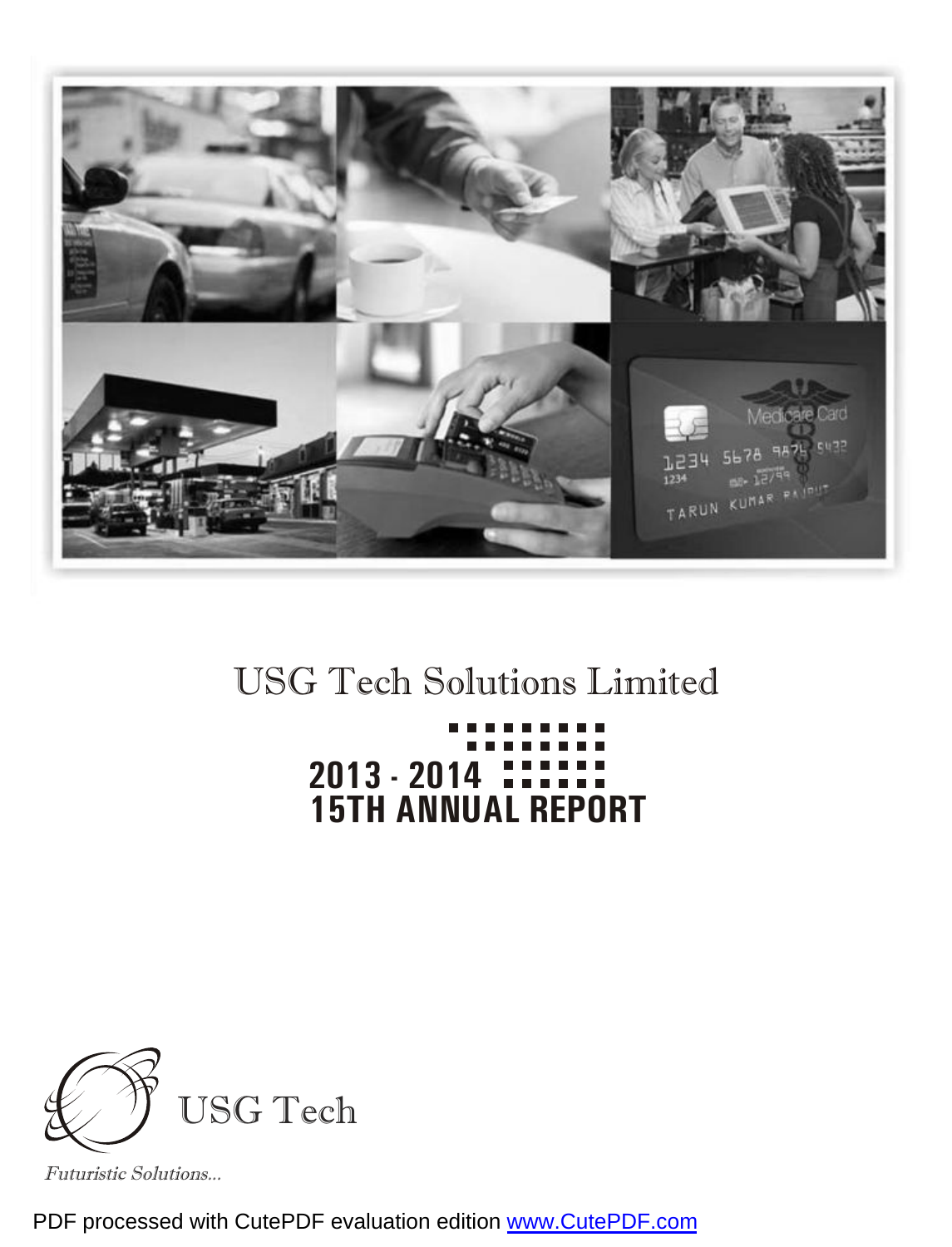### **Contents**

| 1. |  |
|----|--|
| 2. |  |
| 3. |  |
| 4. |  |
| 5. |  |
| 6. |  |
| 7. |  |
| 8. |  |
| 9. |  |
|    |  |
|    |  |
|    |  |
|    |  |

### **CORPORATE INFORMATION**

Mr. Servesh Gupta-Whole Time Director M/s Bigshare Services Private Mr. Satish Kumar Gupta Limited, E-2/3, Ansa Industrial Mr. Anil Kumar Gupta **Estate, Sakivihar Road, Sakinaka**, Mr. Umesh Sharma **Andheri (East), Mumbai - 400 072** 

#### **Company** Secretary **Auditors Auditors**

#### **Registered Office Bankers**

H.No. 1/95/1/5-6 2<sup>nd</sup> Floor Guttala Begumpet **HDFC Bank, New Delhi** near Kavuri Hills Phase 2 Madhapur **HDFC Bank, Noida** Hyderabad – 500081. IDBI Bank, New Delhi

#### **Board** of Directors **Registrar** and **Transfer** Agent

Ms. Mala Sharma M/s PVR-N & Co., Chartered Accountants

YES Bank, New Delhi

**15th Annual General Meeting on Monday, the 29th day of September, 2014 at H.No. 1/95/1/5-6 2nd Floor Guttala Begumpet near Kavuri Hills Phase 2 Madhapur, Hyderabad – 500081**

**15th Annual Report 2013-14**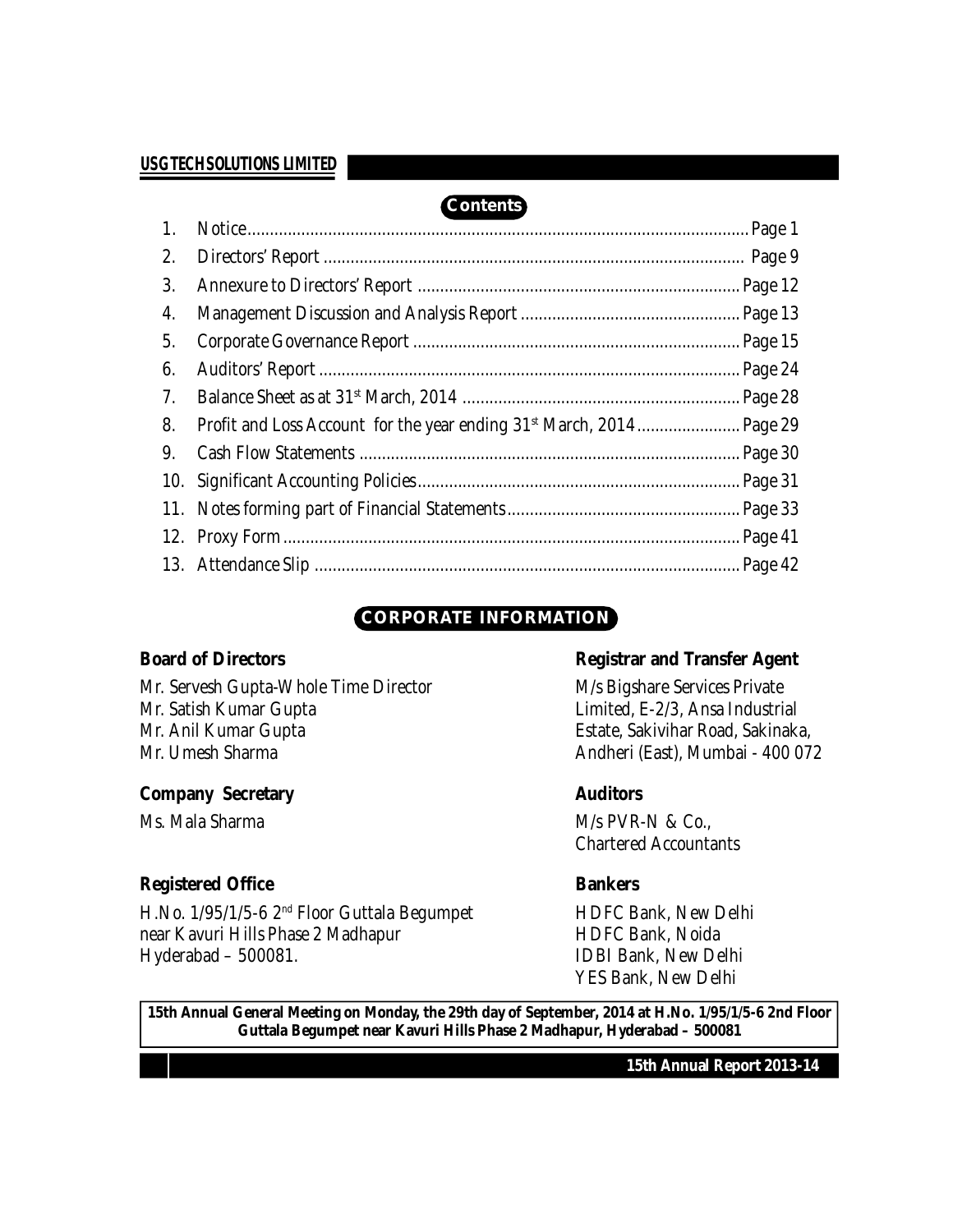#### **NOTICE**

Notice is hereby given that the 15th Annual General Meeting of USG Tech Solutions Ltd will be held on Monday, 29th September, 2014 at 16:00 Hrs. at the registered office of the Company at H.No. 1/95/1/5-6, 2nd Floor, Guttala Begumpet, near Kavuri Hills, Phase-2, Madhapur, Hyderabad- 500081, to transact thefollowing business:-

#### **ORDINARY BUSINESS**

1. To receive, consider and adopt the audited Balance Sheet as at 31st March 2014 and the Statement of Profit and Loss for the year from 1st April, 2013 to 31st March, 2014 together with the Reports of Directors and Auditors thereon.

2. To appoint a Director in place of Mr Satish Kumar Gupta, who retires by rotation and being eligible, seeks reappointment.

3. To appoint Auditors and fix their remuneration and in this regard to consider and if thought fit, to pass, with or without modification(s), the following resolution as an Ordinary Resolution:

**"RESOLVED** that pursuant to the provisions of section 139 and other applicable provisions, if any, of the Companies Act, 2013 and the Rules framed thereunder, as amended from time to time, Udit Aggarwal & Associates, Chartered Accountants (Firm Registration No. 026161N) be and is hereby appointed as Auditors of the Company to hold office from the conclusion of 15th Annual General Meeting (AGM) till the conclusion of 18th Annual General Meeting (AGM) of the Company to be held in the year 2017 (subject to ratification of their appointment at every AGM), at such remuneration plus service tax, out-of-pocket, travelling and living expenses,etc., as may be mutually agreed between the Board of Directors of the Company and the Auditors."

#### **SPECIAL BUSINESS**

#### **4. Alteration in Object Clause in Memorandum of Association of the Company**

#### To consider and if thought fit, to pass with or without modification the following resolution as a **Special Resolution through Postal ballot:**

**"RESOLVED THAT** pursuant to the provisions of section 13 and section 110 of the Companies Act, 2013 ; Companies (Management and Administration) Rules, 2014 and other applicable provisions, if any, and subject to the approval of the Registrar of Companies and other competent government authorities, if required, Clause III (Objects Clause) of the Memorandum of Company be and is hereby altered by inserting Association of the following new clauses as sub-clause 17 to 18 immediately after the existing sub-clause 16 in Part B containing the "Objects Incidental or ancillary to the attainment of the main objects":

17. To print and publish, buy and sell, distribute, import,export and otherwise deal with books on science, technology, engineering including periodicals, journals and magazines, either at author's risk or on payment of royalty by the publishers on the terms and conditions agreed to by the publishers and author by purchasing out right the copy right or the manuscript or to reprint and re-publish books which have been published before and on any subject or theme on terms and conditions to be settled by and between the authors and publisher to market books, printed and published either by the company or others and publications of newspaper and house magazine, maps, charts, literature for children, brochures and similar works and to print paintings and photographs in black and white or in colors.

18. To invest the capital and other money of the company in the purchase or upon the security of and to buy, sell, or otherwise deal in shares, stocks, units, debentures, debenture stock bonds, mortgages, obligations and securities of any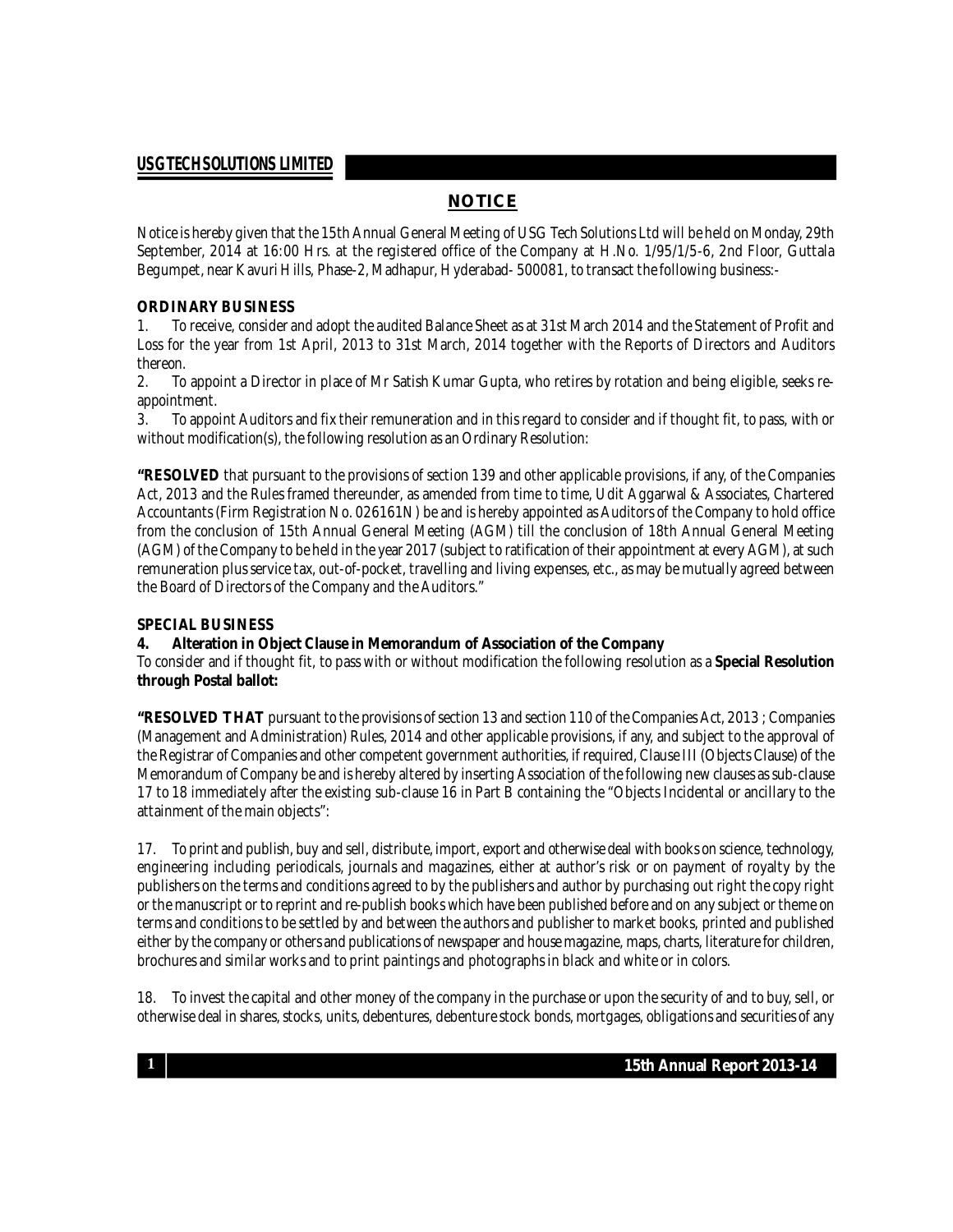kind issued or guaranteed by any company, corporation or undertaking of whatever nature whether incorporated or otherwise.

**RESOLVED FURTHER THAT** the Board of Directors of the Company be and is hereby authorised to agree to such changes/ modifications as may be suggested by the Registrar of Companies or other competent authority or that may otherwise deem fit by the Board and to take such other steps as may be required to give effect to this resolution."

#### **5. To change the registered office of the Company from the one state to another state**

To consider and, if thought fit, to pass, with or without modification(s), the following resolution as a **Special Resolution through Postal ballot:**

**"RESOLVED THAT** pursuant to the provisions of section 4, 12, 13(4) and other applicable provisions, if any, of the Companies Act, 2013 read with Companies (Passing of the Postal Ballot) Rules, 2001, and subject to the confirmation of the Company Law Board, the consent of the Shareholders of the Company be and is accorded for shifting the Registered Office of the Company from the State of Telangana to the National Capital Territory of Delhi and the existing clause II of the Memorandum of Association of the Company be substituted as under:

II. The Registered office of the Company will be situated in the National Capital Territory of Delhi

**RESOLVED FURTHER THAT** on the confirmation by the Regional Directorate, the Registered Office of the Company be transferred from the state of Telangana to the National Capital Territory of Delhi.

**RESOLVED FURTHER THAT** for giving effect to this resolution, the Board of Directors be and is hereby authorized to do all such acts, deeds and things as the Board may, in its absolute discretion, consider necessary, expedient usual proper or incidental and to delegate any or all or any of the aforementioned powers, to any Committee of the Board or to one or more directors or officers of the Company."

By the order of the Board of Directors

**Place : Noida Mala Sharma Date : 29th August, 2014 Company Secretary**

**Sd/-**

**15th Annual Report 2013-14**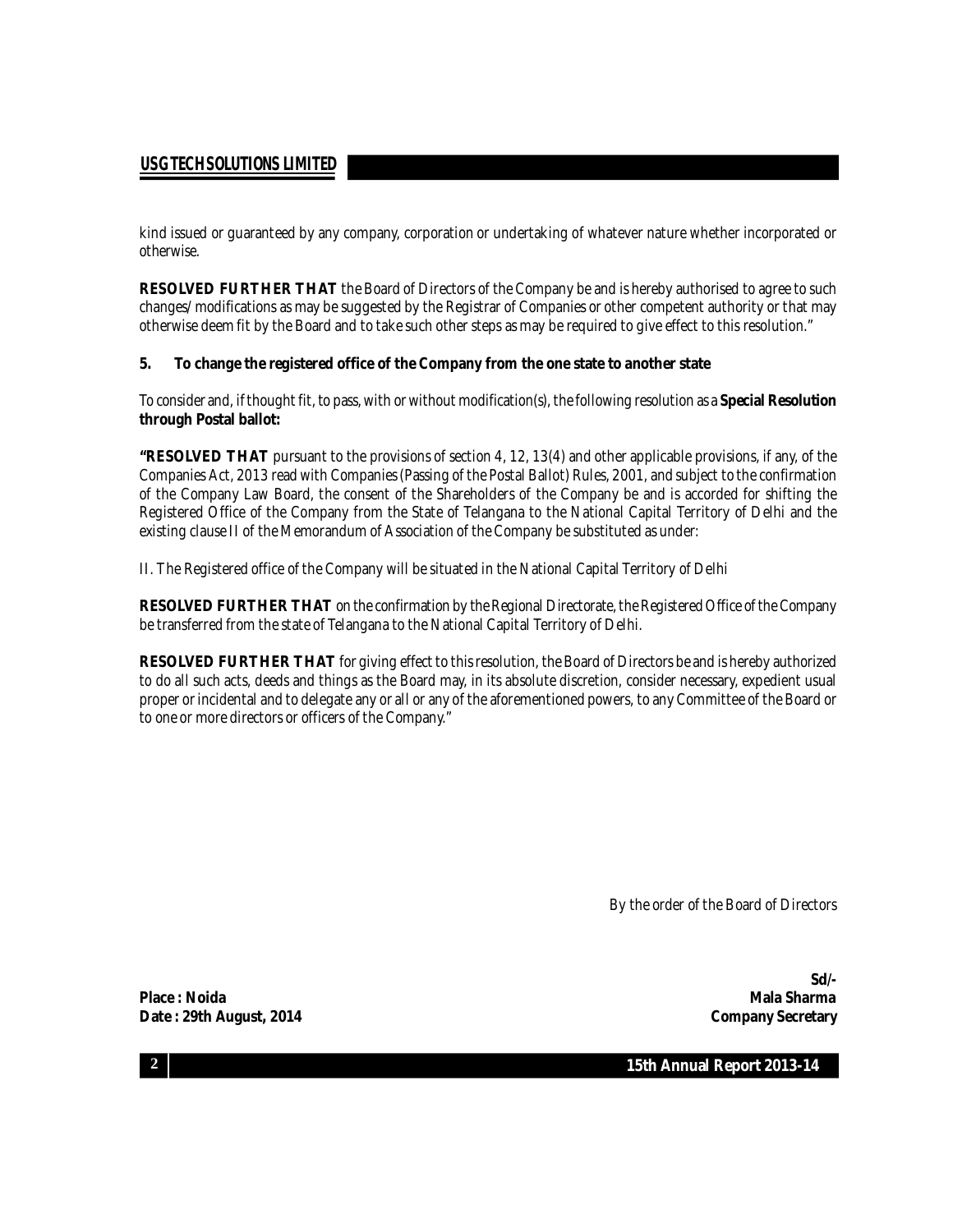#### **NOTES**

- (a) The relative explanatory statement, pursuant to Section 102(2) of the Companies Act, 2013 in respect of items no. 3 to 5 are annexed hereto.
- (b) Therelevant details asrequired underclause 49 of the Listing Agreementsentered intowith the Stock Exchanges, of persons seeking appointment/re-appointment as Director under Item No. 2 of the Notice, are also annexed.
- (c) A member entitled to attend and vote at the meeting is entitled to appoint one or more proxies and **such proxy need not be a member of the company. The instrument appointing proxy should be deposited at the registered office of the company, not lessthan 48 hours before the commencement of the meeting, must be supported by appropriate resolutions/authority, as applicable.**
- (d) The register of Members and Transfer Books of the Company will be closed from Tuesday, 23rd September, 2014 to Monday, 29th September, 2014, both days inclusive.
- (e) The Notice of the AGM along with the Annual Report 2013-14 is being sent by electronic mode to those Members whose e-mail addresses are registered with the Company/Depositories, unless any Member has requested for a physical copy of the same. For Members who have not registered their e-mail addresses, physical copies are being sent by the permitted mode.
- (f) Members holding shares in dematerialized form are requested to intimate all changes pertaining to their bank details, National Electronic Clearing Service(NECS), Electronic Clearing Service (ECS), mandates, nominations, power of attorney, change of address, change of name, e-mail address, contact numbers, etc., to their Depository Participant (DP). Changes intimated to the DP will then be automatically reflected in the Company's records which will help the Company and the Company's Registrars and Transfer Agents (RTA), Bigshare Services Pvt Ltd to provide efficient and better services. Members holding shares in physical form are requested to intimate such changes to RTA.
- (g) Members holding shares in physical form are requested to consider converting their holding to dematerialized form to eliminate all risks associated with physical shares and forease of portfolio management. Members can contact the Company or RTA for assistance in this regard.
- (h) Members / Proxies should bring the Attendance slip duly filled in for attending the meeting along with their copy of the Annual Report.
- (i) In accordance with section 20 of the Companies Act, 2013 service of documents on members by a company is allowed through electronic mode. Accordingly, as a part of Green Initiative, softcopy of the Annual Report for the year ended March 31, 2014 has been sent to all the members whose email address (es) are registered with the Company/Depository Participant(s) unless any member has requested for a hard copy of the same. Further, in terms of SEBI Circular No. CIR/CFD/DIL/7/2011 dated 05.10.2011 the hard copies of Annual Report have been sent to all other members who have not registered their email address (es). Members, who have not yet registered their email address with the Company/RTA/Depository Participant, are requested to do the same at the earliest. Members holding shares in dematerialized form are requested to register their email address with their Depository Participant only. Even after registering fore-communication, members are entitled to receive such communication in physical form, upon receipt of request for the same, free of cost. The Notice of the Annual General Meeting and the Annual Report for 2013-14 will also be available on the Company's website [www.usgtechsolutions.com](http://www.usgtechsolutions.com) for download by the members. The physical copies of the aforesaid documents will also be available at the Company's Registered Office for inspection during business hours.
- (j) All documents referred to in the accompanying Notice and Explanatory Statement shall be open for inspection at the registered office of the Company.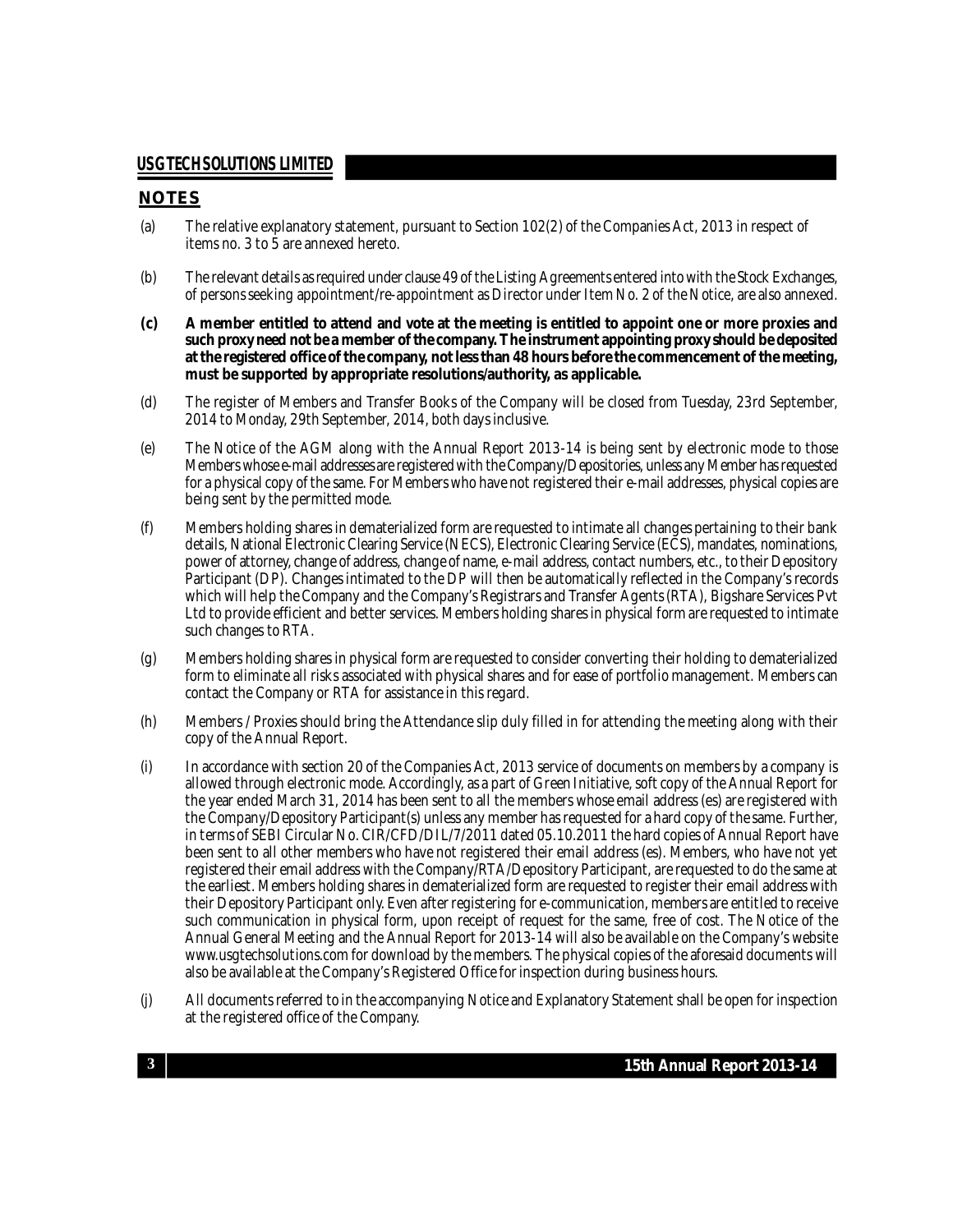#### **(k) Voting through electronic means for Annual General Meeting and for Postal Ballot Resolution**

- i. Pursuant to the provisions of Section 108 and/or 110 of the Companies Act, 2013 read with the Companies (Management and Administration) Rules, 2014, the company is pleased to provide the members facility to exercise their right to vote at the Annual General Meeting and for Postal Ballot by electronic means and the business may be transacted through e-voting services provided by Central Depository Services Limited (CDSL).
- ii. The Board of Directors have appointed Mr Sanjay Chug, Company Secretary in practice as the Scrutinizer, for conducting the e voting process in a fair and transparent manner.
- iii. Members are requested to carefully read the instructions fore-voting before casting their vote.
- iv. The e-voting facility will be available during the following voting period after which the portal will be portal will be blocked and shall be available for e-voting.

| Commencement of e-voting | From 09:00 a.m. (IST) |
|--------------------------|-----------------------|
| End of e-voting          | Upto 06:00 p.m. (IST) |

v. The cut off date (i.e. the record date) for the purpose of e-voting is 22nd August, 2014.

#### **A. The procedure and instruction for e-voting are as under:**

- 1. Open your web browser during the voting period by period by typing the URL: https//evoting.bigshare.com
- 2. Enter login credential (i.e. USER ID and password mentioned in the email forwarding the Notice of AGM, in case email Id is not registered and physical copy of the Annual report is being received by you). Your Folio No./ DP ID Client ID will be your User Id. However, if you hold shares in Demat form and you are already registered with Bigshare Services Pvt Ltd fore-voting, you shall use your existing User ID and password for casting your vote.
- 3. After entering these details appropriately, click on LOGIN.
- 4. You will now reach password change menu wherein you are required to mandatorily change your password. The new password shall comprise of minimum 8 characters with at least one uppercase (A-Z), one lower case (a-z), one numeric (0-9) and a special character ( $@$ ,  $#$ , $\$$  etc). The system will prompt you to change your password and update your contact details like mobile number, email ID, etc on first login. You will also be required to enter a secret question and answer of your choice to enable you to retrieve your password in case you forget it. It is strongly recommended that you do not share your password with any other and that you take utmost care to keep your password confidential.
- 5. You need to login again with the new credentials.
- 6. On successful login, the system will prompt you to select the Event Number for USG Tech Solutions Ltd.
- 7. On the voting page you will see the Resolution Description and the options "FOR/AGAINST/ABSTAIN" for voting. Enter the number of shares (which represent the number of votes) as on cut off date under "FOR/ AGAINST" or alternatively , you may partially enter any number in "FOR/AGAINST" taken together should not exceed your total shareholding as on the option "ABSTAIN" in case you don not want to cast vote.
- 8. You may then cast your vote by selecting an appropriate option and click on "Submit".
- 9. A Confirmation box will be displayed, Click "OK" to confirm else "CANCEL" to modify. Once you confirm, you will not be allowed to modify your vote. During the voting period, members can login any number of times till they have voted on the Resolutions.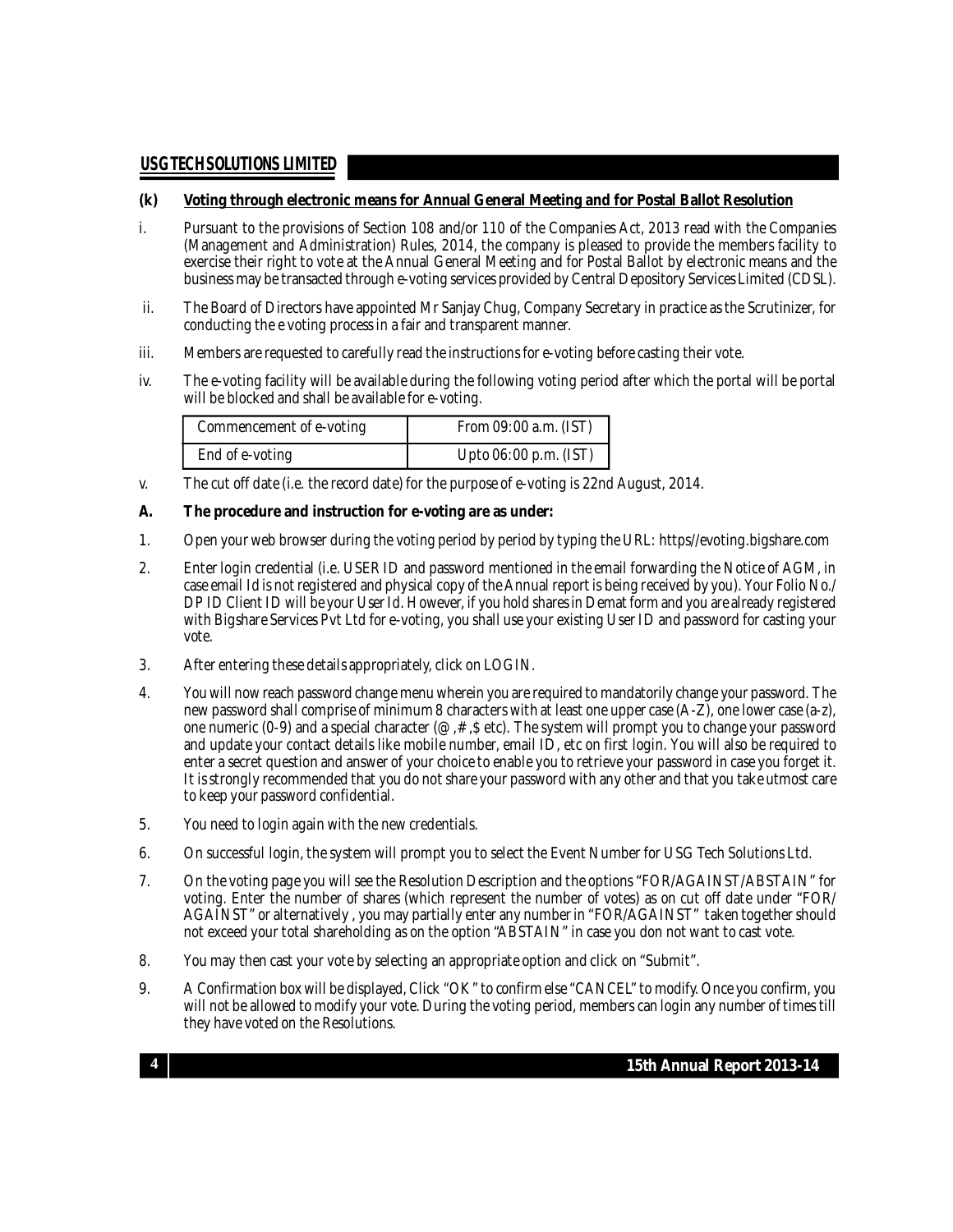- 10. Members holding multiple folios / demat accounts shall choose the voting process separately for each of the folios/ demat accounts.
- 11. Corporate/ Institutional Members (i.e. other than individuals, HUF, NRIetc.) are also required to send scanned certified truecopy (PDF Format) of the Board Resolution/ Authority letter,etc.together with attested specimen signature(s) of the duly authorized representative(s), to the Scrutinizer at e-mail ID:schugh\_pcs@yahoo.co.in with a copy to [evoting@bigshareonline.com](mailto:evoting@bigshareonline.com) . The Scanned image of the above mentioned documents should be in the naming format "Corporate Name Event No."
- 12. Once the vote on a resolution is cast by Member, the Member shall not be allowed to change it subsequently. Further the members who have casted their vote electronically shall not be allowed to vote again at the meeting.
- 13. In case of any query pertaining to e-voting, please contact Bigshare Services Pvt Ltd
- 14. The voting rights of the members shall bein proportion to the paid up value of their shares in theequity capital of the Company as on the cut off date (i.e. the record date), being 22nd August, 2014.
- 15. The scrutinizer shall after the conclusion of e-voting period and before the closing of working hours on September 27, 2014 unblock the votes in the presence of at least two (2) witnesses not in theemployment of the company and will make a Scrutinizer's report of the votes cast in favour or against, if any, forthwith to the Chairman of the Company.
- 16. The Scrutinizer's decision on the validity of the vote shall be final and binding.
- 17. The results on resolutions shall be declared on or after the AGM of the Company and the resolutions will be deemed to be passed on the AGM date subject to receipt of the requisite number of votes cast in favour or against, if any, forthwith to the chairman of the Chairman.
- 18. The result declared along with the Scrutinizer's report shall be placed on the website of the Company (www.usgtechsolutions.com) and on RTA's website[\(www.bigshareonline.com\)](http://www.bigshareonline.com)) within 2 (two) days of passing of the resolutions at the AGM and communicated to the Stock Exchanges where the Company Shares are listed.
- B. In case a member receives physical copy of Notice of AGM and for Postal Ballot (for members whose email IDs are not registered with the Company/Depository Participant or requesting physical copy)
- 1) Initial password will be provided separately:

| <b>EVEN (E Voting Event Number)</b> | JSER ID | PASSWORD/PIN |
|-------------------------------------|---------|--------------|
|                                     |         |              |

- 2) Please follow all steps from 1 to 18 above, to cast your vote electronically.
- vi. Scrutinizer decision on the validity of theforms will be final.In theevent a member casts his votes through both the processes, the votes in the electronically system would be considered and the Postal Ballot vote would be ignored.
- vii. The e-voting period commences for AGM on 25th September, 2014 and ends on 27th September, 2014 and period fore-voting commencefor postal ballot on 29th August and ends on 28th September, 2014. During this period members of the Company, holding shareseither in physical form or in dematerialized form, as on cut-off date of 22nd August, 2014 may cast their vote electronically. The e-voting module shall be disabled by CDSL for voting thereafter. Once the vote on a resolution is cast, the member(s) shall not be allowed to change it subsequently.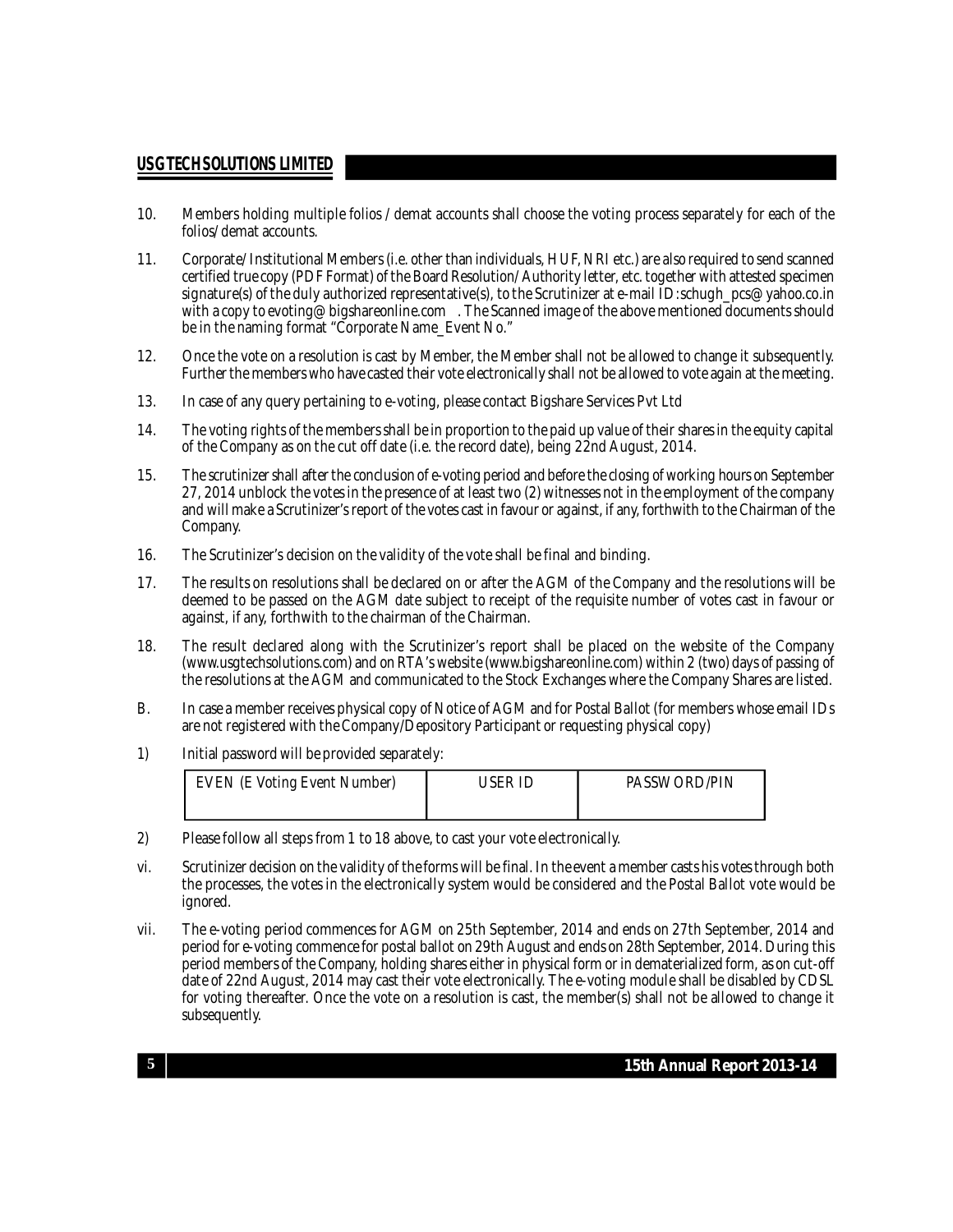- viii. The Scrutinizer shall within a period of not exceeding 3(three) working days from conclusion of the e-voting period unblock the votes cast in the presence of at least 2(two) witnesses not in the employment of the Company and prepare a Scrutinizer's Report forthwith to the Chairman of the Company.
- ix. The Results shall be declared on or after the date of the AGM. The Results declared along with the Scrutinizer. Report shall be placed on the website of CDSL within 2(two) days of passing of the Resolutions at the AGM of the Company and communicated to BSE Limited.

#### **Explanatory Statement Pursuant to section 102 of the Companies Act, 2013 and Pursuant to Clause 49 to the Listing Agreement**

#### **Item No 3.**

M/s PVR-N & Co., Chartered Accountant, the existing auditors of the Company hasexpressed their unwillingness for re-appointment and who have to vacate their office at the conclusion of this meeting.

The Company has received a notice from a member alongwith a letter informing the eligibility signifying his intention to appoint M/s Udit Aggarwal & Associates, Chartered Accountants to fill the Casual vacancy.

Therefore the board recommend to pass necessary resolution by way of ordinary resolution to appoint M/s Udit Aggarwal & Associates, Chartered Accountants to hold office of the auditor of the Company till the conclusion of 18th Annual General Meeting of the Company on the remuneration as may be decided by the Board.

None of the Directors, Key Managerial Personnel or their relatives are concerned or interested in the proposed ordinary resolution as set out at Item No. 3 of this Notice.

#### **Item No. 4**

Your management may propose to carry on some other business activities in future apart from the existing business activities of the Company to increase the business and profitability of the Company. To enablethe Board to commence other activities in future it is proposed to amend the objects clause by inserting sub-clauses 16 to 17 in the '"Objects Incidental or ancillary to the attainment of the main objects" clause of the Memorandum of Association of the Company. It is also proposed to authorize the Board to adopt 16 to 17 of Clause III-B of the Memorandum of Association of the Company and to commence and carry on all or any one or more of the businesses and activities as mentioned in these sub-clauses.

Your Directors recommend that the special resolution be passed. Further, pursuant to Section 110 of the Companies Act, 2013, Such Special Resolution required to be passed by means of a postal ballot.

The Board of Directors accordingly recommends the resolution set out in the Notice for the approval of the Member. Your approval is sought by voting by Postal Ballot in terms of the provisions of Section 110 of the Companies Act, 2013 read with Companies (Management and Administration) Rules, 2014 and other applicable provisions of the Act.

Accordingly, consent of the members is sought for approving the Special Resolution by Postal Ballot as set out in Item No. 4 for alteration in Object Clause of memorandum of Association of the Company by theshareholders at theensuing Annual General Meeting of the Company.

None of the Directors, Key Managerial Personnel or their relatives areconcerned or interested in the proposed special Resolution as set out at Item No. 4 of this Notice.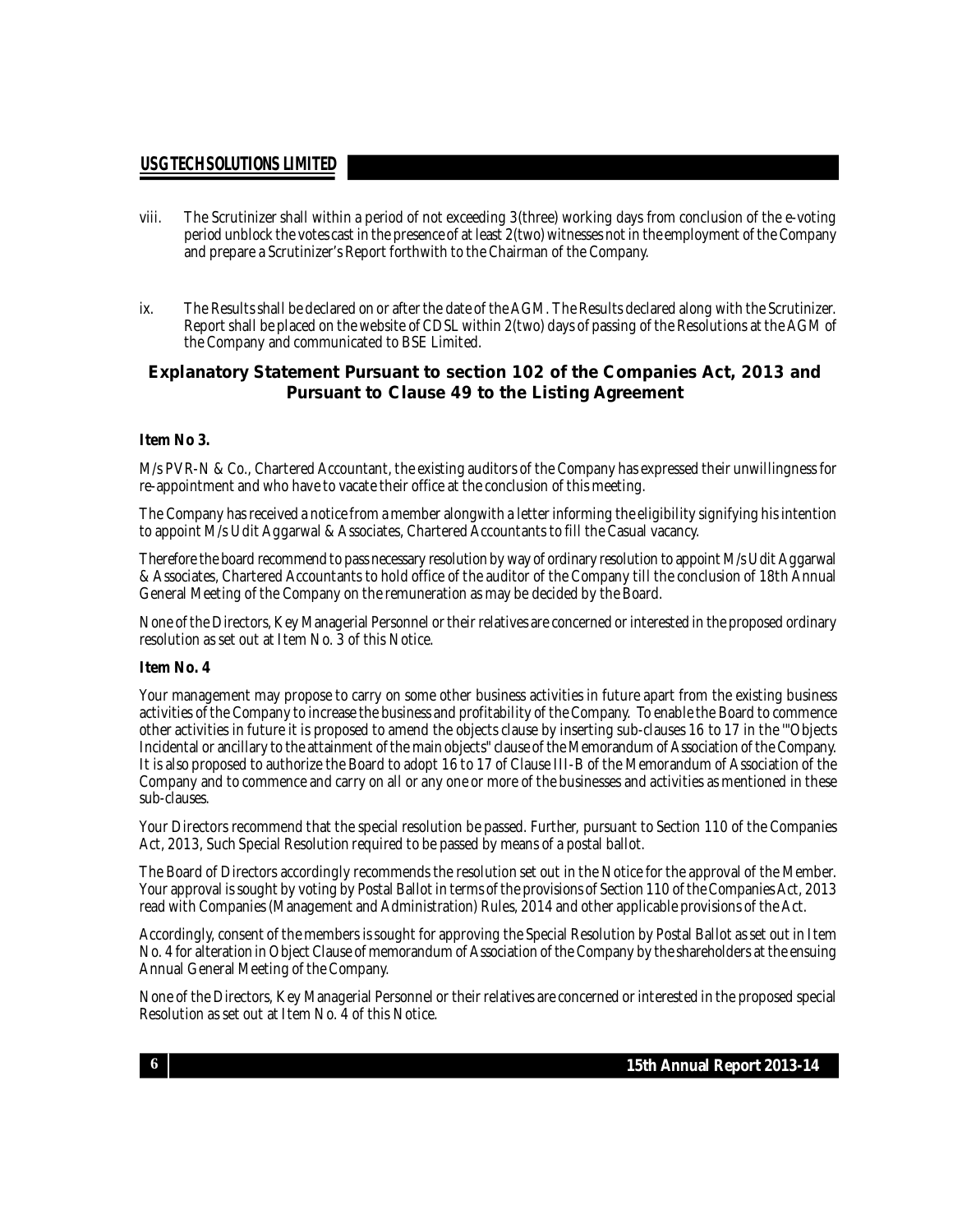#### **Item No. 5**

Currently, the registered office of the Company is situated at Hyderabad, in the state of Telangana and the corporate office of the Company is situated within the National Capital Territory of Delhi. Further, the corporate office at NCR Region is the placefrom where all the policy decisions are being taken by your management. Moreover the majority of Directors are also residing in Delhi. For strategic reasons and for administrative convenience, it would be more advantageous to the Company to have its Registered Office in the National Capital Territory of Delhi instead of Hyderabad. This would also facilitate the Company to carry out its business more economically and more efficiently. To achieve this objective it is proposed to change the registered office of the Company from the State of Telangana to the National Capital Territory of Delhi.

In terms of Section 13 and other applicable provisions, if any of the Companies Act, 2013, shifting of registered office of the Company from one state to another is subject to the approval of Shareholders and also confirmation from the Company Law Board. As per Section 110 of the Companies Act, 2013 your approval is being sought through Postal Ballot for passing special resolutions as set out in the Notice. Accordingly, your Board recommends the above resolutions for your approval.

None of the directors of the company is, in any way,concerned or interested in the said resolution except to the extent of their respective shareholding.

By the order of the Board of Directors

**Place : Noida Mala Sharma Date** : 29th August, 2014 **Company** Secretary

**Sd/-**

**7**

**15th Annual Report 2013-14**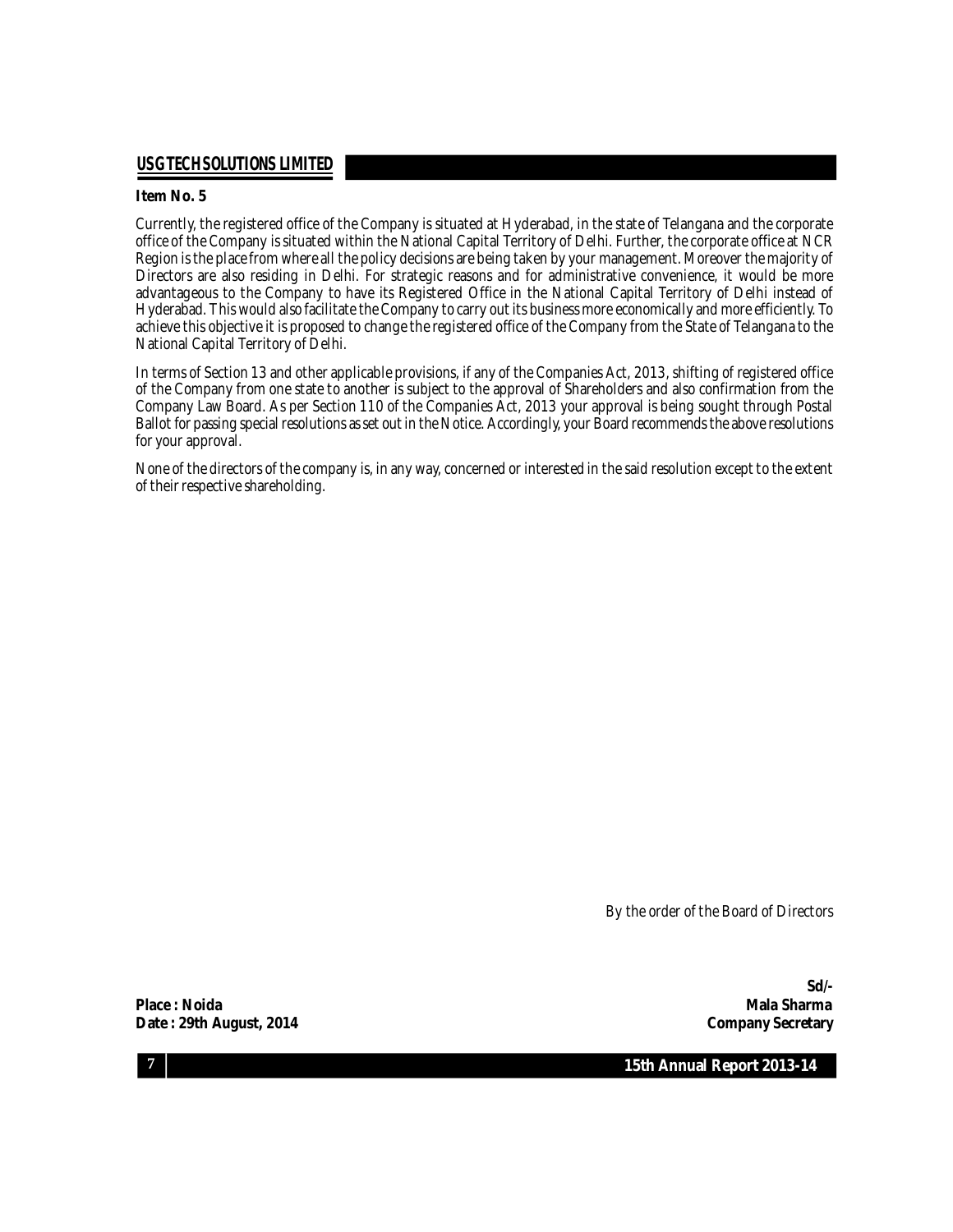#### **ANNEXURE TO NOTICE**

**Information under clause 49 of the Listing Agreements regarding the Directors seeking re-appointment in the Annual General Meeting**

| <b>Particulars</b>                                                     | Mr. Satish Kumar Gupta                                                                                                                                                                                                                                                                                                                                                                                                                                     |
|------------------------------------------------------------------------|------------------------------------------------------------------------------------------------------------------------------------------------------------------------------------------------------------------------------------------------------------------------------------------------------------------------------------------------------------------------------------------------------------------------------------------------------------|
| <b>Educational Qualification</b>                                       | <b>Bachelor of Engineering</b>                                                                                                                                                                                                                                                                                                                                                                                                                             |
| Experience & expertise in specific functional area                     | Experience in the field of Real Estate Development,<br>Construction, Project & Construction Management.                                                                                                                                                                                                                                                                                                                                                    |
| Name of Companies in which the person holds<br>directorship            | Bhawna Realters Pyt Ltd<br>In-n-out Highway Motel Pvt Ltd<br>Yash Buildcon Pyt I td<br>Devam U.S. Realtors Pyt Ltd<br>S G Buildtech Pyt Ltd<br><b>ONS Realtors Pyt Ltd</b><br><b>SKG Tradelink Pyt Ltd</b><br><b>USG Estate Pvt Ltd</b><br>USG Buildcon Pyt Ltd<br><b>SVKL Properties Pvt Ltd</b><br><b>LUV Real Estate Pyt Ltd</b><br>USG Tech Solutions Ltd<br>Niskarsh Properties Pvt Ltd<br>Lakhanpur Coal Carriers Pvt Ltd<br>Gajraj Carriers Pvt Ltd |
| Name of Companies in which the person holds<br>membership of Committee | <b>NIL</b>                                                                                                                                                                                                                                                                                                                                                                                                                                                 |
| Shareholding in the Company (Number & %)                               | 11,43,000 & 2.90%                                                                                                                                                                                                                                                                                                                                                                                                                                          |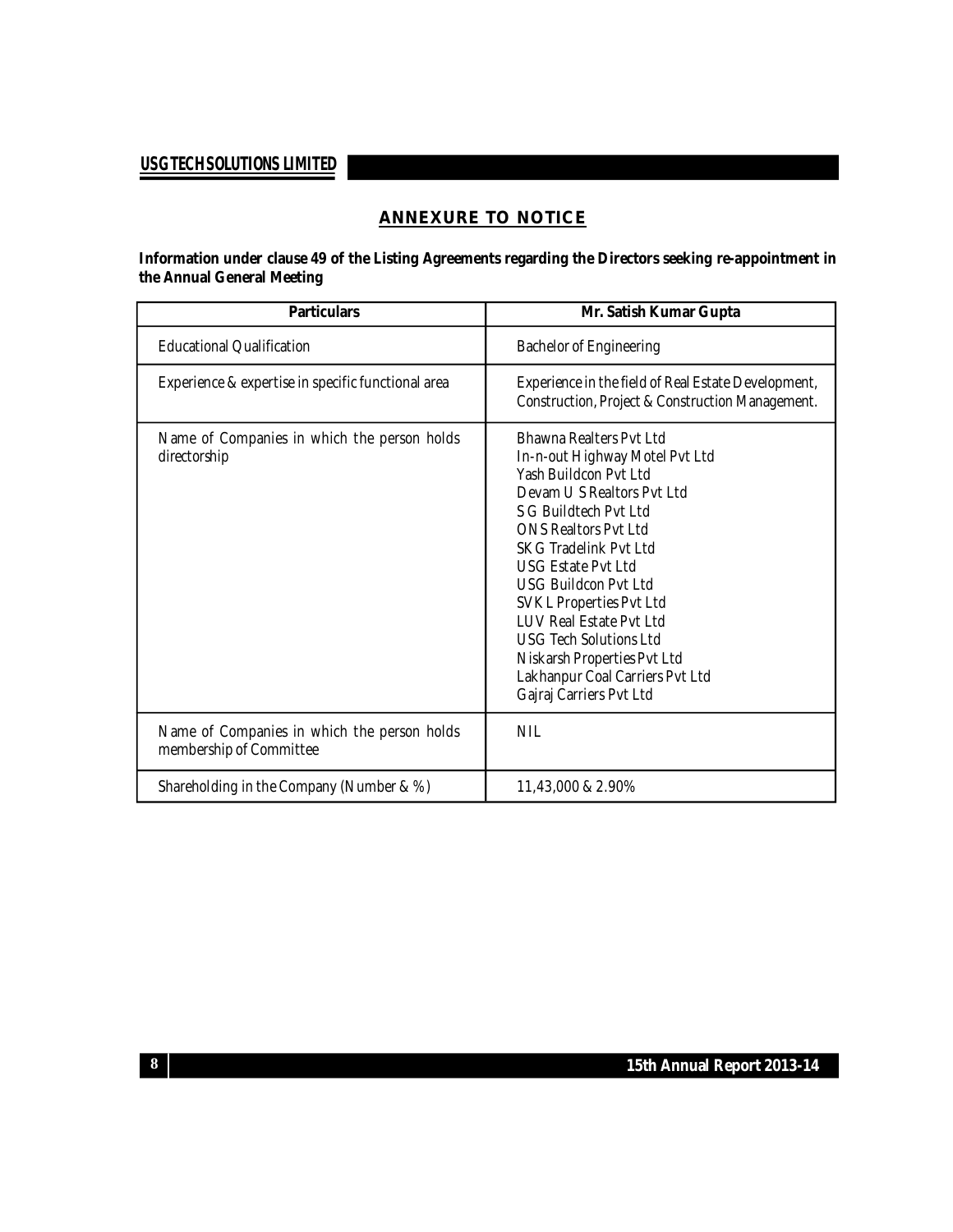#### **Directors' Report**

Dear Members,

Your Directors are delighted to present the 15th Annual Report on the business and operations for the Financial Year ended 31st March, 2014:

#### **Financial & Operational Highlights :** *(Rs. In Lacs)*

| <b>PARTICULARS</b>                    | Year ended<br>31st March, 2014 | Year ended<br>31st March, 2013 |
|---------------------------------------|--------------------------------|--------------------------------|
|                                       |                                |                                |
| Income                                | 335.52                         | 644.88                         |
| Expenditure                           | 336.48                         | 640.02                         |
| Profit Before Tax                     | $-0.95$                        | 4.86                           |
| Provision For Tax                     |                                | 0.72                           |
| <b>Profit Before Deferred Tax</b>     | $-0.95$                        | 4.14                           |
| <b>Provision For Deferred Tax</b>     | $-1.35$                        | 0.78                           |
| Net Profit/loss After Taxation        | 0.40                           | 3.36                           |
| Equity Share Capital (F.V Rs.10 each) | 394.14                         | 339.64                         |
| Reserve & Surplus                     | 195.44                         | 194.67                         |
| Basic Earning per Share               |                                | 0.01                           |
|                                       |                                |                                |

#### **Year in Retrospect**

During the year under review, the Company's Gross turnover reduced marginally from 644.88 Lacs previous year to 335.52 Lacscurrent year. The Current years working resulted into a profit of Rs 0.40 Lacs has compared to Rs 3.36 Lacs profit in the immediately preceding previous year. Your Directors are putting in their best efforts to improve the performance of the Company.

#### **Material Changes etc.**

Save as mentioned elsewhere in this Report, no material changes and commitments affecting the financial position of the Company have occurred between the end of the financial year of the Company 31st March, 2014 and the date of this Report.

#### **Dividend**

In view of loss suffered by the Company, your Directors regret their inability to recommend any dividend.

#### **Public Deposits**

During the year under report, your Company did not accept any deposits from the publicin terms of the provisions of section 58A & 58AA of the Companies Act, 1956.

#### **Conservation of Energy, Technology Absorption, Foreign Exchange Earnings and Outgo**

a. **Conservation of Energy & Technology Absorption**: Since the Company is not engaged in any manufacturing activity, issues relating to conservation of energy and technology absorption are not quite relevant to its functioning.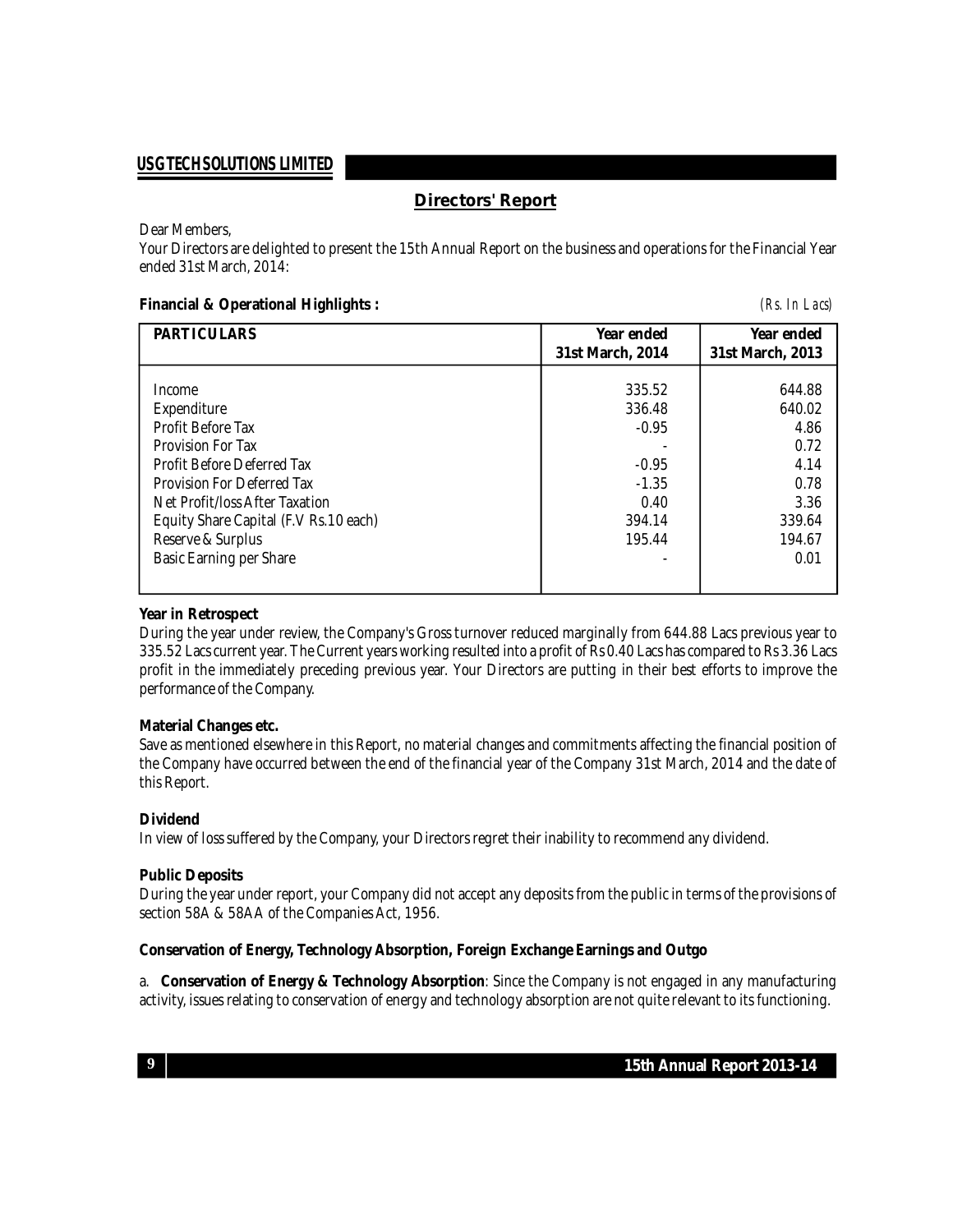b. **Export Activities**: During the year under review,the Company has undertaken Offshore activities for software customization.

#### c. **Foreign Exchange Earnings and Outgo :** *(Rs. In Lacs)*

| <b>Particulars</b>              | 2013-14    | 2012-13 |
|---------------------------------|------------|---------|
| Total Foreign Exchange earnings | <b>NIL</b> | 168.02  |
| Total Foreign Exchange outgo    | NIL        | 587.14  |

#### **Particulars of Employees**

During the financial year under review, none of the Company'semployees was in receipt of remuneration as prescribed under section 217(2A) of the Companies Act, 1956, read with the Companies (Particulars of Employees) Rules, 1975, and hence no particulars are required to be disclosed in this Report.

#### **Directors**

In accordance with the provisions of the Companies Act, 1956 and Articles of Association of the Company, Mr. Satish Kumar Gupta, Director of the Company, retires by rotation and being eligible, seeks re-appointment.

Brief details of the Directors seeking appointment/re-appointment as stipulated under Clauses 49 of the Listing Agreement with the stock exchange is enclosed with the Notice.

During the year under review Mr Umesh Bhat, Director of the Company has resigned from the Board w.e.f. 18th February, 2014.

#### **Auditors**

M/s PVR-N & Co., Chartered Accountants have expressed their unwillingness for re appointment and they have to vacate their office at the conclusion of this meeting. In the meanwhile the Company received a notice from a shareholder alongwith a letter u/s 224 of the Companies Act, 1956 informing the eligibility signifying his intention to appoint M/ s Udit Aggarwal & Associates, chartered accountant to fill the casual vacancy in the forthcoming Annual General Meeting. The appointment of auditors in place of existing auditor of the company requires the approval of General Meeting by way of ordinary resolution.

#### **Auditors' Report**

Comments made by the Statutory Auditors in the Auditors' Report are self-explanatory and do not require any further clarification.

#### **Directors' Responsibility Statement**

In terms of the provisions of section 217(2AA) of the Companies Act, 1956, and to the best of their knowledge and belief and according to the information and explanations obtained by them and save as mentioned elsewhere in this Report, the attached Annual Accounts and the Auditors' Report thereon, your Directors confirm that:

- a. in preparation of the annual accounts, the applicable accounting standards have been followed;
- b. the Directors haveselected such accounting policies and applied them consistently and madejudgments and estimates that are reasonable and prudent so as to give a true and fair view of the state of affairs of the Company as at 31st March, 2014 and of the loss of the Company for the year ended on that date;

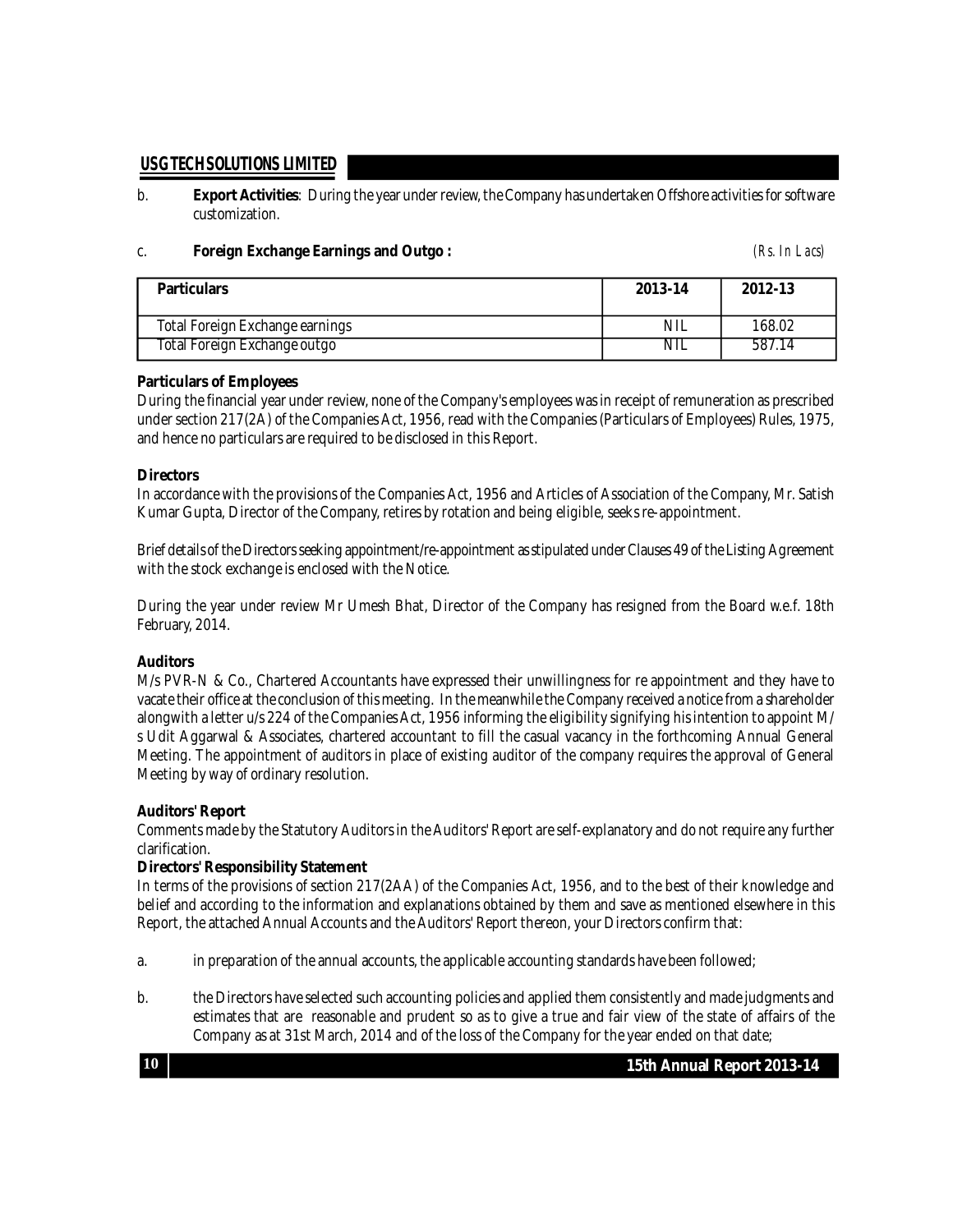- c. the Directors have taken proper and sufficient care for the maintenance of adequate accounting records in accordance with the provisions of the Act for safeguarding the assets of the Company and for preventing and detecting fraud and other irregularities; and
- d. the Directors have prepared the Annual Accounts on a going concern basis.

#### **Corporate Governance**

The Company is committed to adopt the best practices in Corporate Governance, which is guided by the principles of conducting the business in a responsible, transparent and ethical manner so as to protect theinterest of all stakeholders. As per Clause 49 of the Listing Agreement, a separate Section on Corporate Governance forms part of the Annual Report.

A certificate from Statutory Auditors with regard to thecompliance of the Corporate Governance, as stipulated under Clause 49 of the Listing Agreement, is also annexed to this Report.

#### **Management Discussion and Analysis Report**

The Management Discussion and Analysis Report for the year, as stipulated under Clause 49 of the Listing Agreement with the Stock Exchanges are presented in a separate section forming part of the Annual Report.

#### **Listing**

The Equity Shares of the Company arelisted at the Bombay Stock Exchange Limited and The Calcutta Stock Exchange Association Ltd. The Listing fees for thefinancial year 2014-15 have been paid to the Bombay Stock Exchange Limited.

#### **Acknowledgment**

Your Directors express their appreciation of sincere co-operation and assistance of Sate & Central Govt. authorities, bankers, customers and suppliers as well as all of the Company's employees & Shareholders of the Company.

> By Order of the Board **USG Tech Solutions Limited**

Sd/- Sd/- Noida, 29th August, 2014 **Satish Kumar Gupta Servesh Gupta** Director Director

**15th Annual Report 2013-14**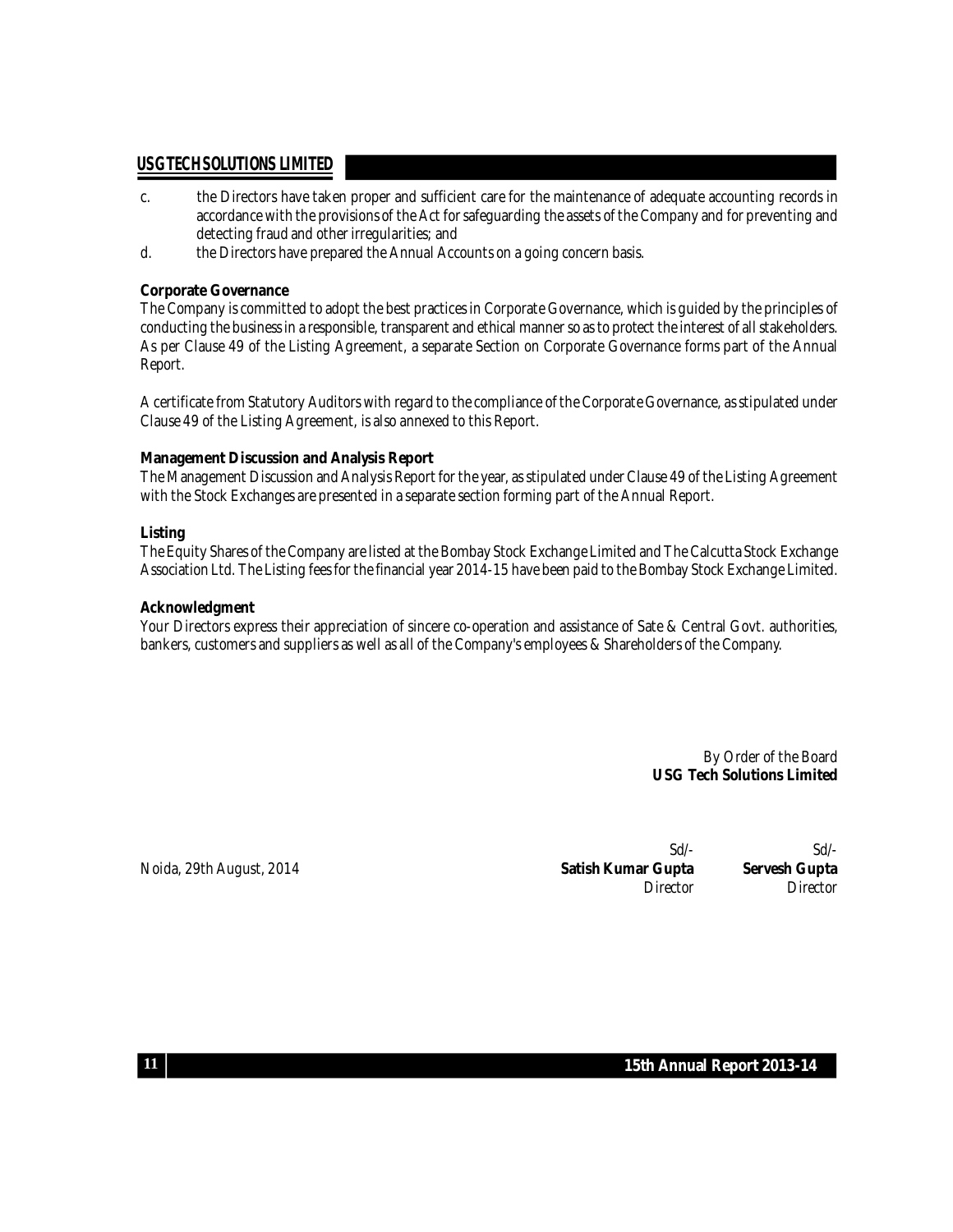#### **Annexure to the Director's Report**

**Auditor's Certificate on compliance with the conditions of Corporate Governance under clause 49 of the listing Agreement(s).**

#### **The Board of Directors USG Tech Solutions Limited Noida**

We have reviewed the records concerning the Company's compliance of conditions of Corporate Governance as stipulated in Clause 49 of the Listing Agreement, entered into by the Company with the Stock Exchange(s) in India, for the financial yearended on 31st March 2014.

The compliance of Corporate Governance is the responsibility of the Management. Our examination was limited to procedures and implementation thereof, adopted by the Company forensuring the compliance of the conditions of the Corporate Governance. It is neither an audit nor an expression of opinion on the financial statements of the Company.

We have conducted our review on the basis of the relevant records and documents maintained by the Company and furnished to us for the review, and the information and explanations given to us by the Company.

Based on such a review to the best of our information and according to the explanations given to us, in our opinion, the Company has complied with the conditions of Corporate Governance, as stipulated in Clause 49 of the said Listing Agreement.

On the basis of Certificate issued by the Registrar and Share Transfer Agent of the Company and the Minutes of Meetings of the Shareholders/ Investors Grievance Committee of the Company, we state that, there was only one investor grievance pending against the Company for a period exceeding one month.

We further state that, such compliance is neither an assurance as to the future viability of the Company, nor as to the efficiency oreffectiveness with which the management has conducted the affairs of the Company.

> For PVR-N & Co. Chartered Accountants, Firm Regn. No. 004062N

Place: New Delhi Sd/-Date: 31th May, 2014 **Pradeep Kumar Jindal** Partner M.No. 082646

**15th Annual Report 2013-14**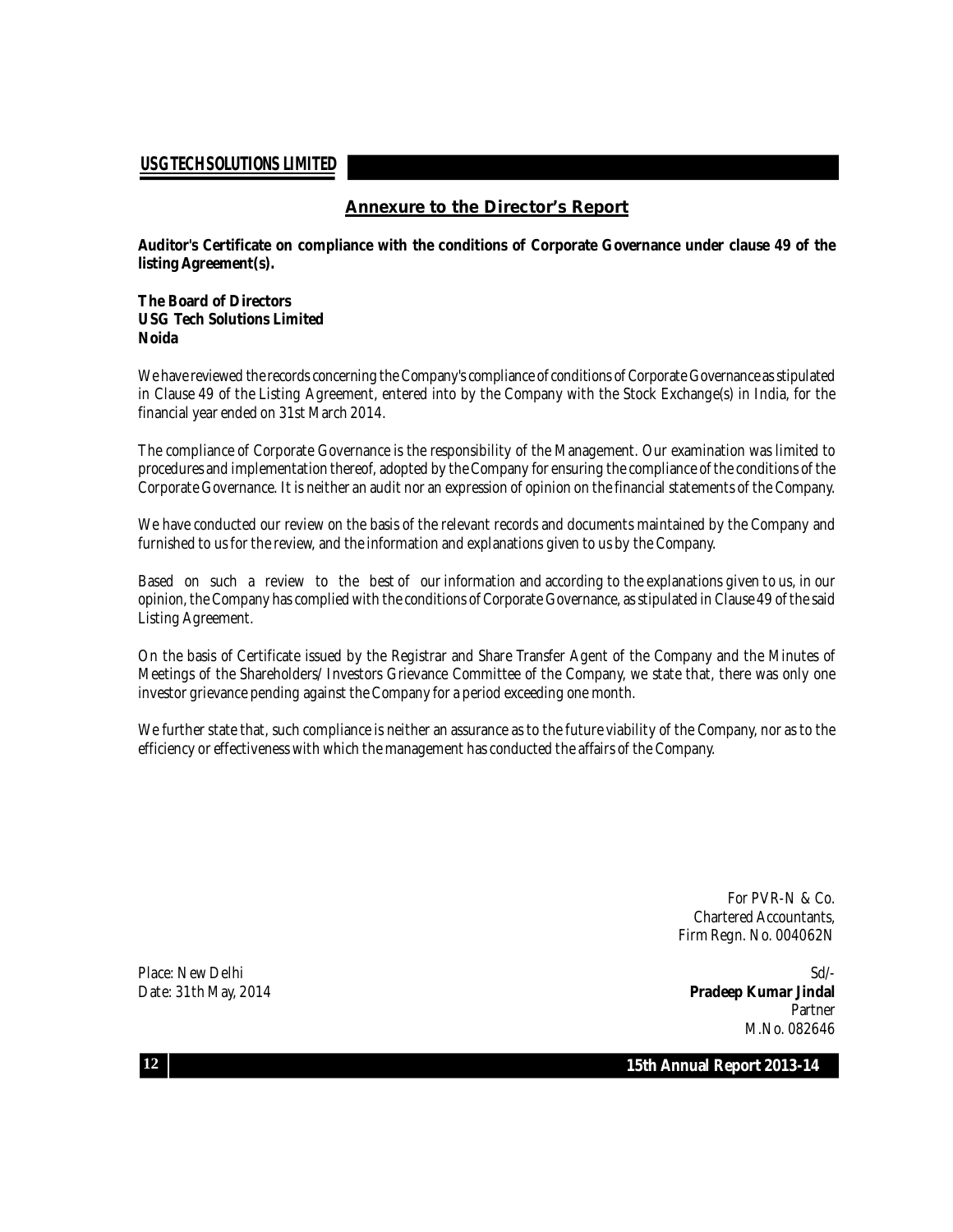#### **MANAGEMENT DISCUSSION AND ANALYSIS REPORT**

#### **Cautionary Statement**

The management Discussion and Analysis Report may contain certain statements that might be considered forward looking. These statements are subject to certain risks and uncertainties. Actual results may differ materially from those expressed in the statement as important factors could influence Company's operations such as Government policies, economic development, political factors and such other factors beyond the control of the Company.

#### **Overview and brief Background**

USG Tech at its best provides innovative IT Solutions and complex software projects development that helps to keep it one step ahead of its competitors by continuously improving its IT-based business solutions.

Crafted to perform, USG Tech is more that a singular avenue for payment processing system, it represents the ambition to connect, the ability to integrate and the freedom to move beyond the hassles of prior systems.USG Tech was brought to life by individuals who imagine a seamless system that allows complete freedom and quarantees a greater performance capability.

Combining state-of-the-art technology with the ambition to streamlinethe business processes throughout the country, USG Tech equips businesses and organizations to stay in control of payment processing, point of sale systems, reward and loyalty programs and all other related business processes.

The multi-functional feature of USG Tech payment systems allow product manufacturers to stay linked to the traders, the banks to their customers, the government to the various trading points, the corporate houses to their branched processes and merchants to their customers.

Spread across multiple channels USG Tech's strategic solutions are capable of communicating across broadband, GPRS, Wi-Fi and dial-up along with supporting several third-party VAA's (Value Added Applications).

#### **IT Industry Scenario**

The information technology in India is looking towards a bleak future in general in the current year. However, small sparks of encouragement are there. The Indian IT sector will witness a predictable slump of growth from that of 16% last year to a discouraging 11% this year. The Recession period, the free fall of rupees against dollar compounded with other factors has resulted in a severe decline in the hiring process of the IT sector. The employment generation capacity of this sector has shrunk considerably. IT professionals including ex- IT sectoremployees are now seeking employment in financial services, telecommunications and manufacturing industries which have recently witnessed a phenomenal growth.

Though 2013 has left the US\$ 108 billion IT and ITES sector of India standing at the crossroads, Software Services Industry Body NASSCOM is absolutely positive about the growth of India's IT sector. According to NASSCOM, "newer geographies' are set to double their contribution to India to 20% by 2020". As per the estimation of NASSCOM purely domestic and export services of the Indian IT sector is expected to generate US\$ 225 billion by 2020. The landscape of the global IT and ITES market is changing rapidly and it is totally up to the Indian IT sector now to adapt to this changing landscape. After all India is still a major brand name in the global IT and ITES sector.

#### **Financial Performance**

Thefinancial statements have been prepared in compliance with the requirements of the Companies Act, 1956, guidelines issued by the Securities and Exchange Board of India (SEBI) and the Generally Accepted Accounting Principles (GAAP) in India. Our Management accepts responsibility for the integrity and objectivity of these financial statements, as well as for the various estimates and judgments used therein. The estimates and judgments relating to the financial statements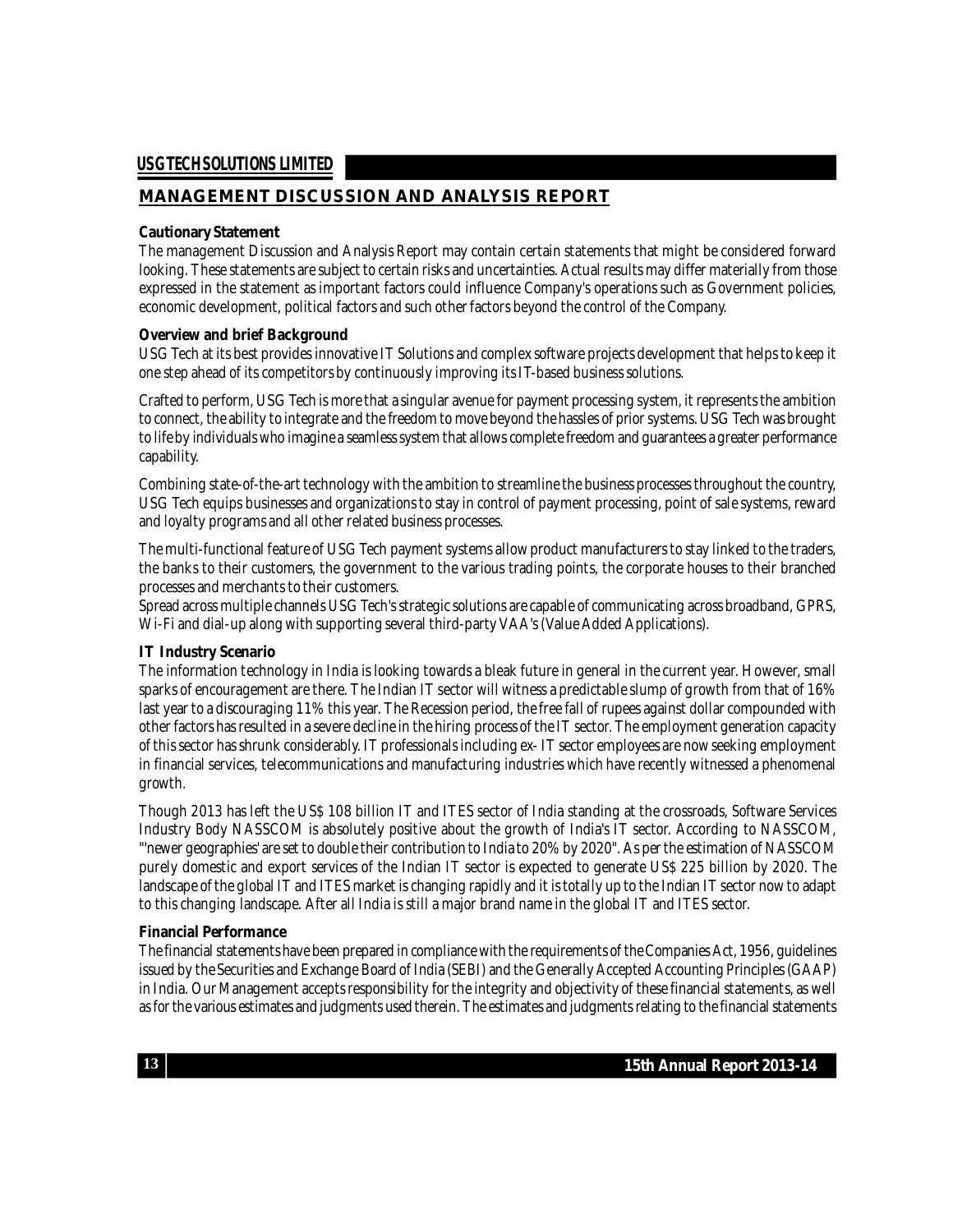have been made on a prudent and reasonable basis, so that thefinancial statements reflect in a true and fair manner the form and substance of transactions, and reasonably present our state of affairs, profits and cash flows for the year.

As there is a substantial growth in IT Sector and Software Projects development, Your Directors are hopeful that in forthcoming years, Company will definitely perform up to the mark, achieve good profitability and Earning per share will be increased. On a generic note, given the current economic and industry environment, prospects in our business segments look attractive and we look forward to 2014-15 with sustained growth and excitement.

#### **Opportunities Lying Ahead and our Outlook**

As your Company keeps on exploring various avenues, your Management proposes to have a singular avenue for payment processing system, representing the ambition to connect, with an ability to integrate and the freedom to move beyond the hassles of prior systems. They imagine a seamless payment system that allows complete freedom and guarantees a greater performance capability.

Bringing together the merchants, banks, financial institutions, corporate companies and other modes of transaction activities on a singular platform, The Company will be one stop destination for a secure network for growth oriented services. Combining state-of-the-art technology with the ambition to streamline the business processes in throughout the country.

The multi-functional feature of the payment systems will allow product manufacturers to stay linked to thetraders, the banks to their customers, the government to the various trading points, the corporate houses to their branched processes and merchants to their customers. However it is not our ability to connect trading processes that is revolutionary, it is our ability to provide you with a customized solution based on your objective and the instant software updates across all POS terminals in India that sets us apart.

It would help customers to stay in control of payment processing, point of sale systems, reward and loyalty programs and all other related processes. Spread across multiple channels the proposed strategic solutions are capable of communicating across broadband, GPRS, Wi-Fi and dial-up along with supporting several third-party VAA's (Value Added Applications).

#### **The Management's mission is**

"To eternally adapt, create & innovate to deliver an open payments processing platform that seamlessely integrates with banks, business systems and consumers. USG Tech's applications are built on state-of-art infrastructure and technology with one key ambition, to drive value for your business and for your customers"

#### **Human resource / Industrial relations**

Management is keen on following the best practices for attracting, retaining and enhancing human resources of the Company. The company's Industrial relations continued to be harmonious during the year under review. The Company continue to invest in people through various initiatives which enable the work force to meet out the production requirements and challenges related thereto and to infuse positiveenthusiasm towards the organization.

#### **Internal Control Systems and Adequacy**

The Internal Control Systems and procedure are adequate and commensurate with the size of the Company. The company has implemented suitable controls on ongoing basis to assure that all resources are utilized optimally, financial transactions are reported with the accuracy and all applicable laws and regulations are strictly complied with.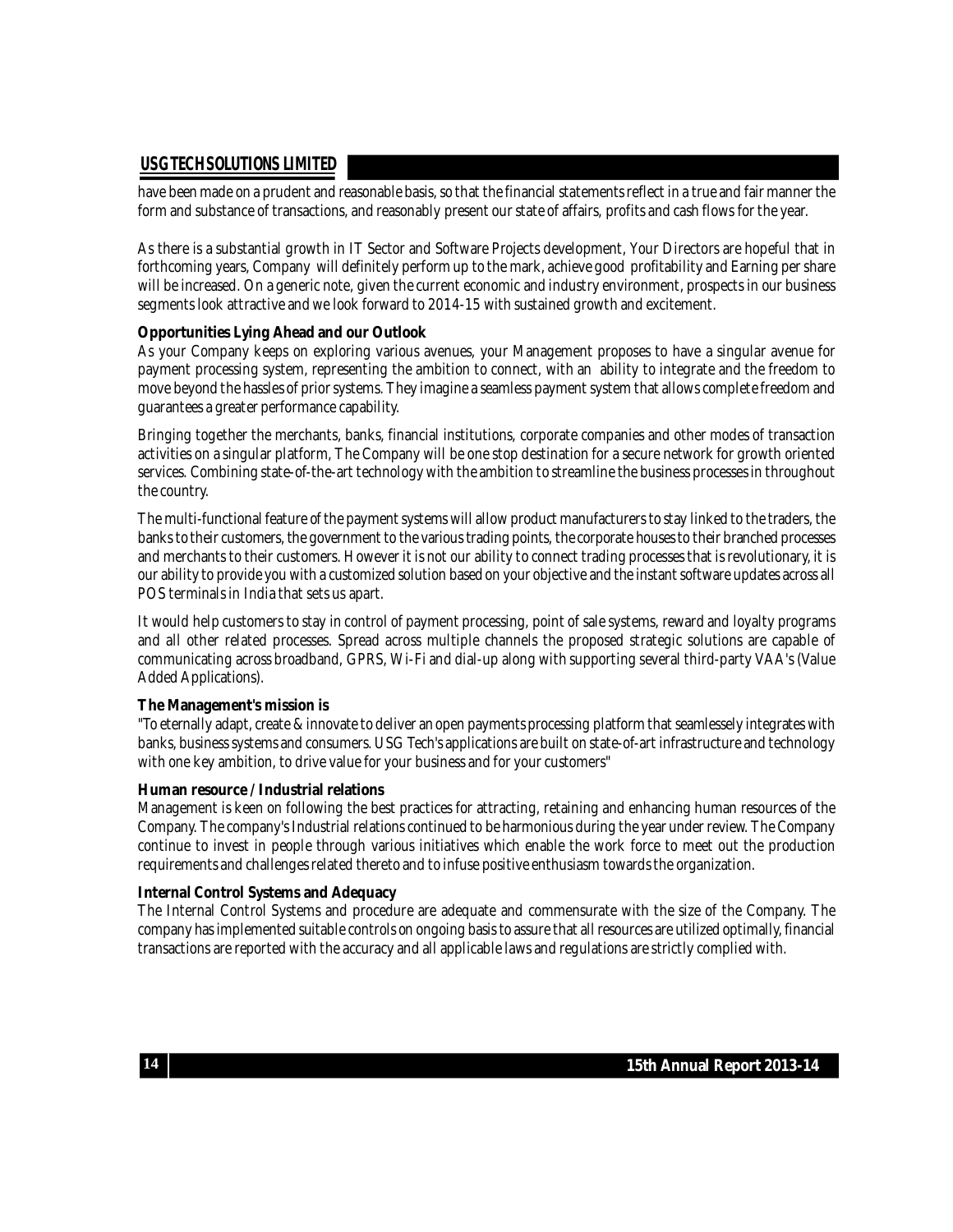#### **CORPORATE GOVERNANCE REPORT**

"Corporate Governance is an integral part of the philosophy of the Company in its pursuit of excellence, growth and value creation by *focusing a balance between individual interests and corporate goals."*

#### **1. COMPANY 'S PHILOSOPHY ON CORPORATE GOVERNANCE**

The Company's philosophy on Corporate Governance enshrines the goal of achieving the highest level of transparency, accountability and equity in all spheres of its operations and in all its dealing with the shareholders, employees, the Government and other parties. In carrying out this, it is ensured that the Company's objectives are adequately measured and monitored. The Corporate Governance is a key element which involves a set of relationships between a Company's management, its Board, Shareholders and Stakeholders.

Corporate Governance is considered as an important tool for shareholders protection and maximization of their long term values. The cardinal principle such as accountability, responsibility, transparency and fair disclosure serve as the measure for achieving goals.

#### **2. BOARD OF DIRECTORS**

2.1 The Company maintains an optimum combination of Executive, Non Executive and Independent Directors. The Board consists of total four (4) directors on 31st March 2014, out of which two (2) are independent. The Company is chaired by Mr Satish Kumar Gupta, Non-Executive Director who belongs to Promoter Group and Mr Servesh Gupta is the Whole Time Director of the company. The Constitution of the Board as on 31st March 2014 is as follows:

| Name of the Director                         | Category                    | <b>Number of Other</b> |              |                  |
|----------------------------------------------|-----------------------------|------------------------|--------------|------------------|
|                                              |                             | Directorship*          | Committee    | <b>Committee</b> |
|                                              |                             |                        | Membership** | Chairmanship**   |
| Mr. Servesh Gupta                            | Promoter Director/          | NIL                    | NIL          | <b>NIL</b>       |
|                                              | <b>Executive Director</b>   |                        |              |                  |
| Mr. Satish Kumar Gupta   Promoter Director / |                             | NIL                    | NIL          | NIL              |
|                                              | Non-Executive Director      |                        |              |                  |
| Mr. Anil Kumar Gupta                         | <b>Independent Director</b> | <b>NIL</b>             | NIL          | NIL              |
| Mr Umesh Sharma                              | <b>Independent Director</b> | <b>NIL</b>             | <b>NIL</b>   | <b>NIL</b>       |

**\*The Directorships held by Directors as mentioned above, do not include Alternate Directorships and Directorships in Private Limited Companies, Foreign Companies and Companies under Section 25 of the Companies Act, 1956.**

**\*\* In accordance with Clause 49, Memberships/Chairmanships of only the Audit Committee and Shareholder's/ Investors Grievance Committee in all public limited companies (excluding USG Tech Solutions Limited) have been considered.**

None of the Directors on the Board is a Member of more than 10 Committees or Chairman of more than 5 Committee (as specified in Clause 49 of the Listing Agreement), across all the Companies in which he is a **Director.**

2.2 During the year under review, 15 Board Meetings were held on 1/04/2013, 15/04/2013, 6/05/2013, 29/05/ 2013, 12/06/2013, 17/06/2013, 22/07/2013, 14/08/2013, 27/08/2013, 9/09/2013, 15/10/2013, 14/11/2013, 5/12/ 2013, 8/01/2014 and 12/02/2014. The Board was duly supplied with the agenda of the meetings incorporating all material information forfacilitating meaningful and focused discussions atthe meeting. The intervening period between the Board Meetings was well within the maximum time gap of four months as prescribed in clause 49 of the Listing Agreement. Details of attendance of Directors in the Board meeting during the financial year 2013-14 are as under: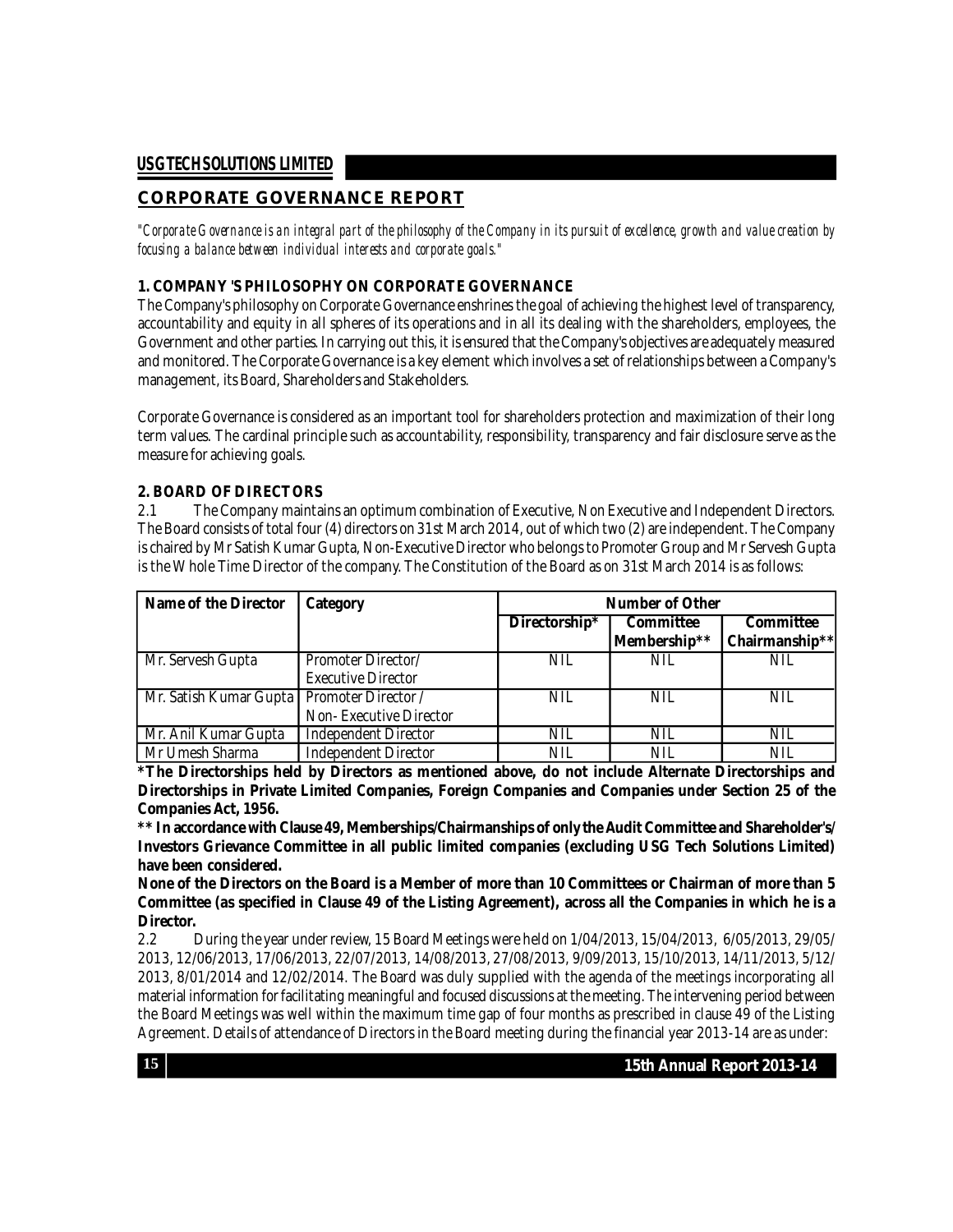| Name of the Director   | <b>Board Meeting held</b><br>during the period | No. of Board Meetings   Attendance at the Last<br><b>Attended</b> | AGM |
|------------------------|------------------------------------------------|-------------------------------------------------------------------|-----|
| Mr Prem Gupta $#$      |                                                |                                                                   | N0  |
| Mr. Servesh Gupta      |                                                |                                                                   | Yes |
| Mr. Satish Kumar Gupta | 15                                             |                                                                   | Yes |
| Mr. Umesh Bhat         | 15                                             |                                                                   | Yes |
| Mr. Anil Kumar Gupta   | 15                                             |                                                                   | Yes |
| Mr Umesh Sharma        |                                                |                                                                   | Yes |

#### **#. Resigned w.e.f 6th May, 2013.**

#### **3. COMMITTEES OF THE BOARD**

To focus effectively on the issues and ensure expedient resolution of diverse matters, the Board has constituted a set of committees with specific terms of reference/scope. The Committees as empowered agents of the Board as per their charter/terms of reference. Targets set by them as agreed with the management are reviewed periodically and mid course corrections are also carried out. The minutes of the meetings of all committees of the Board are placed before the Board for discussions/ noting.

#### **4. AUDIT COMMITTEE**

- 4.1 The Audit Committee functions according to its charter that defines its Composition, Authority, Responsibility and Reporting functions in accordance with the Companies Act, 1956, listing requirements as applicable to the Company and is reviewed from time to time. The brief terms of reference for the audit committee as laid down by the Board are laid as under:
- a) Overseeing the Company's financial reporting process and the disclosure of thefinancial information to ensure that the financial statements are correct, sufficient and credible.
- b) Recommending the appointment/re-appointment and replacement/ removal of statutory auditors, fixation of audit fee and also approval for payment for any other services.
- c) Reviewing with Management, the quarterly, half yearly and annual financial statements before submission to the Board.
- d) Reviewing with the Management, performance of Statutory and Internal auditors, the adequacy of internalcontrol system and ensuring compliance therewith.
- e) Reviewing the adequacy of internal audit function, including the structure of the internal audit department, staffing and seniority of the official heading the department, reporting structure coverage and frequency of internal audit.
- f) Discussion with internal auditors any significant findings and follow up thereon.
- g) Reviewing the findings of any internal investigations by the internal auditors into matters where there is suspected fraud or irregularity or a failure of internal control systems of a material nature and reporting the matter to the Board.
- h) Discussion with statutory auditors before the audit commences about nature and scope of audit as well as postaudit discussion to ascertain any area of concern.
- i) To look into the reasons for substantial defaults in the payment to the depositors, debenture holders, shareholders (in case of non-payment of declared dividends) and creditors.
- j) To review report on Management Discussion & Analysis of Financial Condition and Results of operation, to be included in the Company's Annual Report to its Shareholders.

**15th Annual Report 2013-14**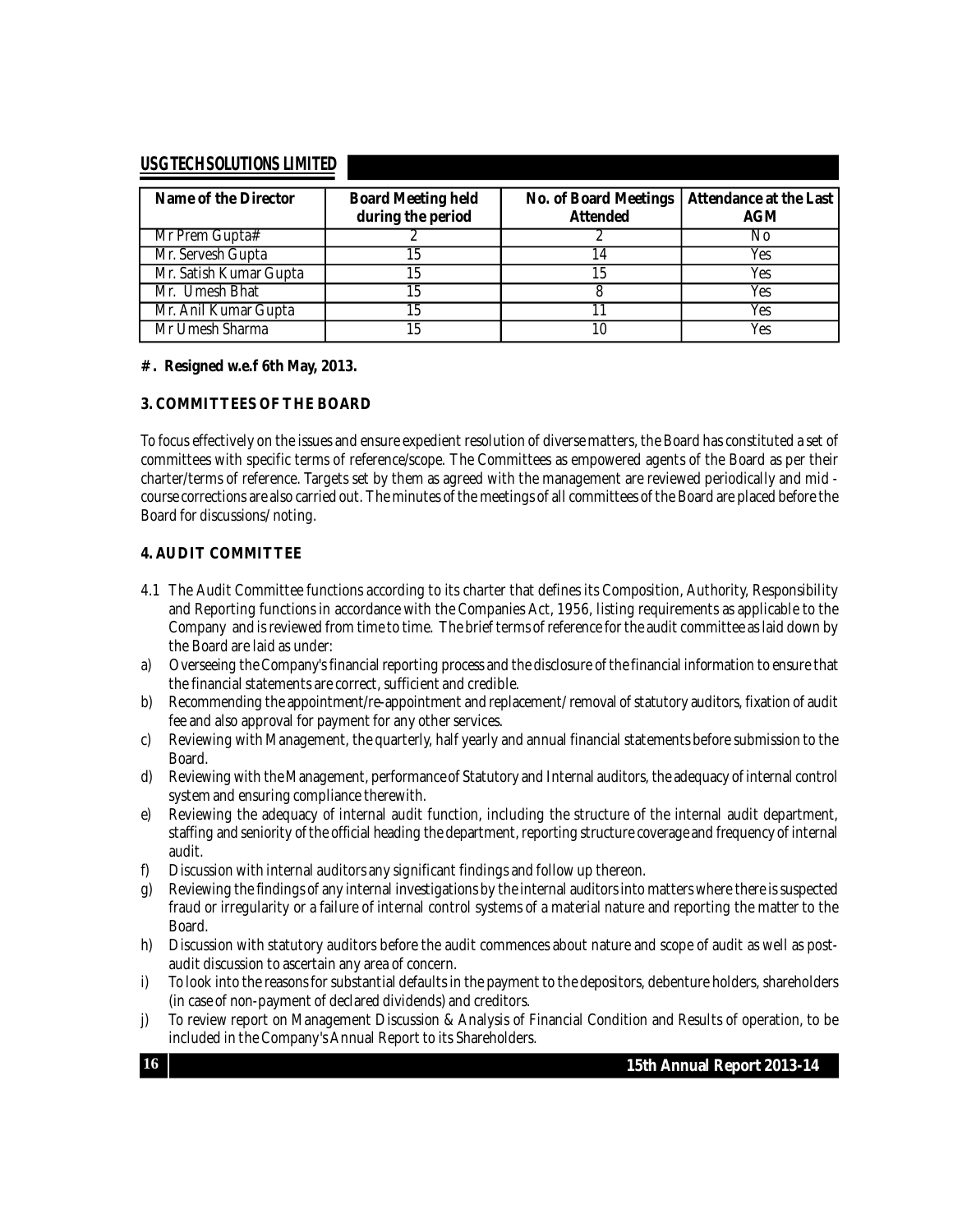- 4.2 The Chairman of the Audit Committee briefs the Board members about the significant discussions at Audit Committee Meetings.
- 4.3 The Committee comprises of following members as at 31st March, 2014:-

| $S.$ No. | Name of the Directors | <b>Designation</b> | Category    |
|----------|-----------------------|--------------------|-------------|
| . .      | Mr. Anil Kumar Gupta  | Chairman           | Independent |
| ۷        | Mr. Umesh Sharma      | Member             | Independent |
|          | Mr. Servesh Gupta     | Member             | Executive   |

The Composition of the Committee meets the requirements of Section 292A of the Companies Act, 1956 and Clause 49 of the Listing Agreement.

The Company Secretary of the Company acts as the Secretary to the Committee.

All the members of the Committee possess financial and accounting expertise.

4.4 During the Financial year 2013-14, Four (4) meetings of the Audit Committee were held on 29/05/2013, 14/ 08/2013, 14/11/2013 and 12/02/2014. The Attendance record of Audit Committeeis given as follows:

| S. No. | Name of the Member   | <b>No. of Meeting Attended</b> |
|--------|----------------------|--------------------------------|
|        | Mr. Anil Kumar Gupta |                                |
|        | Mr. Umesh Sharma     |                                |
|        | Mr. Servesh Gupta    |                                |

- 4.5 The Committee meetings are held at Company's Corporate Office and are usually attended by the Chief Internal Auditor and the Statutory Auditor. The Business and operations heads are invited to the meetings, as required.
- 4.6 The Committee relies on the expertise and Knowledge of Management, the internal Auditors and the Independent Statutory Auditors in carrying out its oversight responsibilities. It also uses external expertise if required.
- 4.7 The Company's Independent Statutory Auditor, is responsible for performing an Independent Audit of the Financial Statements and expressing an opinion on theconformity of thosefinancial statementswith accounting principles generally accepted in India.

#### **5. SHAREHOLDERS'/INVESTORS' GRIEVANCE COMMITTEE**

5.1 As a measure of good Corporate Governance and to focus on the Shareholder's Grievances and for strengthening investor's relation, an Investor's / Shareholder's Grievances Committee has been constituted. This Committee specifically looks into the redressal of shareholder's complaints like transfer of shares, non receipt of annual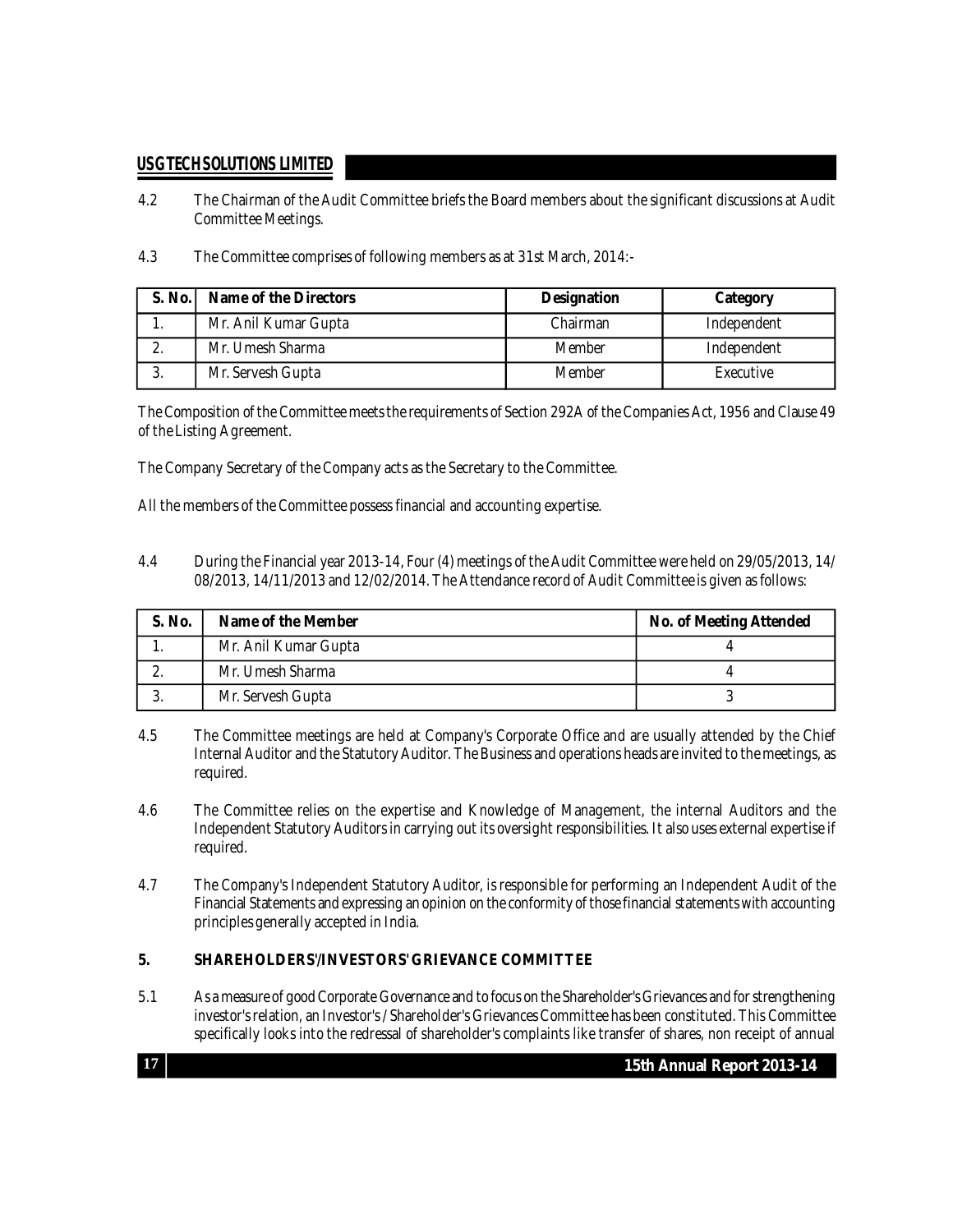report, Dematerialization of shares, replacement of lost/stolen/mutilated share certificates, non receipt of rights/bonus/split share certificates and any other related matters.

The purpose of constituting this Committeeis to uphold the basicrights of theshareholders including right to transfer and registration of shares, obtaining relevant information about thecompany on a timely and regular basis, participating and voting in shareholders meetings, electing members of the board and sharing in the residual profits of the Company. Further the Committee is empowered to act on behalf of the Board, in the mattersconnected with allotment of shares, issuance of duplicate share certificates,split and consolidation of shares into marketablelotsetc.

5.2 The Shareholders'/Investors' Grievance Committee of the Board comprises of three Directors as at 31st March  $2014$ 

| S. No.   | Name of the Directors  | <b>Designation</b> | Category      |
|----------|------------------------|--------------------|---------------|
| . .      | Mr. Satish Kumar Gupta | Chairman           | Non-Executive |
| <u>.</u> | Mr. Anil Kumar Gupta   | Member             | Independent   |
| J.       | . Umesh Sharma<br>Mr.  | Member             | Independent   |

The Company Secretary is the Compliance Officer forcomplying with the requirement of the Securities Laws and the Listing Agreements with the Stock Exchange.

#### 5.3 **Status of Complaints**

| No. | <b>Particulars</b>                               | <b>Status of Complaints</b> |
|-----|--------------------------------------------------|-----------------------------|
|     | No. of complaints received from the shareholders |                             |
|     | during the period from 01.04.2013 to 31.03.2014  |                             |
|     | No. of complaints resolved during the year       |                             |
|     | No. of complaints pending at the end of the year |                             |

#### 5.4 **Compliance Officer**

Ms. Mala Sharma, Company Secretary, who is the Compliance Officer of the Company can be contacted at: USG Tech Solutions Limited, A-22, Upper Ground Floor, Sector-3, Noida-201301. E -mail: [Secretarial@usgtechsolutins.com.](mailto:Secretarial@usgtechsolutins.com.) Complaints or queries relating to the shares can be forwarded to the Company's Registrar and Transfer Agents - M/s Bigshare Services Pvt. Ltd. at [info@bigshareonline.com.](mailto:info@bigshareonline.com.)

#### **6. REMUNERATION COMMITTEE**

- 6.1 The Remuneration Committee of the Company is empowered to review the remuneration of the Managing Director/Whole Time Director and the Executive Directors, approved by the Board and deal with matters relating thereto.
- 6.2 During the year 2013-14, the Company has paid remuneration to the Whole Time Director.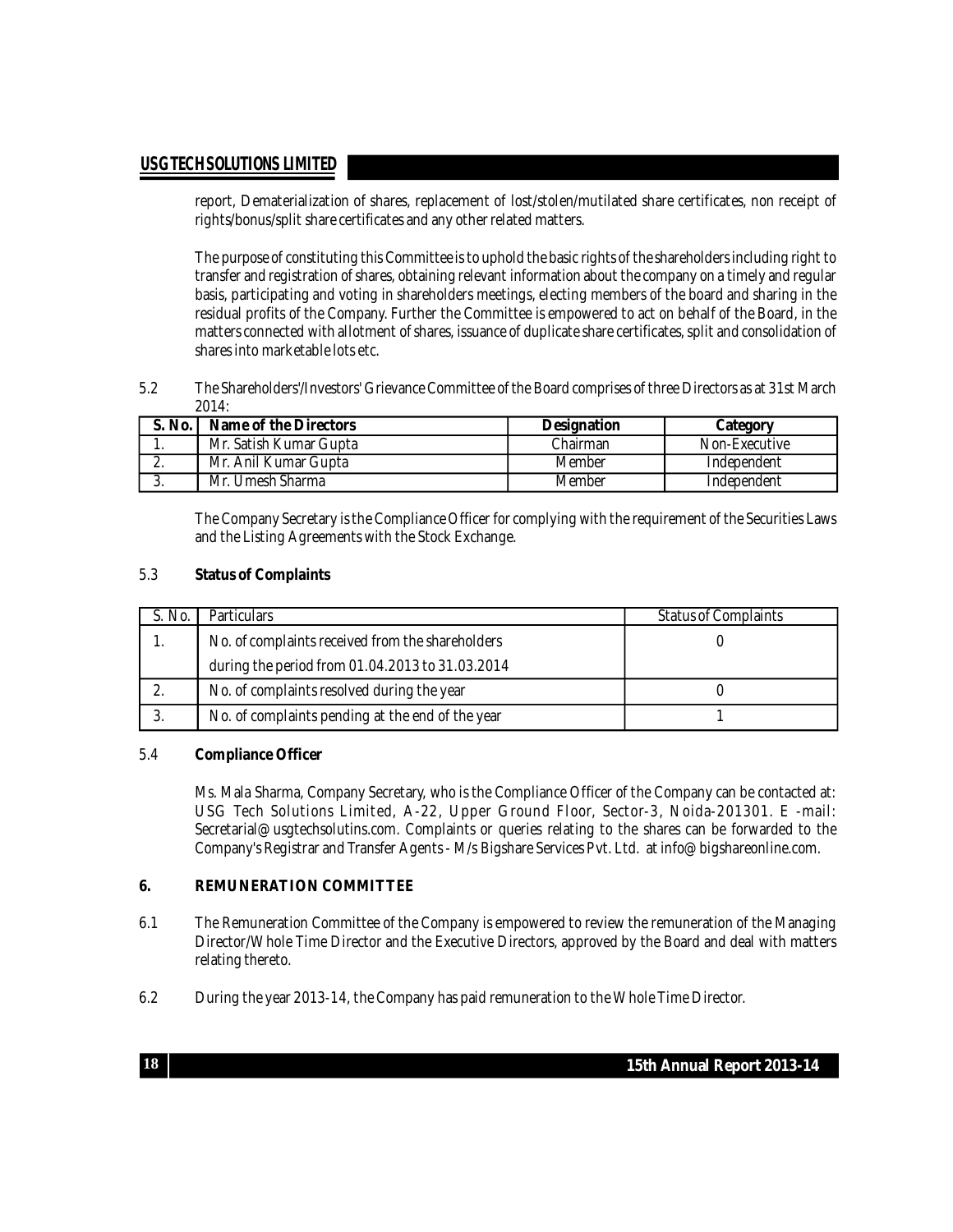6.3 The Remuneration of the Managing/Whole Time Director and Executive Directors is recommended by the Remuneration Committee based on criteria such as industry benchmarks, the Company's performance vis-a-vis the industry, the responsibility shouldered performance/track record and is decided by the Board of Directors.

#### **7. GENERAL BODY MEETINGS**

#### **(A) Annual General Meetings**

Location and time of the General Body Meetings of the Company in the past three years :

| Year | Date       | <b>Venue</b>                                                                                          | Time      | <b>Special Resolution passed</b>                                                                                                                                                                                                                                                                                        |
|------|------------|-------------------------------------------------------------------------------------------------------|-----------|-------------------------------------------------------------------------------------------------------------------------------------------------------------------------------------------------------------------------------------------------------------------------------------------------------------------------|
| 2011 | 8/08/2011  | I-405, 4th Floor,<br>Divyashakti Apartments<br>Ameerpet, Hyderabad-<br>500 016                        | 16:00 Hrs | <b>Appointment of Promoter</b><br><b>Directors</b><br>Regularization of additional<br><b>Directors</b><br>Change in name of the Company<br>Change in Management and<br>Control of the Company<br>Re-issue of Forfeited Shares<br>Further Issue of 3,19,50,000<br>Convertible Warrants/Resultant<br><b>Equity Shares</b> |
| 2012 | 19/09/2012 | I-405, 4th Floor,<br>Divyashakti Apartments,<br>Ameerpet, Hyderabad-<br>500 016                       | 16:00 Hrs | Regularization of additional<br><b>Directors</b><br>Preferential Issue of 70,49,200<br><b>Equity Shares</b>                                                                                                                                                                                                             |
| 2013 | 26/09/2013 | 1/95/1/5-6 2nd Floor Guttala<br>Begumpet near Kavuri Hills<br>Phase 2 Madhapur,<br>Hyderabad - 500081 | 16:00 Hrs | $\bullet$ NA                                                                                                                                                                                                                                                                                                            |

#### **8. DISCLOSURES**

- 8.1 Besides the transactions mentioned elsewhere in the Annual Report, there were no other materially significant related party transactions that may have potential conflict with the interests of the Company at large.
- 8.2 The Company has complied with various rules and regulations prescribed by the Stock Exchanges, Securities and Exchange Board of India or any other statutory authority relating to capital markets during thelast three years. No penalties have been imposed by them on the Company.
- 8.3 The Company has laid down procedure to inform Board Members about the risk assessment and minimization procedures. These procedures are being periodically reviewed to ensure that management controls risk through the means of properly defined framework.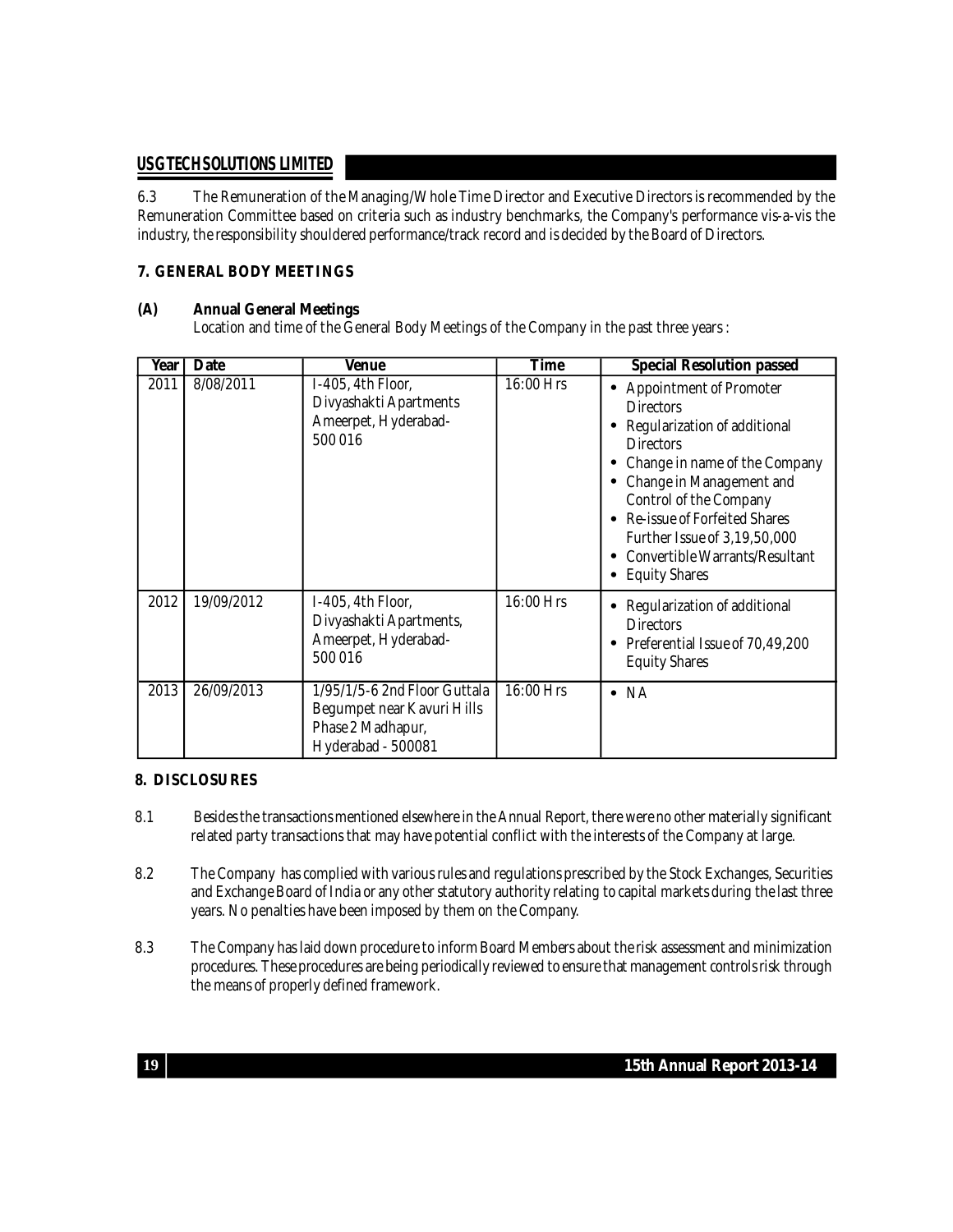#### **9. MEANS OF COMMUNICATION**

The Company regularly intimates unaudited as well as audited financial results to the Stock Exchanges immediately after these were taken on record by the Board.

The quarterly/half-yearly/annual financial results are generally published in the English and Telgu Newspapers i.e. Business Standard (English) and Jantha (Telgu). The Annual Report, Quarterly Results and Shareholding Patterns of the Company are regularly filed with the Stock Exchanges in hard copies within the stipulated time.

#### **10. GREEN INITIATIVE IN CORPORATE GOVERNANCE**

Pursuant to Circular No. 17/2011 dated 21st April, 2011 and Circular No. 18/2011 dated 29th April, 2011, Ministry of Corporate Affairs (MCA) has launched "Green Initiative in Corporate Governance" whereby the companies are allowed to send notices, documents, and other communications to theshareholders in electronic mode.

Your company encourages its shareholders to support the "Green Initiatives" by registering their email addresses with their respective depositories/Company's Registrar and Transfer Agent and intimate changes in the e-mail addresses from time to time.

#### **11. GENERAL INFORMATION FOR MEMBERS**

#### **11.1 Annual General Meeting:**

|              | <b>Date and Time</b>   Monday, 29th September, 2014 at 16:00 Hrs                            |
|--------------|---------------------------------------------------------------------------------------------|
| <b>Venue</b> | 1/95/1/5-6 2nd Floor Guttala Begumpet near Kavuri Hills Phase 2 Madhapur Hyderabad - 500081 |
| 11 J         | <b>Financial Calandar (tantativa).</b>                                                      |

#### **11.2 Financial Calender (tentative) :**

The financial year covers the period starting from 1st April and ended on 31st March Adoption of Quarterly Results Ended by the end of<br>June, 2013 14th August, 2013 14th August, 2013 September, 2013 14th November, 2013 December, 2013 12th February, 2014 March, 2014 31st May, 2014

#### **11.3 Book Closure Period:**

Tuesday, 23rd September, 2014 to Monday, 29th September, 2014 (both days inclusive.)

#### **11.4 Listing Details:**

The Equity Shares of the Company are listed with Bombay Stock Exchange Limited & The Calcutta Stock Exchange Association Ltd. [Scrip Code: BSE LTD -532402]. The listing fee has been paid to BSE where the Company's Equity shares are listed.

#### **11.5 Market Price data:**

The monthly high & low quotations of the Company's Shares traded on the Bombay Stock Exchange Limited during the Financial Year 2013-14, along with the performance of stock are as under: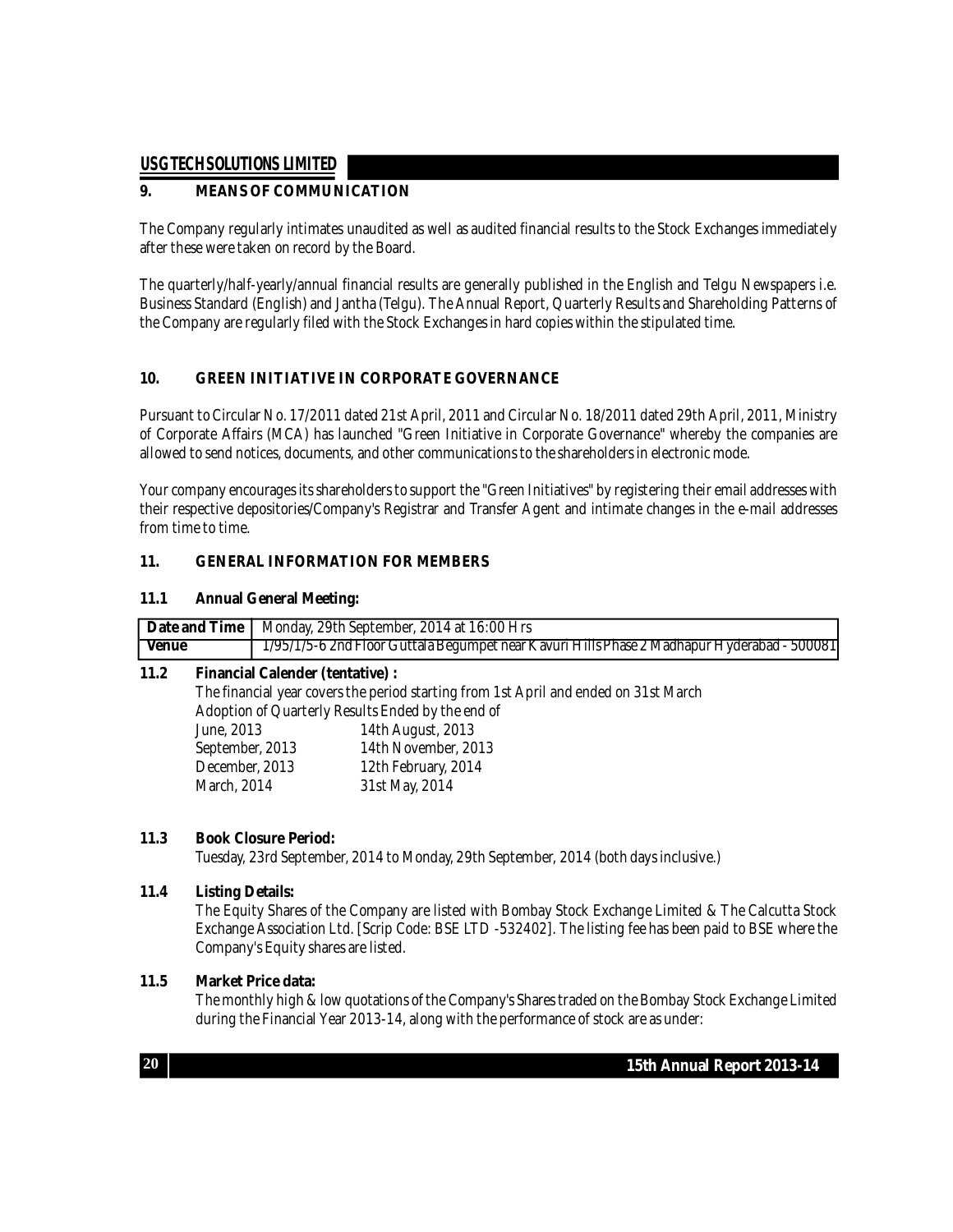| <b>Bombay Stock Exchange (BSE)</b> |       |       |         |  |  |  |
|------------------------------------|-------|-------|---------|--|--|--|
| <b>Month</b>                       | High  | Low   | Average |  |  |  |
| April, 2012                        | 11.38 | 5.30  | 8.34    |  |  |  |
| May, 2012                          | 12.94 | 5.51  | 9.23    |  |  |  |
| June, 2012                         | 14.28 | 12.07 | 13.18   |  |  |  |
| July, 2012                         | 12.50 | 8.82  | 10.66   |  |  |  |
| <b>August, 2012</b>                | 8.45  | 6.29  | 7.37    |  |  |  |
| September, 2012                    | 14.80 | 8.00  | 11.40   |  |  |  |
| October, 2012                      | 15.50 | 12.78 | 14.14   |  |  |  |
| November, 2012                     | 13.55 | 11.96 | 12.76   |  |  |  |
| December, 2012                     | 14.64 | 11.17 | 12.91   |  |  |  |
| January, 2013                      | 15.70 | 13.56 | 14.63   |  |  |  |
| February, 2013                     | 16.30 | 12.55 | 14.43   |  |  |  |
| March, 2013                        | 14.33 | 8.56  | 11.45   |  |  |  |



#### **11.6 Registrar and Transfer Agent:**

#### **M/s Bigshare Services Pvt. Ltd.**

Contact Person: Srinivas Dornala,

#### **Delhi Branch Address :**

4E/8 1st Floor, Jhandewalan Ext., New Delhi -110055 Mobile:-09971100544, Tel: 011-42425004 Email: [bssdelhi@bigshareonline.com](mailto:bssdelhi@bigshareonline.com)

#### **Mumbai Branch Address :**

E/2, Ansa Industrial Estate, Sakivihar Road, Sakinaka Andheri (East), Mumbai-400072. Tel: 91 22 2847 0652 / 4043 0200, Fax: 91 22 2847 5207 Email: [info@bigshareonline.com](mailto:info@bigshareonline.com)

Website: [www.bigshareonline.com](http://www.bigshareonline.com)

#### **11.7 Share Transfer System :**

The Company's share being in compulsory Demat list, are transferable through the depository system. However, shares in the physical form are processed by the Registrar & Transfer Agent and approved by the Shareholders and Investors Grievance Committee. The share transfer process is reviewed by the said committee. The Company obtains from a Company Secretary in Practice, the half-yearly certificate of compliance with the share transfer formalities as required under Clause 47(c) of the Listing Agreement with Stock Exchanges and file a copy of the certificate with the Stock Exchanges.

#### **11.8 Secretarial Audit :**

The Company obtains certificate of compliance from a Company Secretary in practice quarterly under SEBI (Depository & Participants) Regulations, 1996 for the purpose of reconciliation of the total issued/paid - up capital is in agreement with the aggregate of the total number of shares in physical form and the total number of shares in dematerialized form (held with NSDL and CDSL).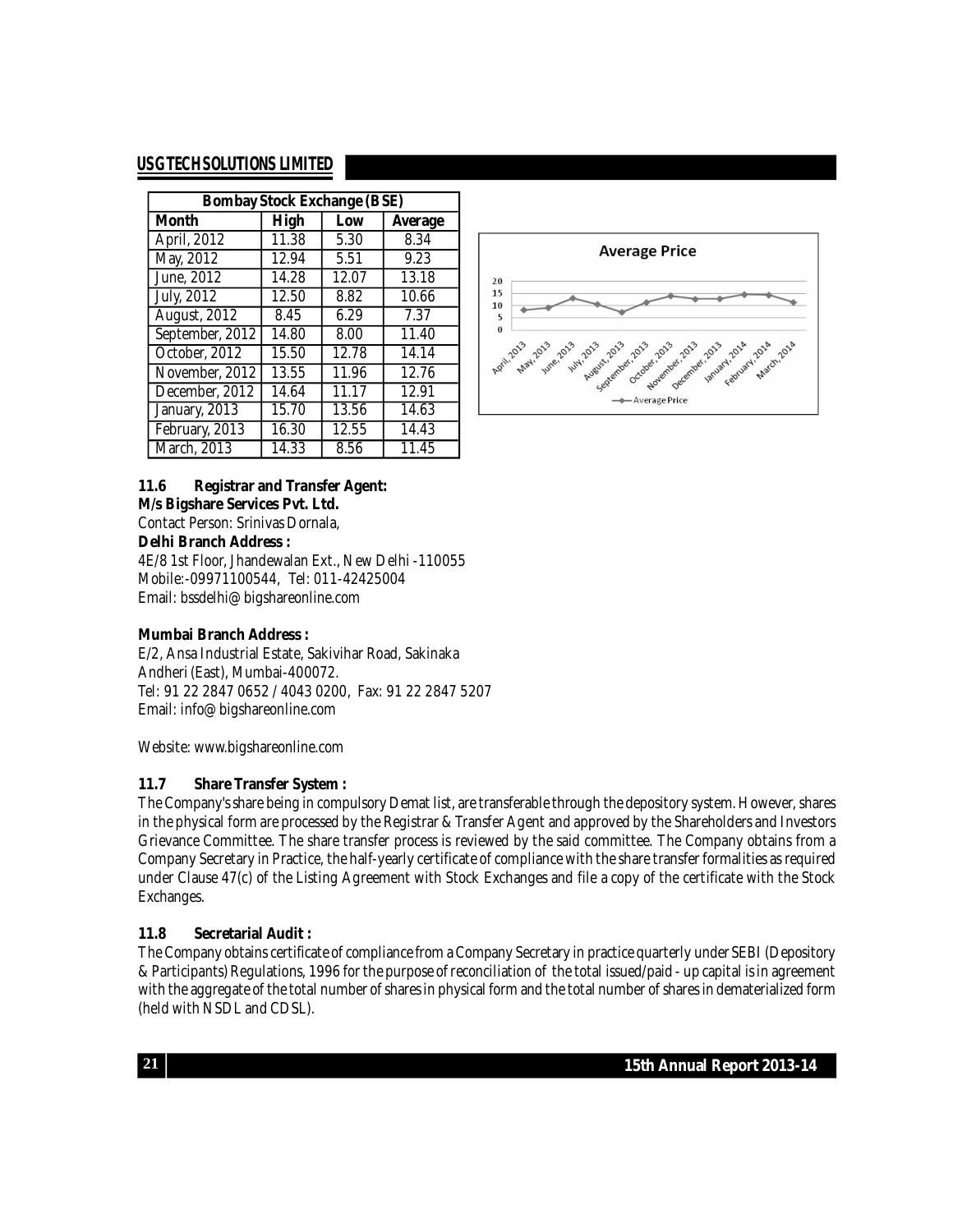#### **11.9 Distribution of Shareholding :**

Distribution of shareholding as on 31.03.2014 is given below :

| Share holding of<br>nominal value | <b>Share Holders</b> |            | <b>Share Amount</b> |            |  |
|-----------------------------------|----------------------|------------|---------------------|------------|--|
| Rs.                               | <b>Number</b>        | % to total | <b>Number</b>       | % to total |  |
|                                   | (2)                  | (3)        | (4)                 | (5)        |  |
| $1 - 500$                         | 561                  | 18.6135    | 122888              | 0.3118     |  |
| 501-1000                          | 223                  | 19.3241    | 206461              | 0.5238     |  |
| 1001-2000                         | 91                   | 7.8856     | 151820              | 0.3852     |  |
| 2001-3000                         | 36                   | 3.1196     | 96065               | 0.2437     |  |
| 3001-4000                         | 22                   | 1.9064     | 79173               | 0.2009     |  |
| 4001-5000                         | 42                   | 3.6395     | 200768              | 0.5094     |  |
| 5001-10000                        | 59                   | 5.1127     | 482749              | 1.2248     |  |
| 10001-999999999                   | 120                  | 10.3986    | 38074286            | 96.6004    |  |
| Total                             | 1154                 |            | 39414210            | 100        |  |

#### **11.10 Shareholding Pattern of Shares as on 31st March, 2014 :**

| Category                | No. of Shares | % of Shares |
|-------------------------|---------------|-------------|
| <b>Promoters</b>        |               |             |
| Indian                  | 33,03,329     | 8.38        |
| Foreign: Body Corporate |               |             |
| <b>Non - Promoters</b>  |               |             |
| <b>Mutual Funds</b>     | 3,54,073      | 0.90        |
| Fin Inst.               | 1,18,919      | 0.30        |
| <b>Corporate Bodies</b> | 65,53,054     | 16.63       |
| <b>Individuals</b>      | 2,55,52,436   | 64.83       |
| NRIS/OCBS               | 34,68,610     | 8.80        |
| <b>Clearing Members</b> | 63,789        | 0.16        |
| Total                   | 39414210      | 100.00      |

## **11.11 ISIN for Dematerialization: INE718B01017**

#### **11.12 Dematerialization of Shares as on 31st March, 2014:**

The electronic holding of shares as on 31st March, 2014 through NSDL and CDSL are as follows:

| <b>Particulars</b>   |             | <b>NSDL</b> | CDSL      |           |  |
|----------------------|-------------|-------------|-----------|-----------|--|
|                      | 2014        | 2013        | 2014      | 2013      |  |
| <b>Equity Shares</b> | 2,83,14,334 | 2,81,53,129 | 22,35,455 | 16,46,660 |  |

The Company has entered into an agreement with both National Securities Depository Limited (NSDL) & Central Depository Services (India) Limited (CDSL), whereby the shareholders have an option to dematerialize with either of the depositories. Annual Custody fees for the year 2014-15 have been paid by the Company to NSDL and CDSL.

**11.13 Address for correspondence USG Tech Solutions Limited Company Secretary Corporate Office:** A-22, Upper Ground Floor Sector -3, Noida - 201301 [Email:-Secretarial@usgtechsolutions.com](mailto:Email:-Secretarial@usgtechsolutions.com)

**22 15th Annual Report 2013-14**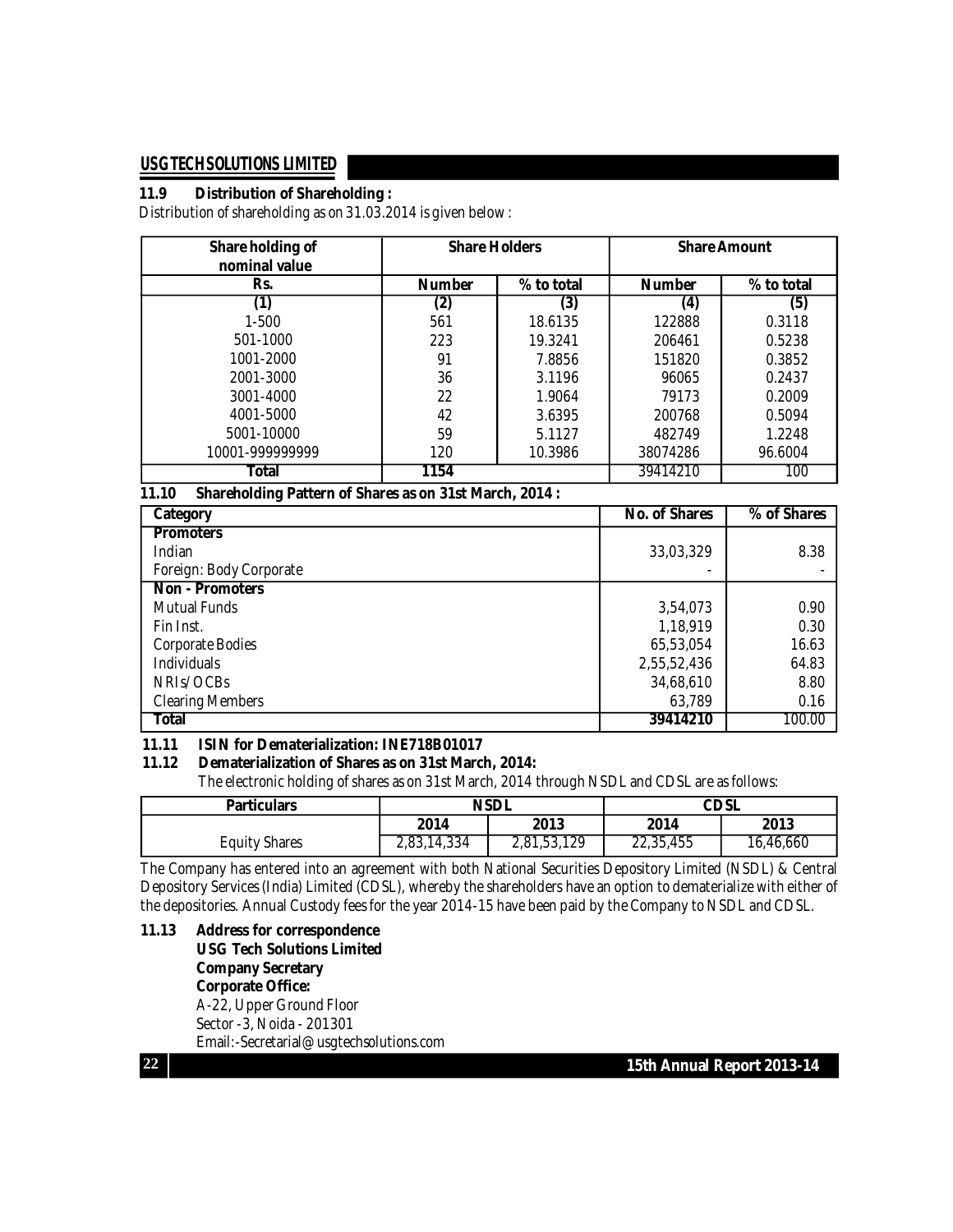#### **WHISTLE BLOWER POLICY**

The Company promotes ethical behavior in all its business activities and has put in all place a mechanism of reporting illegal or unethical behavior. The Company has adopted a Whistle Blower Policy, which afford protection and confidentiality to Whistle blowers. The Audit Committee Chairman is authorized to receive protected Disclosure under this policy. The Audit Committeeis also authorized to supervise theconduct of investigation of any disclosures made by whistle blowers in accordance with policy.

#### Declaration by the CEO under Clause 49 of the Listing Agreement regarding adherence to the Code of Conduct

In accordance with Clause 49 sub Clause I (D) of the Listing Agreement with the Stock Exchanges, I, Servesh Gupta, Director of the Company do hereby confirm that, all the Directors and the Senior Management personnel of the Company have affirmed compliance to their respective code of conduct, as applicable to them for the financial year ended 31st March, 2014.

> By Order of the Board **USG Tech Solutions Limited**

> > Sd/- **Servesh Gupta** Director

Noida, 31st May, 2014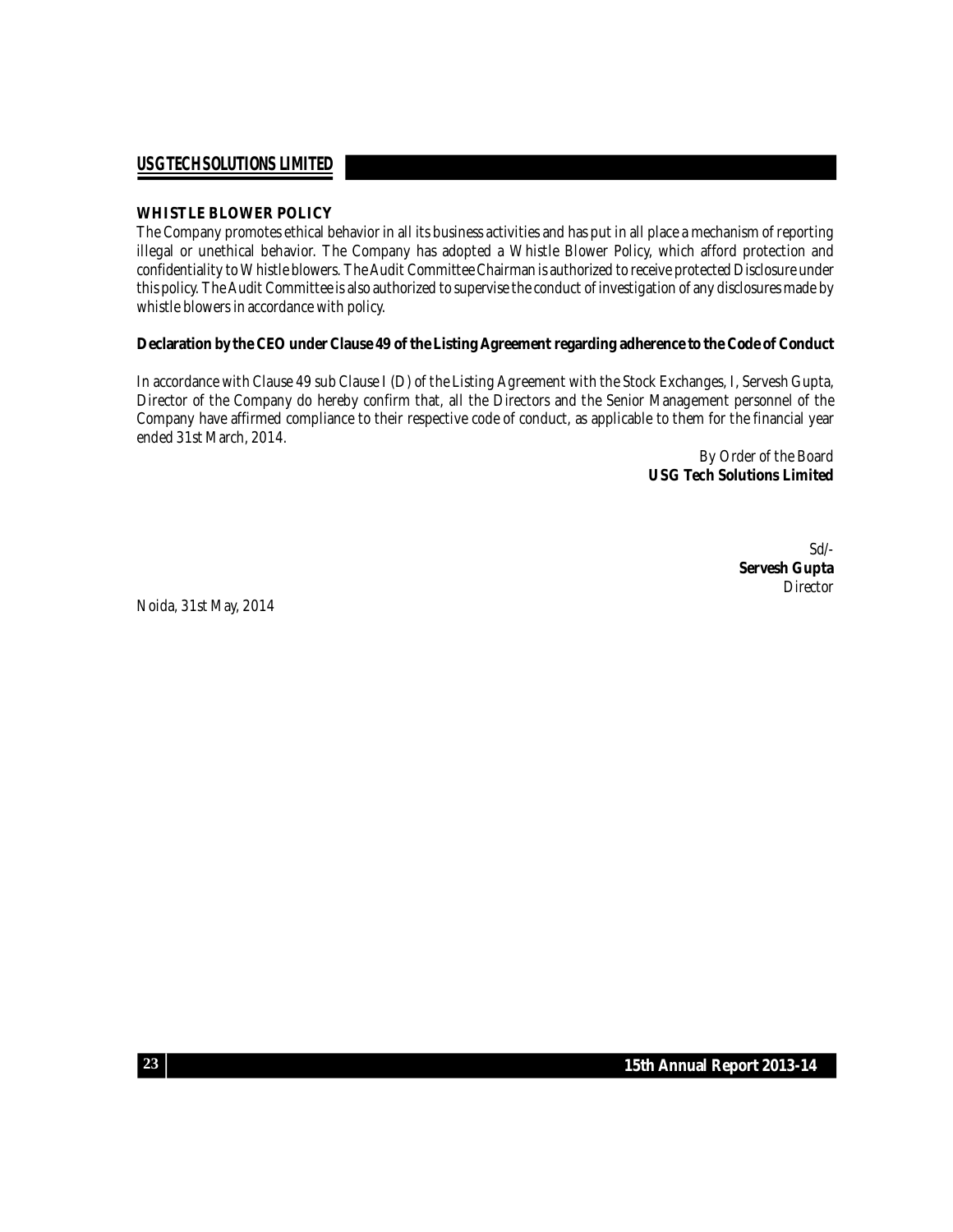#### **AUDITORS' REPORT**

#### To **The Members of USG Tech Solutions Limited**

#### **Report on the Financial Statements**

1. We have audited the accompanying financial statements of USG Tech Solutions Limited (the "company"). Which comprise the Balance Sheet as at 31st March, 2014, the Statement of Profit and Loss and the Cash Flow Statement for the year ended, and a summary of the significant accounting policies and other explanatory information.

#### **Management's Responsibility for the Financial Statements**

2. The Company's Management is responsible for the preparation of these financial statements that give a true and fair view of the financial position, financial performance and cash flow of the Company accordance with the Accounting Standards referred to in sub-section (3C) of section 211 of the Companies Act, 1956 ("the Act") This responsibility includes the design, implementation and maintenance of internal control relevant to the preparation and presentation of the financial statements that give a true and fair view and are free from material misstatement whether due to fraud or error.

#### **Auditor's Responsibility**

- 3. Our responsibility is to express an opinion on thesefinancial statement based on our audit. We conducted out, audit in accordance with the Standards on auditing issued by the Institute of Chartered Accountants of India. Those Standards require that we comply with theethical requirements and plan and perform the audit to obtain reasonable assurance about whether the financial statements arefree from material misstatement.
- 4. An audit involves performing procedures to obtain audit evidence about the amounts and the disclosures in the financial statements. The procedures selected depend on the auditors judgment, including the assessment of the risks of material misstatement of the financial statements, whether due to fraud or error. In making those risk assessments, the auditors considers the internal control relevant to the Company's preparation and fair presentation of the financial statements in order to design audi procedures that are appropriate in the circumstances. An audit also includes evaluating the appropriateness of accounting policies used and the reasonableness of the accounting estimates made by the Management, as well as evaluating the overall presentation of the financial statements.
- 5. We believe that the audit evidence we have obtained is sufficient and appropriate to provide a basis for our audit opinion.

#### **Opinion**

**24**

- 6. In our opinion and to the best of our information and according to the explanations given to us, the financial statements give the information required by the Act in the manner so required and give a true and fair view in conformity with the accounting principles generally accepted in India.
- (a) In the case of the Balance Sheet, of the state of affairs of the Company as at 31st March, 2014.
- (b) In the case of the Statement of Profit and Loss, of the profit of the Company for the yearended on that date, and
- (c) In the case of the Cash Flow Statement of the cash flows of the Company for the year ended on that date.

**15th Annual Report 2013-14**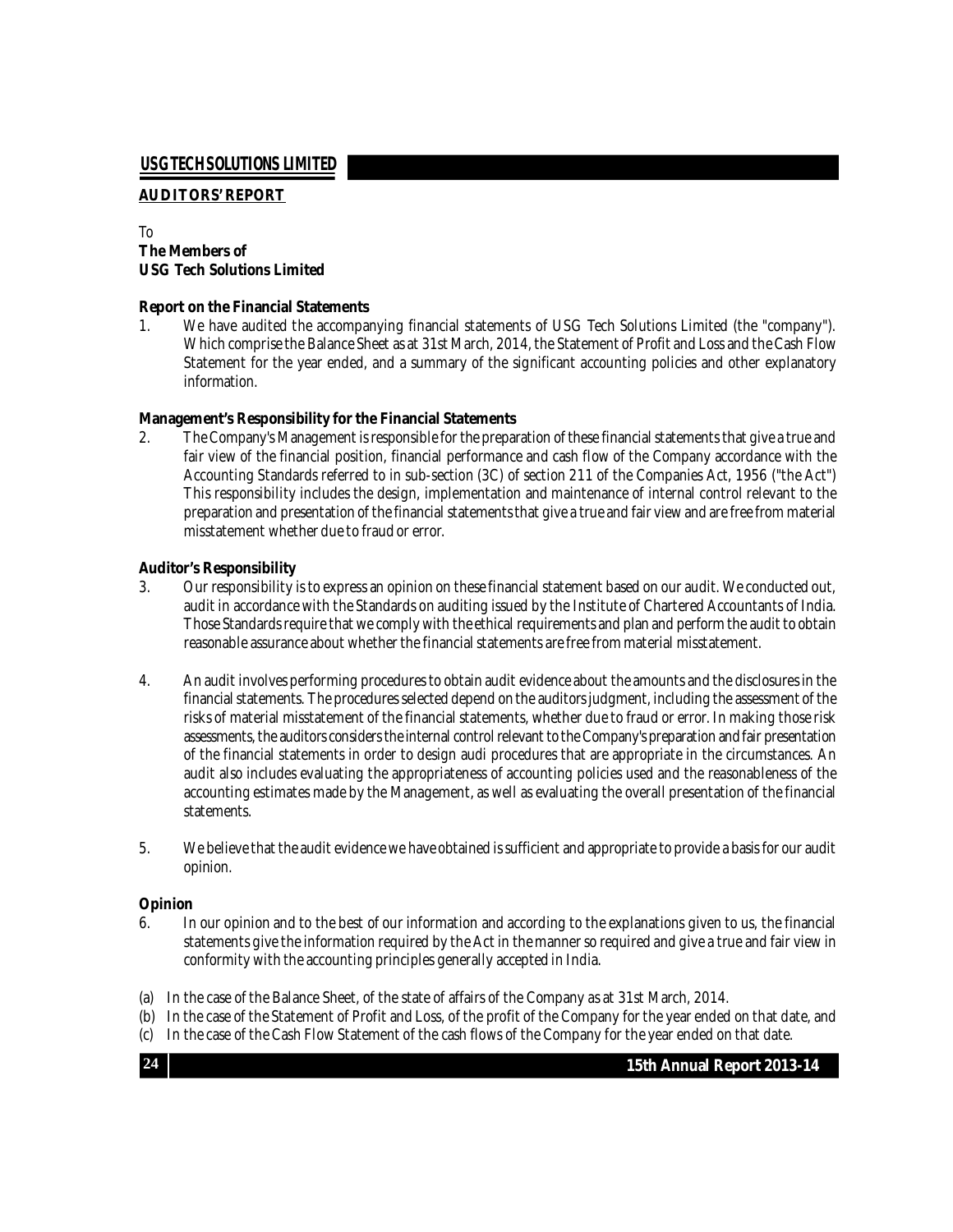#### **Report on Other Legal and Regulatory Requirements**

7. As required by the Companies (Auditors' Report) Order, 2003, (the Order) issued by the Central Government of India in terms of sub - Section (4A) of Section 227 of the Act, We give in the Annexure a statement on the matters specified in paragraphs 4 and 5 of the order.

#### **As required by Section 227(3) of the Act, we report that**

- a. We have obtained all the information and explanations which to the best of our knowledge and belief were necessary for the purpose of our audit.
- b. In our opinion, proper books of accounts as required by law have been kept by the Company so far as it appears from our examination of those books.
- c. The balance sheet, Statement of profit and loss, and the Cash flow Statement dealt with by this Report are in agreement with the books of account.
- d. In our opinion, the balance sheet, Statement of profit and loss and the cash flow statement comply with the accounting standards referred to in sub - Section (3C) of Section 211 Act.
- e. On the basis of the written representations received from the directors as on 31st March, 2014 taken on record by the Board of Directors, none of the directors is disqualified as on 31st March 2014 from being appointed as a Director in terms of Clause (g) of sub Section (1) of Section 274 of the Act.

**For PVR-N & Co.** Chartered Accountants

Sd/- Place : New Delhi **Pradeep Kumar Jindal** Date : 31th May, 2014 **Partner** Partner New York 2014 **Partner** M.No. 82646 Firm Regn. No. 004062N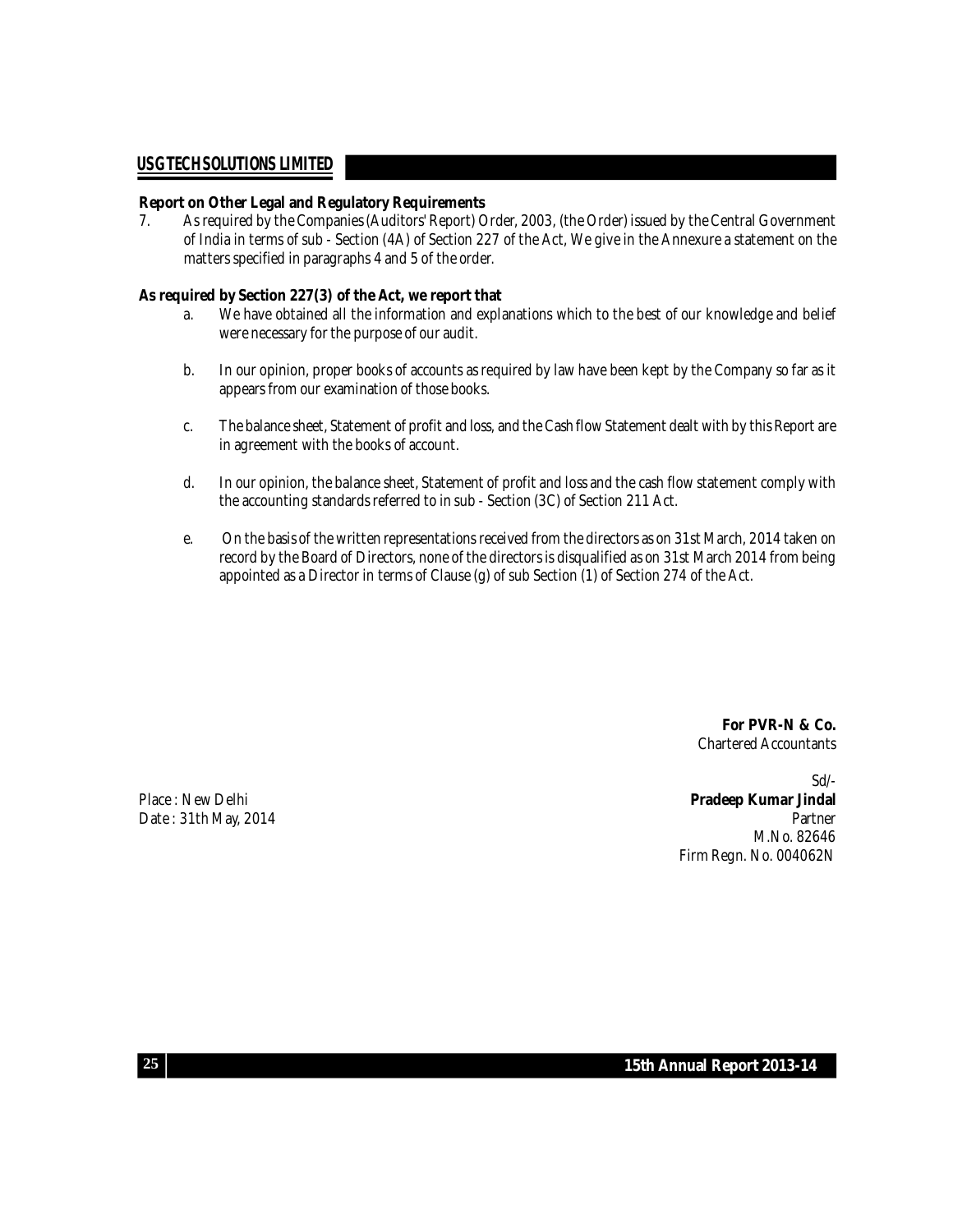#### **ANNEXURE TO THE AUDITORS REPORT**

Referred to in paragraph 3 of our report of even date

- 1. In respect of its fixed assets
	- a) The Company has maintaining proper records showing full particulars, including quantitative details and situation of the fixed assets on the basis of available information.
	- b) As explained to us, the management has physically verified the fixed assets during the year and there is a regular program of verification which, in our opinion is reasonable having regard to the size of the Company and the nature of the assets. Nomaterial discrepancieswere noticed on such physical verification.
	- c) In our opinion, the Company has not disposed off any part of its Fixed Assets during the year and the going concern status of the company is not affected.
- 2. In respect of its Inventory
	- a) The inventories have been physically verified during the year by the management. In our opinion, the frequency of verification is reasonable.
	- b) In our opinion and according to the information and explanations given to us, the procedure of physical verification of inventories followed by the management arereasonable and adequate in relation to size of the company and nature of the its business.
	- c) The company has maintained proper record of inventories. As explanation given to us, there were no material discrepancies notices on such physical verification of the inventories as compared to the book records.
- 3. In respect of the loans, secured or unsecured granted or taken by the company to / from companies, firms or other parties covered under the register maintained under Section 301 of the Companies Act 1956, according to the information and explanations given to us
	- a) The Company has not granted any loans, secured or unsecured, from companies, firms or other parties covered under the register maintained under Section 301 of the Companies Act 1956. Consequently, the requirement of Clause (iii) (f) and (iii) (g) of paragraph 4 of the Order are not applicable.
	- b) The Company has not taken any loans, secured or unsecured, from companies, firms or other parties covered under theregister maintained under Section 301 of the Companies Act 1956. Consequently, the requirement of Clause (iii) (f) and (iii) (g) of paragraph 4 of the Order are not applicable.
- 4. In our opinion and according to the information and explanations given to us, there are adequate internal control systems commensurate with the size of the Company and the nature of its business for the purchase of fixed assets and for the sale of products and services. During the course of our audit, we have not observed any continuing failure or weakness in internal control system.
- 5. In our opinion and according to the information and explanations given to us there are no transactions made pursuant of contracts or arrangements that need to be entered into the register maintained under Section 301 of the Companies Act, 1956.
- 6. In our opinion and according to information and explanations given to us, the Company has not accepted any deposits from public. Therefore the provision of Clause (vi) of paragraph of the Order is not application to the company.
- 7. In our opinion, the Company has internal audit system commensurate with the size and nature of its business.
- 8. In our opinion and according to information and explanations given to us, the Central Government has not prescribed the maintenance of cost records under Section 209 (1) (d) of the Companies Act, 1956.
- 9. In respect of statutory dues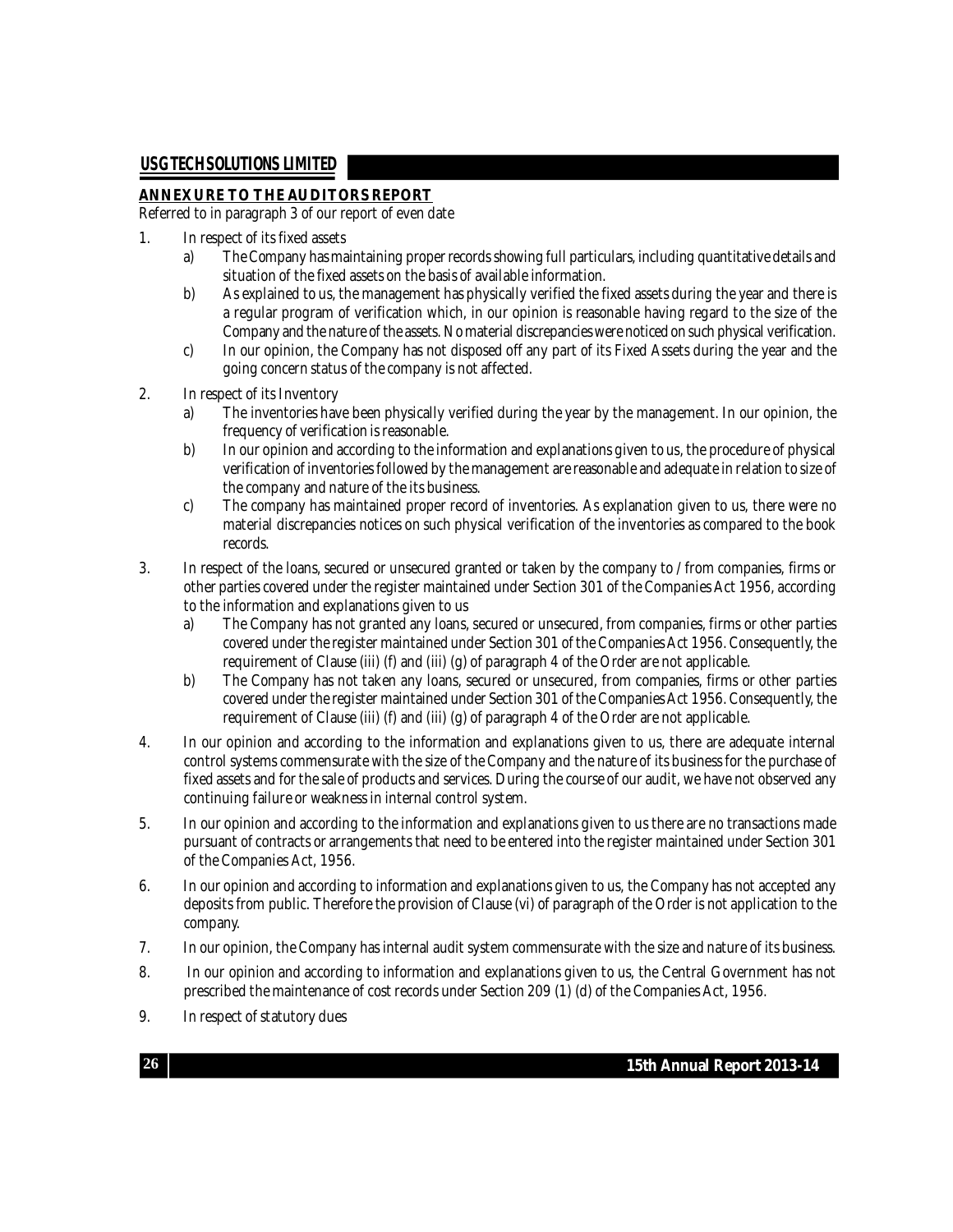- a) According to the information and explanations given to us the particulars of undisputed statutory dues of provident fund,employees state insurance, income tax and servicetax relating to previous year 2013-14 are paid. No dues are pending for the current year.
- b) The Company does not have any disputed dues of sales tax / income tax / customs / wealth tax / excise duty /cess etc. which have not been deposited except the Income Tax Demand of Rs. 23, 10, 837/- for the assessment year 2005 - 2006 against which the Company has filed an appeal with ITAT, although the Income Tax Department has set it off this liability against the amount of Income tax Refund due for the A.Y.2010-2011 and earlier years. Therefore, the matter would be finalized on the order of ITAT.
- 10. The Company does not have accumulated losses at theend of the financial year. The Company has not incurred any cash losses during the financial year covered by audit and the immediately preceding financial year.
- 11. According to theinformation and explanations given to us, the Company has no dues to any financial institutions, bank or debenture holders during the year under report.
- 12. According to the information and explanations given to us, the Company has not granted any loans or advances on the basis of securities by way of pledge of shares, debentures and other securities.
- 13. The Company is not a chit fund or nidhi / mutual benefit fund / society and therefore the provisions of special statute under paragraph (13) of the order are not applicable to the Company.
- 14. In our opinion and the information and explanations given to us, the Company is not dealing or trading in shares, securities, debentures and other investments.
- 15. According to the information and explanations given to us, the Company has not given the guarantee for loans taken by others from banks or financial institutions.
- 16. According to the information and explanation given to us, the Company has not raised any term loans.
- 17. According to information and explanations given to us and on an overall examination of the Balance Sheet of the Company, we are of the opinion that there are no funds raised on a short term basis which have been used for long term investment.
- 18. The Company has not made any preferential allotment of shares to parties and companies covered in the Register maintained under Section 301 of the Companies Act, 1956 during the year.
- 19. According to theinformation and explanations given to us, the Company has not issued any debentures during the year under report.
- 20. According to the information and explanations given to us the Company has not raised any money by public issues during the year.
- 21. According to the information and explanations given to us, no material fraud on or by the Company has been noticed or reported during the year under report.

**For PVR-N & Co.** Chartered Accountants

Sd/- Place : New Delhi **Pradeep Kumar Jindal** Date : 31th May, 2014 **Partner** Partner **Partner** Partner **Partner** Partner **Partner** M.No. 82646 Firm Regn. No. 004062N

**15th Annual Report 2013-14**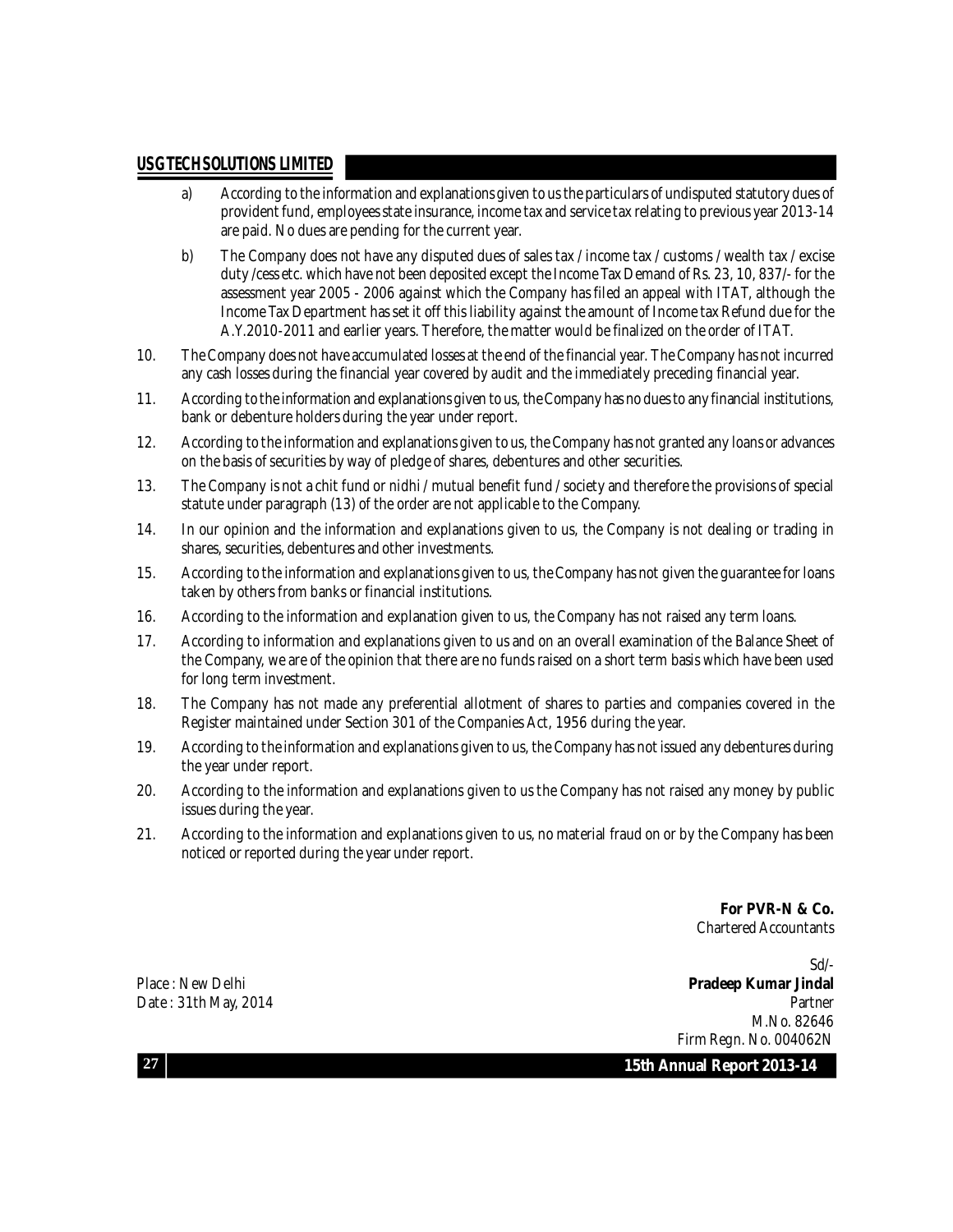|                                |                    |                                           |  |                         | <b>BALANCE SHEET AS AT 31ST MARCH 2014</b>  |                                            |
|--------------------------------|--------------------|-------------------------------------------|--|-------------------------|---------------------------------------------|--------------------------------------------|
|                                | <b>Particulars</b> |                                           |  | Note No.                | As at<br>March 31, 2014<br>(Amount in Rs.)  | As at<br>March 31, 2013<br>(Amount in Rs.) |
| I.                             |                    | <b>EQUITY AND LIABILITIES</b>             |  |                         |                                             |                                            |
|                                |                    | (1) Shareholders' Funds                   |  |                         |                                             |                                            |
|                                |                    | (a) Share Capital                         |  | 1                       | 394,142,100.00                              | 339,642,100.00                             |
|                                |                    | (b) Reserves & Surplus                    |  | $\overline{\mathbf{c}}$ | 19,544,654.26                               | 19,504,381.26                              |
|                                |                    | (c) Security Premium                      |  | 3                       | 10,390,230.00                               | 10,390,230.00                              |
|                                |                    | (d) Money Received Against Share Warrants |  | 4                       |                                             | 54,506,127.00                              |
|                                |                    | (2) Non Current Liabilities               |  |                         |                                             |                                            |
|                                |                    | (a) Long term borrowings                  |  | 5                       | 105,244,528.44                              | 31,798,344.00                              |
|                                |                    | (b) Deferred tax liabilities (Net)        |  | 6                       | 1,334,208.00                                | 1,469,563.00                               |
|                                |                    | (3) Current Liabilities                   |  |                         |                                             |                                            |
|                                |                    | (a) Trade payables                        |  | 7                       | 7,324,203.07                                | 157,204,897.00                             |
|                                |                    | (b) Other current liabilities             |  | 8                       | 353,451.00                                  | 2,079,997.00                               |
|                                |                    | (c) Short-term provisions - Income Tax    |  | 9                       | 71,780.00                                   | 71,780.00                                  |
|                                |                    |                                           |  |                         |                                             |                                            |
|                                |                    | <b>TOTAL</b>                              |  |                         | 538,405,154.77                              | 616,667,419.26                             |
| П.                             |                    | <b>ASSETS</b>                             |  |                         |                                             |                                            |
|                                |                    | (1) Non-Current Assets                    |  |                         |                                             |                                            |
|                                |                    | (a) Fixed Assets                          |  | 10                      |                                             |                                            |
|                                |                    | (i) Tangible assets                       |  |                         | 7,852,216.00                                | 12,167,658.00                              |
|                                |                    | (ii) Intangible Assets under Development  |  |                         | 17,630,376.00                               | 17,630,376.00                              |
|                                |                    | (b) Non-Current Investment                |  | 11                      | 146,536,873.40                              | 119,654,344.00                             |
|                                |                    | (c) Other non-current assets              |  | 12                      | 15,672,975.00                               | 1,779,938.00                               |
|                                |                    |                                           |  |                         |                                             |                                            |
|                                | (2)                | <b>Current Assets</b>                     |  |                         |                                             |                                            |
|                                |                    | (a) Inventories                           |  |                         | 7,294,520.00                                | 3,990,339.00                               |
|                                |                    | (b) Trade receivables                     |  | 13                      | 136,606,484.00                              | 229,494,183.00                             |
|                                |                    | (c) Cash and cash equivalents             |  | 14                      | 5,934,494.95                                | 7,420,811.00                               |
|                                |                    | (d) Short-term loans and advances         |  | 15                      | 148,558,684.42                              | 174,004,905.00                             |
|                                |                    | (e) Other current assets                  |  | 16                      | 52,318,531.00                               | 50,524,865.26                              |
|                                |                    | <b>TOTAL</b>                              |  |                         | 538,405,154.77                              | 616,667,419.26                             |
|                                |                    | <b>Notes on Financial Statement</b>       |  | 1 to 32                 |                                             |                                            |
|                                |                    | <b>Significant Accounting Policies</b>    |  | atot                    |                                             |                                            |
|                                |                    | For PVR-N & Co.                           |  |                         |                                             |                                            |
|                                |                    | <b>Chartered Accountants</b>              |  |                         | For and on behalf of the Board of Directors |                                            |
| $Sd$ /-<br>$Sd$ /-             |                    |                                           |  | $Sd$ /-                 | $Sd$ /-                                     |                                            |
| Pradeep Jindal<br>Satish Gupta |                    |                                           |  | Servesh Gupta           | Mala Sharma                                 |                                            |
| Partner<br><b>Director</b>     |                    |                                           |  | <b>Director</b>         | <b>Company Secretary</b>                    |                                            |
| M.No. 82646                    |                    |                                           |  |                         |                                             |                                            |
| FRN 004062N                    |                    |                                           |  |                         |                                             |                                            |
|                                |                    | Place:-Noida                              |  |                         |                                             |                                            |
|                                |                    | Date:-31th May, 2014                      |  |                         |                                             |                                            |
| 28                             |                    |                                           |  |                         |                                             | 15th Annual Report 2013-14                 |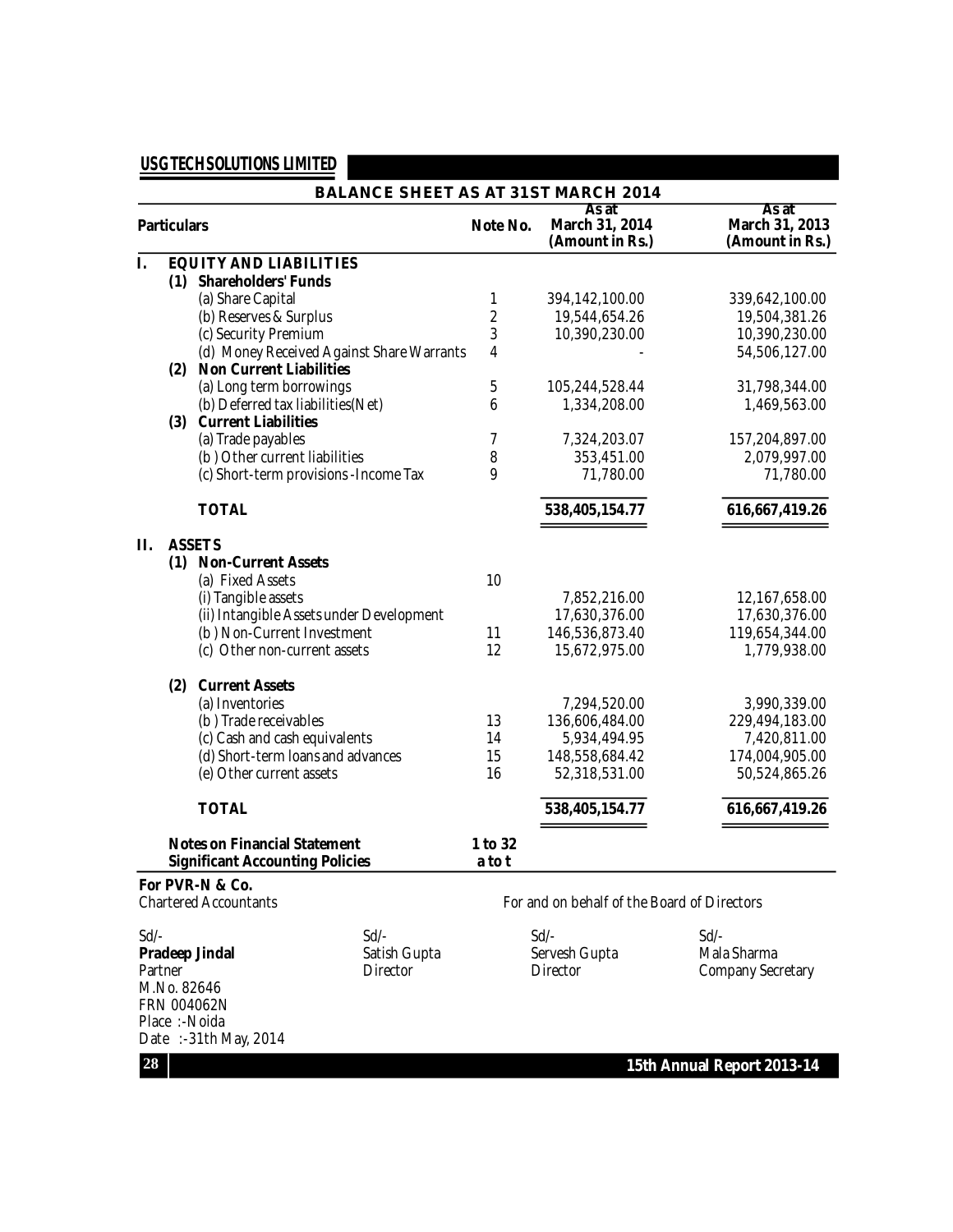|     | PROFIT AND LOSS ACCOUNT FOR THE YEAR ENDED 31ST MARCH 2014                    |                   |                                            |                                            |  |  |
|-----|-------------------------------------------------------------------------------|-------------------|--------------------------------------------|--------------------------------------------|--|--|
|     | <b>Particulars</b>                                                            | Note No.          | As at<br>March 31, 2014<br>(Amount in Rs.) | As at<br>March 31, 2013<br>(Amount in Rs.) |  |  |
| L   | <b>Revenue from Operations</b>                                                | 17                | 24,086,477.00                              | 60,634,767.00                              |  |  |
| Ш   | Other Income                                                                  | 18                | 9,466,498.00                               | 3,853,677.84                               |  |  |
| Ш   | Total Revenue [I + II]                                                        |                   | 33,552,975.00                              | 64,488,444.84                              |  |  |
| IV  | <b>Expenses</b>                                                               |                   |                                            |                                            |  |  |
|     | Purchases & Development                                                       | 19                | 24,453,410.00                              | 43,114,680.08                              |  |  |
|     | Changes in inventories of finished goods                                      |                   | (3,304,181.00)                             | (3,339,589.00)                             |  |  |
|     | <b>Employee Benefits Expenses</b>                                             | 20                | 5,123,411.00                               | 6,888,752.00                               |  |  |
|     | <b>Finance Costs</b>                                                          | 21                | 189,465.00                                 | 270,486.13                                 |  |  |
|     | Depreciation and amortization expenses                                        | 10                | 3,901,885.00                               | 6,597,608.00                               |  |  |
|     | <b>Other Expenses</b>                                                         | 22                | 3,284,067.00                               | 10,470,211.37                              |  |  |
|     | <b>Total Expenses</b>                                                         |                   | 33,648,057.00                              | 64,002,148.58                              |  |  |
| V   | "Profit before exceptional and                                                |                   | (95,082.00)                                | 486,296.26                                 |  |  |
|     | "extraordinary items and tax (III-IV)"                                        |                   |                                            |                                            |  |  |
| VI  | <b>Exceptional items</b>                                                      |                   |                                            |                                            |  |  |
| VII | "Profit before extraordinary items and tax"(V-VI)"                            |                   | (95,082.00)                                | 486,296.26                                 |  |  |
|     | VIII Extraordinary items                                                      |                   |                                            |                                            |  |  |
| IX  | Profit before Tax (VII-VIII)                                                  |                   | (95,082.00)                                | 486,296.26                                 |  |  |
| X   | Tax expenses:                                                                 |                   |                                            |                                            |  |  |
|     | (1) Current tax                                                               |                   |                                            | 71,780.00                                  |  |  |
|     | (2) Deferred tax                                                              |                   | (135, 355.00)                              | 78,477.00                                  |  |  |
| ΧI  | Profit for the period from continuing operations (IX-X)                       |                   | 40,273.00                                  | 336,039.26                                 |  |  |
| XII | Profit from discontinuing period                                              |                   |                                            |                                            |  |  |
|     | XIII Tax expenses of discontinuing operations                                 |                   |                                            |                                            |  |  |
|     | XIV Profit from Discontinuing operation (after tax) (XII-XIII)                |                   |                                            |                                            |  |  |
|     | $XV$ Profit for the period $(XI + XIV)$                                       |                   | 40,273.00                                  | 336,039.26                                 |  |  |
|     | XVI Earning per Equity share:                                                 |                   |                                            |                                            |  |  |
|     | (1) Basic                                                                     |                   |                                            | 0.01                                       |  |  |
|     | (2) Diluted                                                                   |                   |                                            | 0.01                                       |  |  |
|     | <b>Notes on Financial Statement</b><br><b>Significant Accounting Policies</b> | 1 to 32<br>a to t |                                            |                                            |  |  |

#### **For PVR-N & Co.**

charter Accountants For and on behalf of the Board of Directors

| $Sd$ .               | $Sd$ /-      | $Sd$ /-         | $Sd$ /-                  |
|----------------------|--------------|-----------------|--------------------------|
| Pradeep Jindal       | Satish Gupta | Servesh Gupta   | Mala Sharma              |
| Partner              | Director     | <b>Director</b> | <b>Company Secretary</b> |
| M.No. 82646          |              |                 |                          |
| FRN 004062N          |              |                 |                          |
| Place: - Noida       |              |                 |                          |
| Date:-31th May, 2014 |              |                 |                          |

**15th Annual Report 2013-14**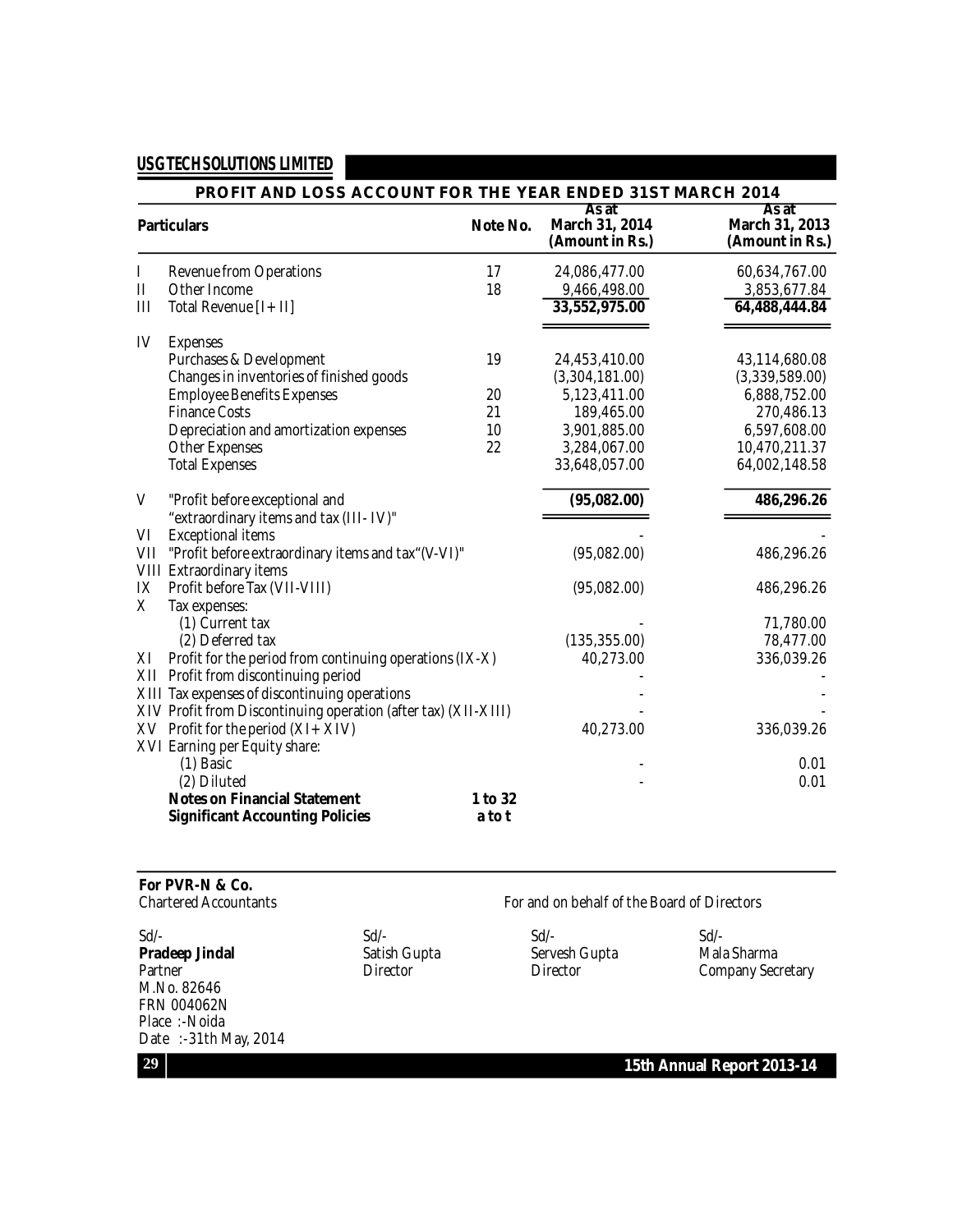|   | <b>CASH FLOW STATEMENT FOR THE YEAR ENDED 31ST MARCH 2014</b>                                         |                       |                                             |                     |                                            |  |
|---|-------------------------------------------------------------------------------------------------------|-----------------------|---------------------------------------------|---------------------|--------------------------------------------|--|
|   | <b>Particulars</b>                                                                                    |                       | As at<br>March 31, 2014<br>(Amount in Rs.)  |                     | As at<br>March 31, 2013<br>(Amount in Rs.) |  |
| Α | CASH FLOW FROM OPERATING ACTVITIES<br>Net profit before tax as per Profit and Loss Account            |                       | (0.95)                                      |                     | 4.86                                       |  |
|   | Adjustments for :-<br>Finance cost                                                                    | 1.90                  |                                             | 2.70                |                                            |  |
|   | Preliminary Expenses Written Off<br>Interest Income                                                   | 1.78<br>(81.02)       |                                             | 1.97<br>(38.39)     |                                            |  |
|   | Other Non-operating Receipts                                                                          | (13.64)               |                                             | (0.15)              |                                            |  |
|   | Depreciation and Amortization Expenses                                                                | 39.02                 | (51.96)                                     | 65.97               | 32.10                                      |  |
|   | <b>Operating Profit before Working Capital Changes</b><br>Adjustment for :-                           |                       | (52.91)                                     |                     | 36.96                                      |  |
|   | Change in Trade and Other Payables<br>Increase in Inventories                                         | (1,502.53)<br>(33.04) |                                             | (834.00)<br>(33.39) |                                            |  |
|   | Change in Trade and Other Receivables                                                                 | 928.88                |                                             | 265.23              |                                            |  |
|   |                                                                                                       |                       | (606.69)                                    |                     | (602.16)                                   |  |
|   | <b>Cash Generated from Operations</b><br>Adjustment for :-                                            |                       | (659.60)                                    |                     | (565.20)                                   |  |
|   | Provision for Income Tax<br>Provision for Deferred Tax Libilities                                     |                       | 0.00<br>(1.36)                              |                     | (0.72)<br>(0.78)                           |  |
|   | Net Cash Generated from Operating Activities                                                          |                       | (660.96)                                    |                     | (566.70)                                   |  |
| В | CASH FLOW FROM INVESTING ACTIVITIES                                                                   |                       |                                             |                     |                                            |  |
|   | Purchases/Sale of Fixed Assets<br>Purchases of Non-current Investment                                 | (141.87)<br>(247.75)  |                                             | 449.26<br>(483.04)  |                                            |  |
|   | Payment of Loan                                                                                       | (4.54)                |                                             |                     |                                            |  |
|   | Movement in Loans & Advances and other Assets                                                         | 223.52                |                                             | (718.14)            |                                            |  |
|   | Net Cash Received from Investing Activities                                                           |                       | (170.64)                                    |                     | (751.92)                                   |  |
| C | <b>CASH FLOW FROM FINANCING ACTIVITIES</b><br>Proceeds from Issue of Share Capital                    |                       |                                             |                     | 765.30                                     |  |
|   | Proceeds from Long Term Borrowings                                                                    | 739.00                |                                             | 295.96              |                                            |  |
|   | Finance cost<br>Interest Income                                                                       | (1.90)<br>81.02       |                                             | (2.70)<br>38.39     |                                            |  |
|   | Increase in Deferred Tax Libilities                                                                   | (1.36)                |                                             | 0.78                |                                            |  |
|   | Net Cash Received from Financing Activities                                                           |                       | 816.76                                      |                     | 1097.73                                    |  |
| D | Net Increase/Decrease in Cash and Cash Equivalent<br>Add: Opening Balance of Cash and Cash Equivalent |                       | (14.84)<br>74.20                            |                     | (220.89)<br>295.09                         |  |
|   | Closing Balance of Cash and Equivalent Cash                                                           |                       | 59.36                                       |                     | 74.20                                      |  |
|   | For PVR-N & Co.                                                                                       |                       |                                             |                     |                                            |  |
|   | <b>Chartered Accountants</b>                                                                          |                       | For and on behalf of the Board of Directors |                     |                                            |  |
|   |                                                                                                       |                       |                                             |                     |                                            |  |

Sd/- Sd/- Sd/- Sd/- **Pradeep Jindal** Satish Gupta Sare Sare Servesh Gupta<br> **Pradeep Jindal** Satish Gupta Servesh Gupta Mala Sharma<br>
Partner Company Secured Director Director Company Secured A Company Secretary M.No. 82646 FRN 004062N Place :-Noida Date :-31th May, 2014

**15th Annual Report 2013-14**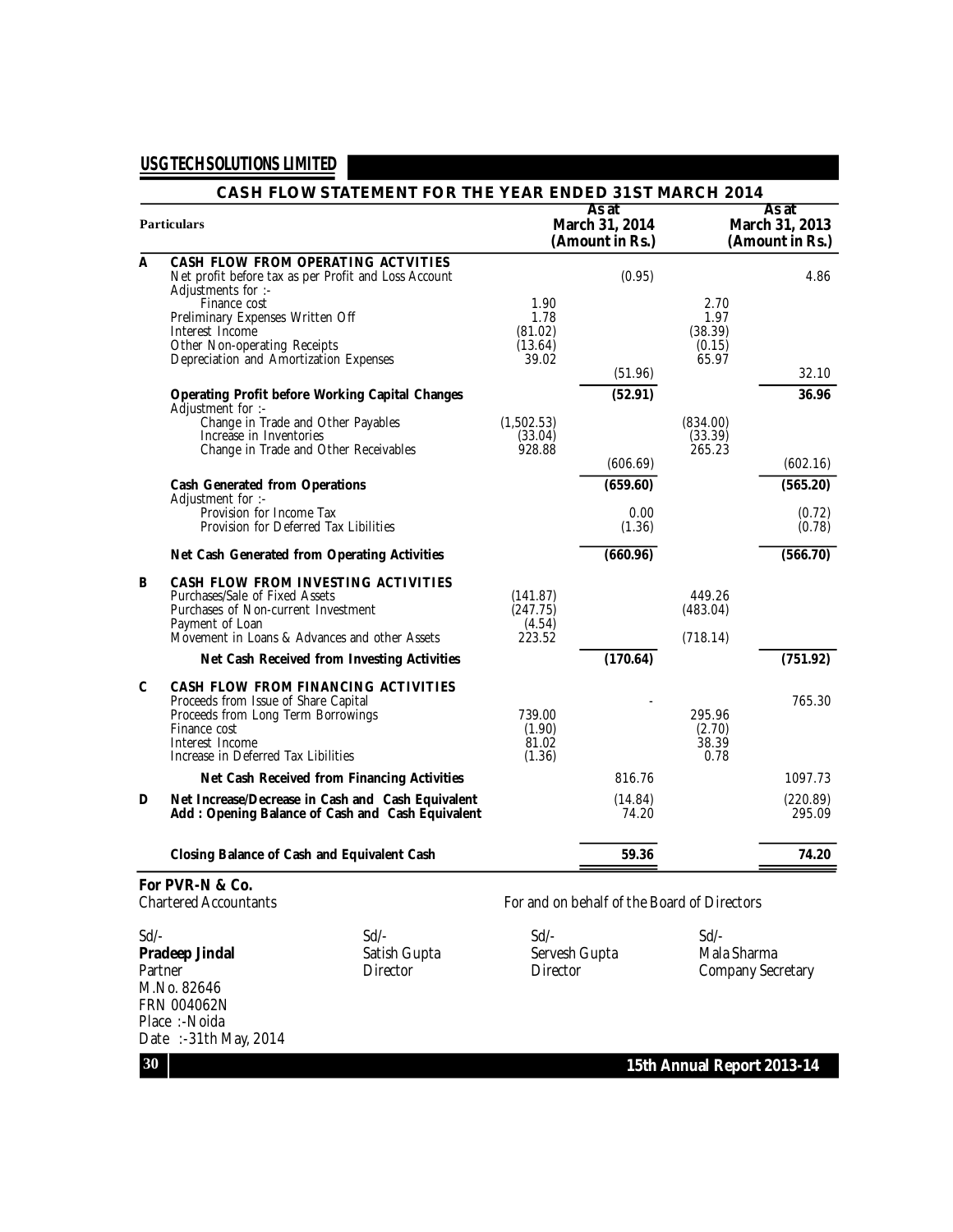#### **Significant Accounting Policies forming part of Balance Sheet as at 31st March 2014**

#### **a. Basis of Preparation of Financial Statements**

The financial statements have been prepared under historical cost convention in accordance with Indian Generally Accepted Accounting Principles on a going concern on accrual basis and the relevant provisions of the Companies Act, 1956.

#### **b. Grouping / Regrouping**

Previous year figures have been regrouped / reclassified wherever necessary so as to make comparable to figure of current year presentation. The figures in bracket represent corresponding figures of the previous year.

#### **c. Owned Tangible Fixed Assets and Intangible Assets under Development**

Fixed Assets are stated at cost of acquisition less accumulated depreciation, recoverable taxes and impairment loss, if any. An intangible asset under developments is shown on actual payment basis.

#### **d. Intangible Assets under Development**

An intangible asset under developments are shown on actual payment basiswhich arecarried forward from previous year i.e. Rs. 17630376/-

#### **e. Depreciation and Amortisation**

Depreciation has been calculated on fixed assets on their written down value method in accordance with section 205 of the Companies Act, 1956 at therates specified in Schedule XIV of the Companies Act 1956. The company follows the policy of charging depreciation on pro-rata basis on the assets acquired or disposed off during the year. There is no change in the method of providing depreciation as compared to previous year.

#### **f. Impairment of Assets**

An assets is treated as impaired when the carrying cost of fixed assets exceeds its recoverable value. The company on an annual basis makes an assessment of any indicator that may lead to impairment of assets. If any such indication exists, the company estimates the recoverable amount of such assets. If such recoverable amount is less than the carrying amount, then the carrying amount is reduced to its recoverable amount by treating the difference between them as impairment loss and is charged to Profit and Loss Account.

#### **g. Amortization of Intangible Assets**

No intangible asset has been amortized.

#### **h. Investments**

Investments are shown at acquisition cost.

#### **i. Inventories**

The Inventory is valued at lower of cost price and realisable value after providing for obsolescence, if any.

#### **j. Trade Receivable, Trade Payables and Loans and Advances**

Sundry Debtors, Creditors and Loans and advances are subject to confirmation.

#### **k. Realisation value of Current Assets**

In the opinion of the Management, value of all the current assets including loans and advances, if realised in the normal course shall not be less than the value stated in Balance Sheet.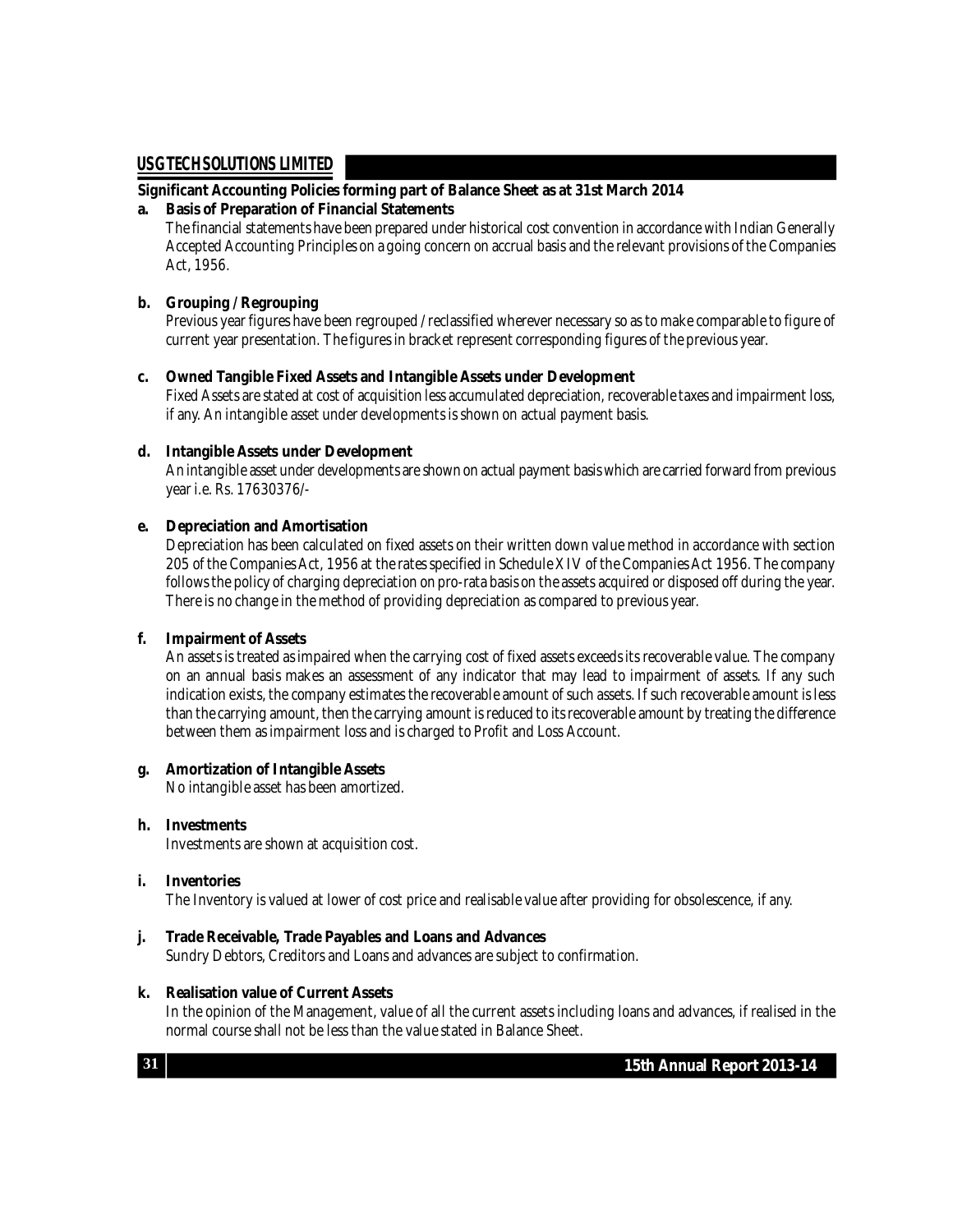#### **l. Revenue Recognition**

- **a) Services :** Revenue from rendering of services is recognized on the date on which the invoice is raised to customers.
- **b)** Products: Revenue from sale of products is recognized at a point of despatch of finished products to customers.

#### **m. Employees Benefits:-**

#### **a) Short term employees**

Short term benefits arerecognised as an expense on an undiscounted basis in the Profit & Loss Account of the year in which the related it is rendered.

#### **b) Long Term Benefit**

- (i) The company is not covered under Employees provident Fund to which defined contribution are made on regularly basis.
- (ii) In accordancewith the Payment of gratuity Act 1972, the gratuity is payableto an employees aftercompletion of 5 years of his service in the company.

#### **n. Provision for Gratuity and Leave Encashment**

There is no employee eligible for gratuity as per Payment of Gratuity Act 1972 and therefore no provision has been made for gratuity. The company has also not made any provision for leave encashment. It is policy of the company to pay amount equivalent to value of leave balance in the employee account at the time full and final settlement of his account.

#### **o. Borrowing Cost**

Borrowing Cost which is attributable to acquisition of any assets is capitalized as a part of that asset. Other costs are recognized as an expense in the year in which they are incurred.

#### **p. Foreign Currency Transactions**

Foreign currency transactions are recorded at the exchange rate prevailing at time of transactions.

#### **q. Provision for Current and Deferred Income Taxes**

- **a) Income Tax** :- Provision for current tax for the year is based on computations after considering rebates, relief and exemptions under the Income Tax Act, 1961 applicable to the company.
- **b) Deferred Tax** :- Deferred tax assets and liabilities are recognised for future consequences attributable to the time difference that result between the profit offered for income tax and the profit as per financial statement of the company. Deferred tax assets and liabilities are measured as per the tax rates / laws that have been enacted or substantively enacted by the Balance Sheet. Deferred tax assets and liabilities arereassessed for the appropriateness of their respective carrying amount ateach balance sheet.

#### **r. Contingent Liabilities and Capital Commitments**

The Income Tax department has set off Income tax Liability for F.Y. 2008-09 against the refund and net outstanding demand as on date is Rs.198,190/-.

s. The Company wasengaged in the business of Software Services and Development of Software Products and trading of Computer Hardware and Accessories. Hence the quantitative details as required under the Companies Act 1956.

#### t. Any other policy

Any other policy matter which is not specifically mentioned herein is as per generally accepted accounting principles and standards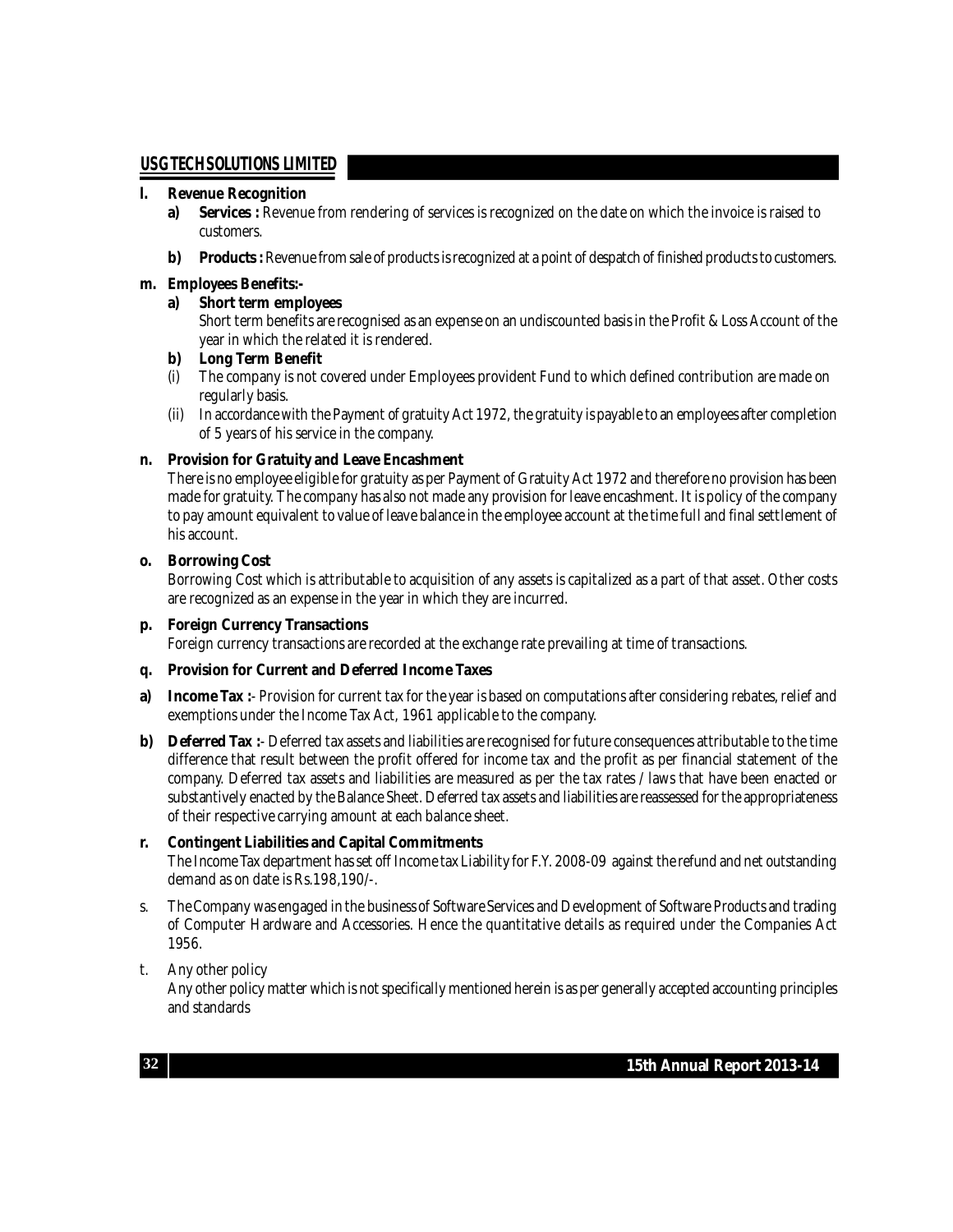| Notes forming part of Balance Sheet as at 31st March 2014                                                                                 |       |                                            |                                            |  |  |  |
|-------------------------------------------------------------------------------------------------------------------------------------------|-------|--------------------------------------------|--------------------------------------------|--|--|--|
| <b>Particulars</b>                                                                                                                        |       | As at<br>March 31, 2014<br>(Amount in Rs.) | As at<br>March 31, 2013<br>(Amount in Rs.) |  |  |  |
| <b>SHARE CAPITAL</b><br><b>Authorized Share Capital</b><br>43000000 Equity Shares of Rs.10 each<br>(43000000 Equity Shares of Rs.10 each) |       | 430,000,000.00                             | 430,000,000.00                             |  |  |  |
| <b>Issued Share Capital</b><br>39414210 Equity Shares of Rs.10 each<br>(33964210 Equity Shares of Rs.10 each)                             |       | 394,142,100.00                             | 339.642.100.00                             |  |  |  |
| Subscribed & Paid up Share Capital<br>39414210 Equity Shares of Rs.10 each<br>(33964210 Equity Shares of Rs.10 each)                      |       | 394.142.100.00                             | 339.642.100.00                             |  |  |  |
|                                                                                                                                           | Total | 394,142,100.00                             | 339,642,100.00                             |  |  |  |

1.1 The company has issued 5450000 Equity Shares of Rs. 10/-each on 01st April, 2013

1.2 The reconciliation of the number of share oustanding is as under:-

| <b>Particulars</b>                                               | <b>Number of Shares</b> | Number of Shares |
|------------------------------------------------------------------|-------------------------|------------------|
| Equity Share at the beginning of the year                        | 33.964.210.00           | 30,500,800,00    |
| Add :- Issue of Preferencial shares                              | ۰                       | 3,463,410.00     |
| Add :- Conversiable share warrants converted in to Equity Shares | 5.450.000.00            |                  |
| Equity Share at the end of the year                              | 39,414,210.00           | 33.964.210.00    |

#### 1.3 The details of Shareholders holding more than 5% shares is as under:-

|                | Name of Shareholder                                 | <b>Number</b> | % Held        | <b>Number</b>              | % Held        |
|----------------|-----------------------------------------------------|---------------|---------------|----------------------------|---------------|
|                | RIS Group Ltd                                       | 3463410       | 8.79          | 3463410                    | 10.19         |
|                | Sh. Anil Kumar Jindal                               | 2100000       | 5.33          | 2100000                    | 6.18          |
|                | Smt. Sunita Jindal                                  | 2100000       | 5.33          | 2100000                    | 6.18          |
|                | Sh. Vipin Gupta                                     | 2100000       | 5.33          | 2100000                    | 6.18          |
|                | Smt.Radhika Gupta                                   | 2100000       | 5.33          | 2100000                    | 6.18          |
|                | <b>Sh. Naresh Bansal</b>                            | 2100000       | 5.33          | 2100000                    | 6.18          |
|                | Smt. Padma Bansal                                   | 2100000       | 5.33          | 2100000                    | 6.18          |
|                | Sh. Arun Garg                                       | 2100000       | 5.33          | 2100000                    |               |
|                | Smt. Neeru Garg                                     | 2100000       | 5.33          | 2100000                    |               |
| $\overline{2}$ | <b>RESERVES &amp; SURPLUS</b>                       |               |               |                            |               |
| 2.1            | <b>Profit and Loss Account</b>                      |               |               |                            |               |
|                | Profit and Loss Account b/f from last year          |               | 19,504,381.26 |                            | 19,168,342.00 |
|                | Add: -Transferred from current year Profit and Loss |               | 40,273.00     |                            | 336,039.26    |
|                |                                                     | <b>Total</b>  | 19,544,654.26 |                            | 19,504,381.26 |
| 33             |                                                     |               |               | 15th Annual Report 2013-14 |               |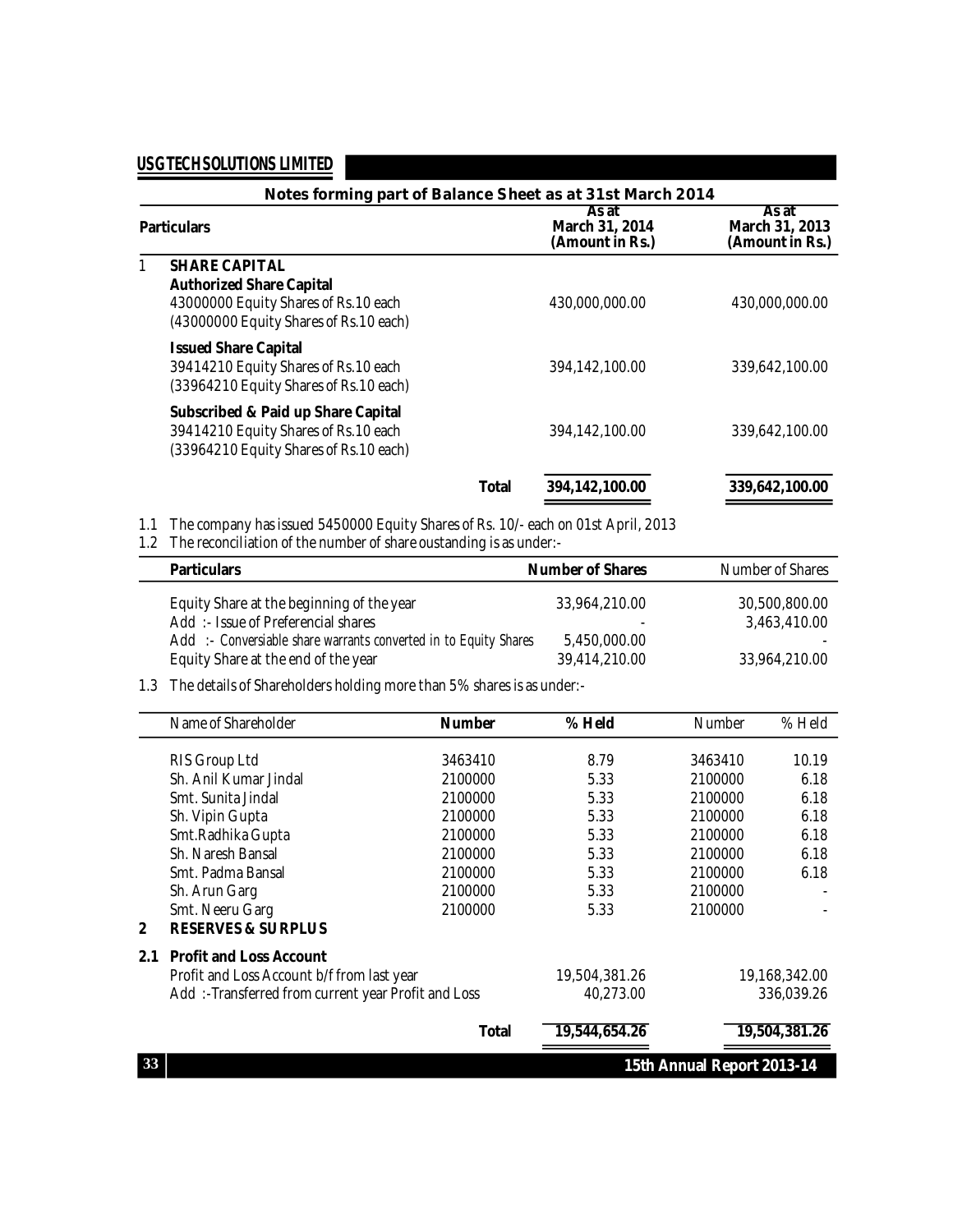|                         | <b>Particulars</b>                                                                                                                                                                |                    | As at<br>March 31, 2014<br>(Amount in Rs.) | As at<br>March 31, 2013<br>(Amount in Rs.) |
|-------------------------|-----------------------------------------------------------------------------------------------------------------------------------------------------------------------------------|--------------------|--------------------------------------------|--------------------------------------------|
| 3                       | <b>Security Premium</b><br><b>Security Premium</b>                                                                                                                                | <b>Total</b>       | 10,390,230.00<br>10,390,230.00             | 10,390,230.00<br>10,390,230.00             |
| 4                       | MONEY RECEIVED AGAINST SHARE WARRANTS<br>Money received against Share Warrants                                                                                                    | <b>Total</b>       |                                            | 54,506,127.00<br>54,506,127.00             |
| 5                       | <b>NON-CURRENT LIABILITIES</b><br>Long Term Borrowings<br>Secured Loan                                                                                                            |                    |                                            |                                            |
|                         | From Bank<br><b>UnSecured Loan</b>                                                                                                                                                |                    | 1,344,528.44                               | 1,798,344.00                               |
|                         | <b>Eins Edutech Limited</b>                                                                                                                                                       |                    | 103,900,000.00                             | 30,000,000.00                              |
|                         | Rs.22.01 lac is secured by way of hypothecation on                                                                                                                                | <b>Total</b>       | 105,244,528.44                             | 31,798,344.00                              |
|                         | first charge of car to BMW Financial Services Limited.                                                                                                                            |                    |                                            |                                            |
| 6                       | DEFERRED TAX LIABILITIES(Net)<br>Difference in depreciation as per books and income Tax Act<br>Relating difference in depreciation as per the Companies Act<br>and Income Tax Act |                    | 1,334,208.00                               | 1,469,563.00                               |
|                         | As per Income Tax Act<br>As per Companies Act, 1956                                                                                                                               | 3450704<br>3901886 |                                            |                                            |
|                         |                                                                                                                                                                                   | <b>Total</b>       | 1,334,208.00                               | 1,469,563.00                               |
| $\overline{\mathbf{z}}$ | <b>TRADE PAYABLES</b><br>Micro, Small and Medium Enterprises<br>Others                                                                                                            |                    | 3,071,894.00<br>4,252,309.07               | 2,776,719.00<br>154,428,178.00             |
|                         |                                                                                                                                                                                   | <b>Total</b>       | 7,324,203.07                               | 157,204,897.00                             |
| 8                       | <b>OTHER CURRENT LIABILITIES</b>                                                                                                                                                  |                    |                                            |                                            |
|                         | Statutory Payable for taxes and duties<br>Other Non-statutory Payables<br>HDFC Bank Ltd A/c No 18978190000101                                                                     |                    | 127,727.00<br>225,724.00                   | 432,592.00<br>504,736.00<br>1,142,669.00   |
|                         |                                                                                                                                                                                   | <b>Total</b>       | 353,451.00                                 | 2,079,997.00                               |
| 9                       | <b>SHORT TERM PROVISIONS</b><br>Provision for Income Taxes                                                                                                                        | <b>Total</b>       | 71,780.00<br>71,780.00                     | 71,780.00<br>71,780.00                     |
| 34                      |                                                                                                                                                                                   |                    |                                            | 15th Annual Report 2013-14                 |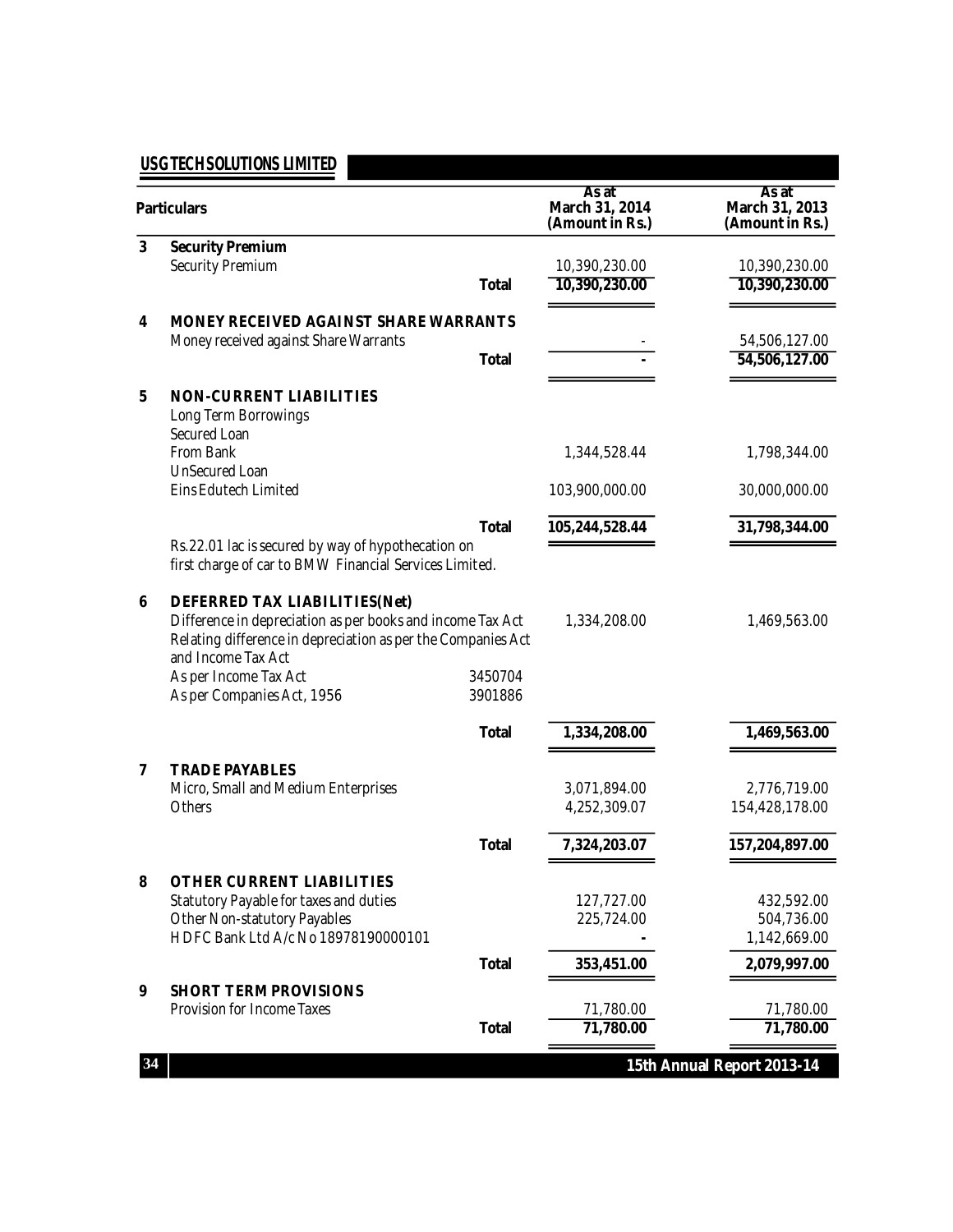|                                                             |                |                    |                                         |               | Schedules no. 10 of Fixed Assets forming part of Balance Sheet as at 31st March 2014 |              |              |               |               |               |
|-------------------------------------------------------------|----------------|--------------------|-----------------------------------------|---------------|--------------------------------------------------------------------------------------|--------------|--------------|---------------|---------------|---------------|
| Particulars                                                 |                | <b>Gross Block</b> |                                         |               |                                                                                      | Depreciation |              |               | Net Block     |               |
|                                                             | As at          | Additions          | (Deletion)                              | As at         | As at                                                                                | ACharged     | ä.           | As at         | Net Block     | Net Block     |
|                                                             | 01.04.2013     | during             | during                                  | 31.03.2014    | 31.03.2013                                                                           | for the      |              | 31.03.2014    | as on         | as on         |
|                                                             |                | the year           | the year                                |               |                                                                                      | Current Year |              |               | 31.03.2014    | 01.04.2013    |
| Tangible Fixed Assets                                       |                |                    |                                         |               |                                                                                      |              |              |               |               |               |
| Computer Hadware                                            | 39,910,634.00  | 202,215.00         | 2,304,895.00 37,807,954.00              |               | 32,216,868.00                                                                        | 2,661,910.00 | 1,196,012.00 | 33,727,766.00 | 4,080,188.00  | 7,648,766.00  |
| Computer Software                                           | 16,072,160.00  | 112,899.00         |                                         | 16,185,059.00 | 14,942,206.00                                                                        | 477,190.00   |              | 15,419,396.00 | 765,663.00    | 1,129,954.00  |
| Furniture and Fixtures                                      | 317,500.00     | 112,879.00         | 130000                                  | 300,379.00    | 36,817.00                                                                            | 42,534.00    | 27,883.00    | 51,468.00     | 248,911.00    | 280,683.00    |
| Office & Electrical<br>Equipments                           | 88,040.00<br>⇉ | 369,450.00         |                                         | 1,557,490.00  | 234,657.00                                                                           | 162,356.00   |              | 397,013.00    | 1,160,477.00  | 953,383.00    |
| Vehicles                                                    | 5,925,148.00   |                    |                                         | 5,925,148.00  | 3,770,275.00                                                                         | 557,896.00   |              | 4,328,171.00  | 1,596,977.00  | 2,154,873.00  |
| Sub-Total(A)                                                | 63,413,482.00  | 797,443.00         | 2,434,895.00 61,776,030.00              |               | 51,245,823.00                                                                        | 3,901,886.00 | 1,223,895.00 | 53,923,814.00 | 7,852,216.00  | 12,167,659.00 |
| Previous year                                               | 63,042,470.00  | 371,012.00         |                                         | 63,413,482.00 | 44,648,216.00                                                                        | 6,597,608.00 |              | 51,245,824.00 | 12,167,568.00 | 18,394,254.00 |
| under Development<br>Development Right<br>Intangible Assets | 17,630,376.00  |                    |                                         | 17,630,376.00 |                                                                                      |              |              |               | 17,630,376.00 | 17,630,376.00 |
| $Sub-Total(B)$                                              | 17,630,376.00  |                    | 88,700,000.00                           | 17,630,376.00 |                                                                                      |              |              |               | 17,630,376.00 | 17,630,376.00 |
| Previous year                                               | 56,330,376.00  |                    |                                         | 17,630,376.00 |                                                                                      |              |              |               | 17,630,376.00 | 56,330,376.00 |
| Total $(A+B)$                                               | 81,043,858.00  |                    | 797,443.00   134,895.00   79,406,406.00 |               | 51,245,823.00                                                                        | 3,901,886.00 | 1,223,895.00 | 53,923,814.00 | 25,482,592.00 | 29,798,035.00 |

FIXED ASSETS **10 FIXED ASSETS**  $\overline{10}$ 

**1 5th A n n u al R eport 201 3- 1 4**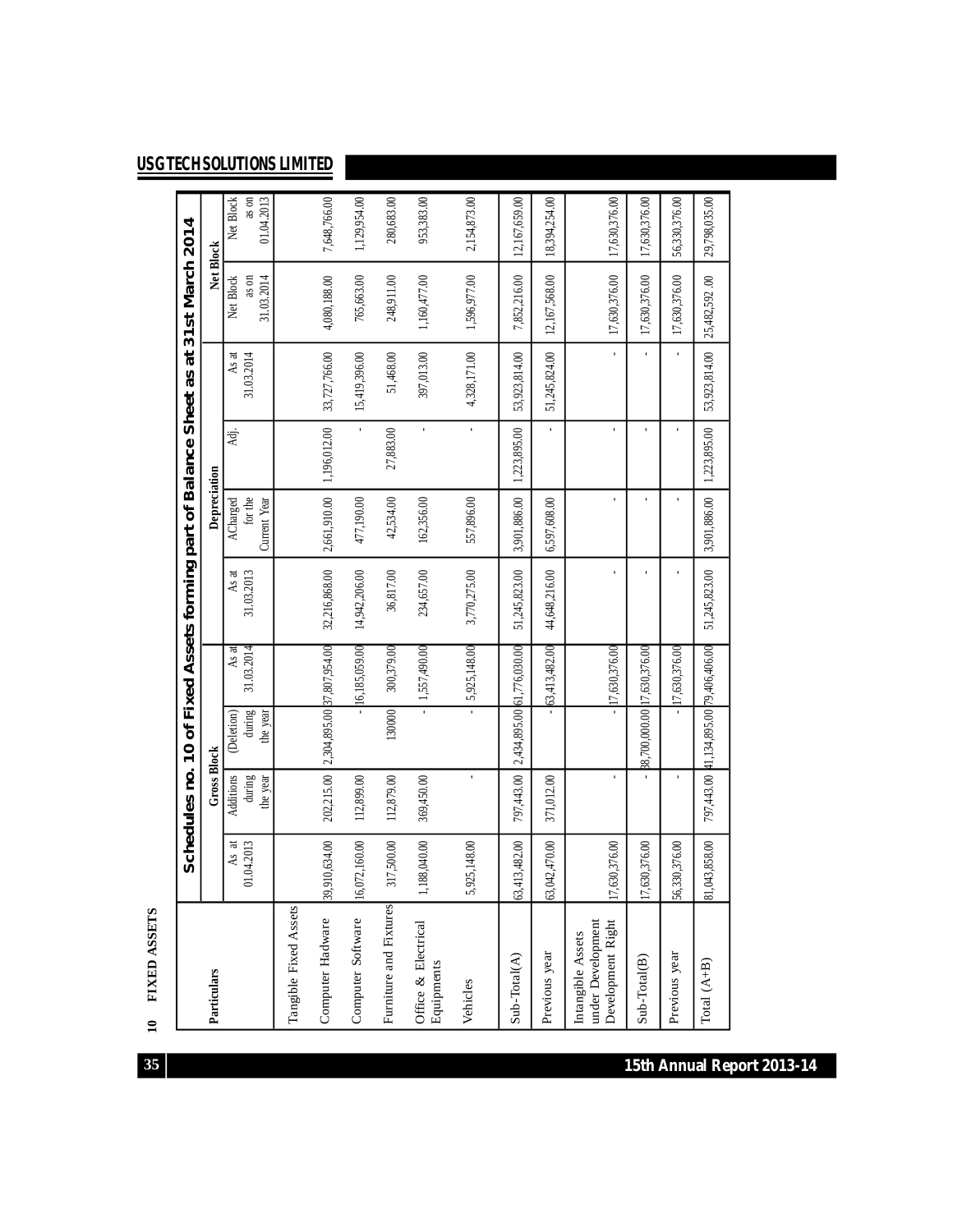|                                                                    | As at                             | As at                             |
|--------------------------------------------------------------------|-----------------------------------|-----------------------------------|
| <b>Particulars</b>                                                 | March 31, 2014<br>(Amount in Rs.) | March 31, 2013<br>(Amount in Rs.) |
| <b>NON-CURENT INVESTMENTS</b>                                      |                                   |                                   |
| 11<br>Trade Investment                                             |                                   |                                   |
| 11.1 In Equity Shares - Quoted                                     |                                   |                                   |
| Siber Software Services (India) Limited                            | 6,000,000.00                      | 6,000,000.00                      |
| 11.2 In Equity Shares - Unquoted                                   |                                   |                                   |
| Fortunate Infra Devepolers (P) Limited (12500 @ Rs.10/- each)      | 2,500,000.00                      | 2,500,000.00                      |
| Glorious Impex Pvt Ltd (12500 @ Rs.10/- each)                      | 2,500,000.00                      | 2,500,000.00                      |
| Hightime Marketing Private Limited                                 |                                   |                                   |
| Kreative Finsol Pvt Ltd (90000 @ Rs.10/-each)                      |                                   |                                   |
|                                                                    | 900,000.00                        | 900,000.00                        |
| Loknath Financial Management Private Limited (16600 @ Rs.10/- each | 400,000.00                        | 400,000.00                        |
| Mukesh Commercial (P) Limited (30000 @ Rs.10/- each)               | 6,000,000.00                      | 6,000,000.00                      |
| Niskarsh Properties Pvt Ltd (2050000 @ Rs. 10/- each)              | 20,500,000.00                     |                                   |
| Neptune Financial Advisory Private Limited (9000 @ Rs.10/- each)   | 4,500,000.00                      | 4,500,000.00                      |
| Radix Dealcom Pvt Ltd (250000 @ Rs.10/- Each)                      | 5,000,000.00                      | 5,000,000.00                      |
| Retail Informaion System Pty Ltd                                   | 52,361,873.40                     | 50,204,344.00                     |
| Rise High Tracom (P) Ltd (52500 @ Rs.10/- each)                    | 26,250,000.00                     | 26,250,000.00                     |
| Subhlaxmi Financial Management Pvt Ltd (17600 @ Rs.10/- Each)      | 8,800,000.00                      | 8,800,000.00                      |
| Vemuri Finvest (P) Ltd (13000 @ Rs.10/- each)                      | 2,600,000.00                      | 2,600,000.00                      |
| Well Build Vanijya (P) Limited (20000 @ Rs.10/- Each)              | 4,000,000.00                      | 4,000,000.00                      |
| 11.3 In Real Estate                                                |                                   |                                   |
| Advance for Property                                               | 4,225,000.00                      |                                   |
|                                                                    | 146,536,873.40                    | 119,654,344.00                    |
|                                                                    |                                   |                                   |
| <b>OTHER NON-CURRENT ASSETS</b><br>$12 \,$                         |                                   |                                   |
| Preliminary expenses to the extent not written off                 | 1,779,938.00                      | 1,977,710.00                      |
| Less written off during the year                                   | (177, 994.00)                     | (197, 772.00)                     |
| Project Cost                                                       | 14,071,031.00                     |                                   |
| Total                                                              | 15,672,975.00                     | 1,779,938.00                      |
| <b>TRADE RECEIVABLES</b><br>13                                     |                                   |                                   |
| Debts outstanding for a period exceeding six months                | 123,389,642.00                    | 199,753,213.00                    |
| <b>Others</b>                                                      | 13,216,842.00                     | 29,740,970.00                     |
|                                                                    |                                   |                                   |
| Total                                                              | 136,606,484.00                    | 229,494,183.00                    |
| 14<br><b>BANK, CASH AND CASH EQUIVALENTS</b>                       |                                   |                                   |
| <b>Balance with Scheduled Banks</b>                                | 3,459,722.64                      | 737,560.00                        |
| Cash in Hand and Equivalent Cash                                   | 2,474,772.31                      | 6,683,251.00                      |
|                                                                    |                                   |                                   |
| Total                                                              | 5,934,494.95                      | 7,420,811.00                      |

**15th Annual Report 2013-14**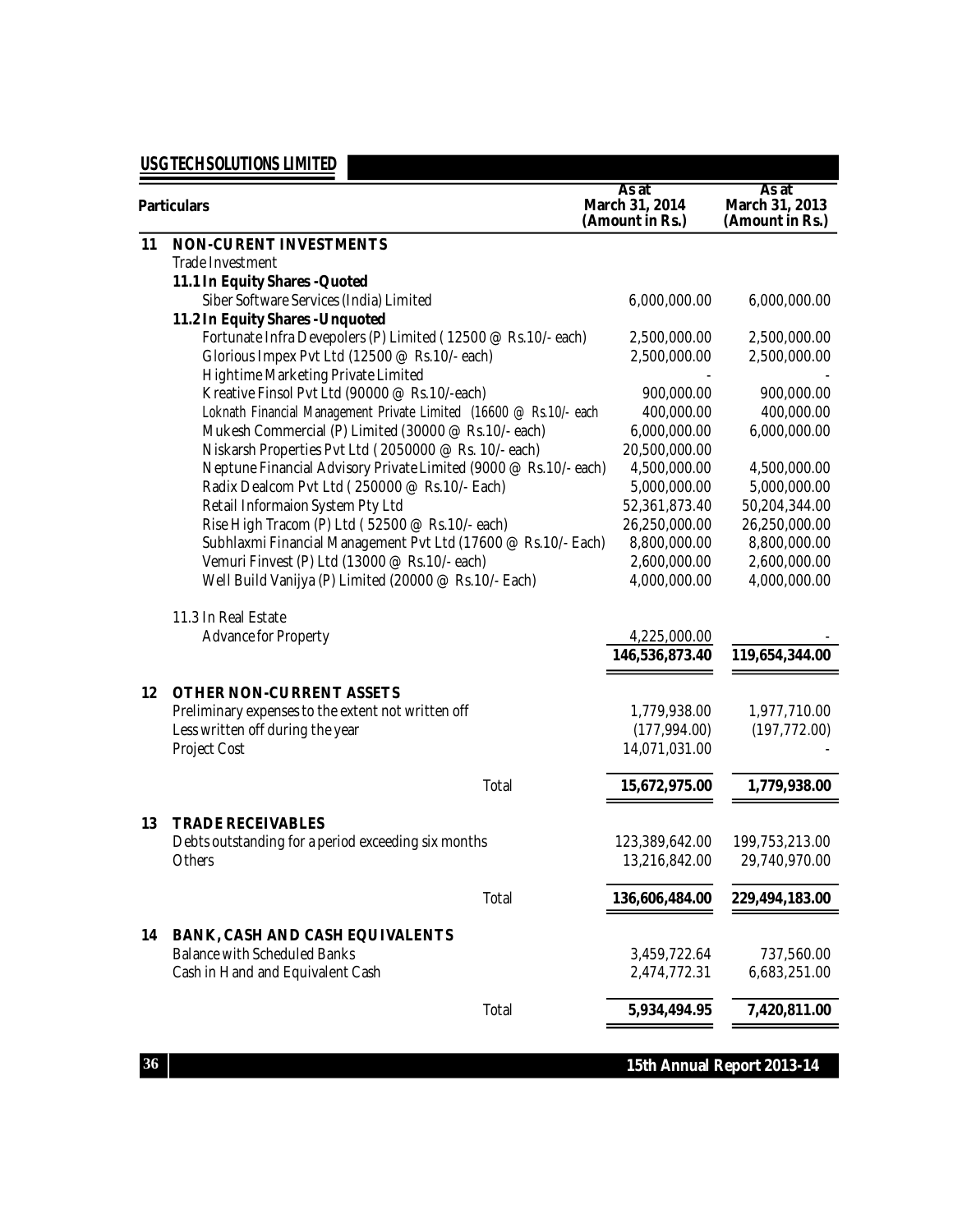|    | <b>Particulars</b>                                                                                                  |              | As at<br>March 31, 2014<br>(Amount in Rs.)     | As at<br>March 31, 2013<br>(Amount in Rs.)     |  |
|----|---------------------------------------------------------------------------------------------------------------------|--------------|------------------------------------------------|------------------------------------------------|--|
| 15 | <b>Short Term Loans &amp; Advances</b><br>(Unsecured and Considered Good)<br><b>Short Term Advances</b>             |              | 148,558,684.42                                 | 174,004,905.00                                 |  |
|    |                                                                                                                     | <b>Total</b> | 148,558,684.42                                 | 174,004,905.00                                 |  |
| 16 | <b>OTHER CURRENT ASSETS</b><br>Advance Tax & TDS<br>Service Tax<br><b>VAT Refund</b>                                |              | 4,558,988.00<br>358,168.00<br>204,531.00       | 4,401,100.00                                   |  |
|    | <b>Other Receivables</b><br><b>Share Application Money Paid</b>                                                     | Total        | 2,541,844.00<br>44,655,000.00<br>52,318,531.00 | 1,468,765.26<br>44,655,000.00<br>50,524,865.26 |  |
|    | Schedules forming part of Profit and Loss account for the year ended 31st March 2014                                |              |                                                |                                                |  |
|    | <b>Revenue From Operations</b><br>17                                                                                |              |                                                |                                                |  |
|    | Scientific & Technical Books and other items<br><b>IT Products &amp; Accessories</b><br><b>Income from Services</b> |              | 24,086,477.00                                  | 762,810.00<br>39,389,357.00<br>20,482,600.00   |  |
|    |                                                                                                                     | Total        | 24,086,477.00                                  | 60,634,767.00                                  |  |
| 18 | Other Incomes<br>Interest Income<br><b>Other Non-operating Receipts</b>                                             |              | 8,102,689.00<br>1,363,809.00                   | 3,838,735.00<br>14,942.84                      |  |
|    |                                                                                                                     | Total        | 9,466,498.00                                   | 3,853,677.84                                   |  |
| 19 | Purchases & Developments<br><b>IT Products &amp; Accessories</b>                                                    |              | 24,453,410.00                                  | 43,114,680.08                                  |  |
|    |                                                                                                                     | Total        | 24,453,410.00                                  | 43,114,680.08                                  |  |
|    |                                                                                                                     |              |                                                |                                                |  |
| 20 | <b>Employees Benefit Expenses</b><br><b>Salaries</b><br>Staff Welfare                                               |              | 5,043,485.00<br>79,926.00                      | 6,683,344.00<br>205,408.00                     |  |
|    |                                                                                                                     | Total        | 5,123,411.00                                   | 6,888,752.00                                   |  |
| 21 | <b>Finance Cost</b><br><b>Term Loans</b><br>Others                                                                  |              | 189,465.00                                     | 238958.71<br>31527.42                          |  |
|    |                                                                                                                     | Total        | 189,465.00                                     | 270,486.13                                     |  |
| 37 |                                                                                                                     |              | 15th Annual Report 2013-14                     |                                                |  |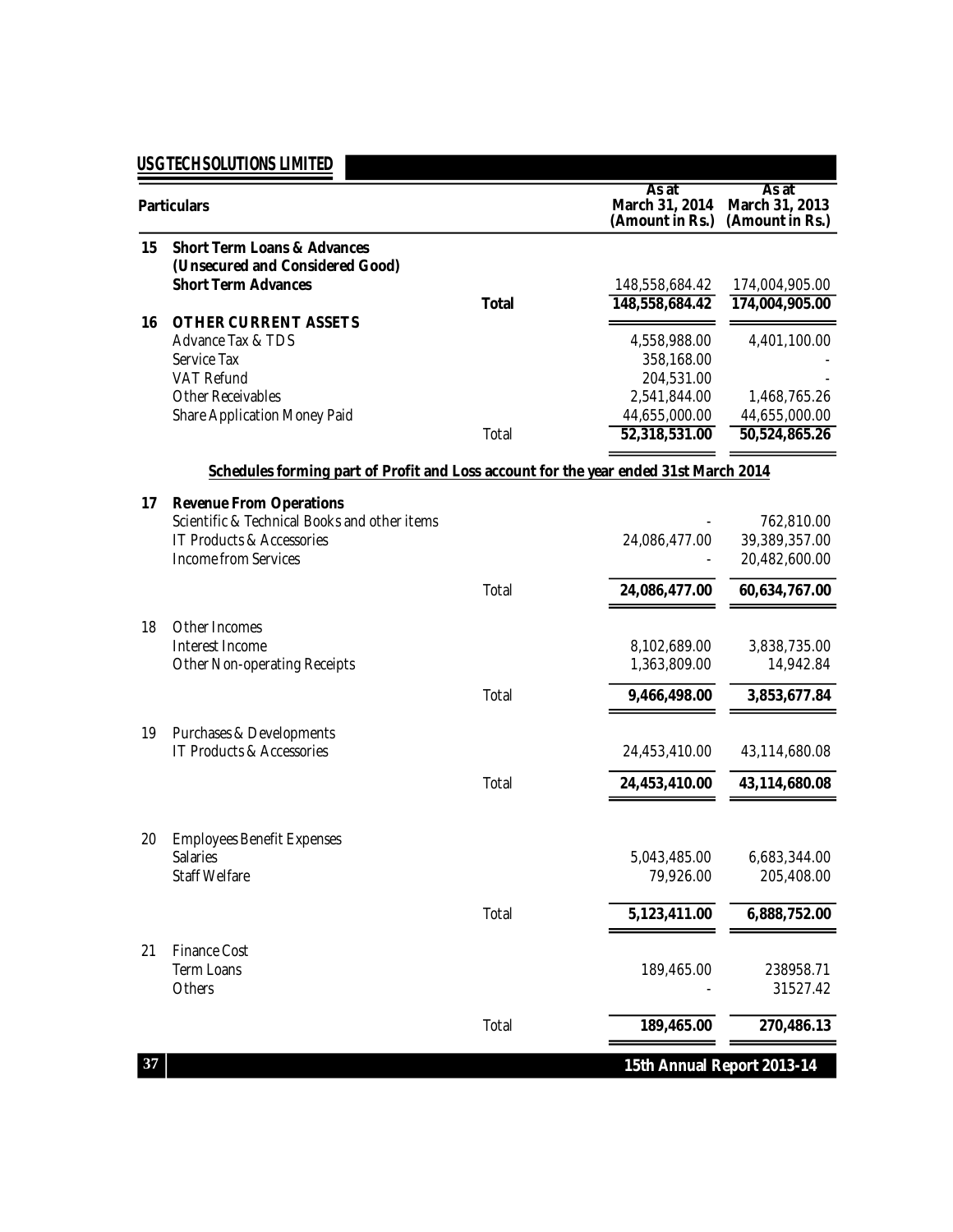|    | USG TECH SOLUTIONS LIMITED                      |                                            |                                            |
|----|-------------------------------------------------|--------------------------------------------|--------------------------------------------|
|    | <b>Particulars</b>                              | As at<br>March 31, 2014<br>(Amount in Rs.) | As at<br>March 31, 2013<br>(Amount in Rs.) |
| 22 | <b>Other Expenses</b>                           |                                            |                                            |
|    | <b>Directors Remunerations</b>                  | 600,000.00                                 | 855,000.00                                 |
|    | <b>Audit Fee</b>                                | 25,000.00                                  | 25,000.00                                  |
|    | Professional, Consultancy & Legal               | 380,790.00                                 | 2,895,631.68                               |
|    | Printing & Stationery                           | 63,276.00                                  |                                            |
|    | Postage and Courier                             | 11,208.00                                  | 34,268.00                                  |
|    | Telephone, Fax and Internet                     | 337,668.00                                 | 361,861.86                                 |
|    | <b>Travelling and Conveyance</b>                | 57,535.00                                  | 2,147,803.84                               |
|    | <b>Office Expenses</b>                          | 69,512.00                                  | 357,532.34                                 |
|    | Rent                                            | 401,067.00                                 | 1,293,250.00                               |
|    | <b>Bad Debts</b>                                | 327,437.00                                 | 8,990.00                                   |
|    | <b>Hire Charges</b>                             | 62,500.00                                  | 600,000.00                                 |
|    | Car Running and Maintenance                     |                                            | 14,385.00                                  |
|    | Data Operation Machine Repair and Maintenance   |                                            | 703,734.00                                 |
|    | <b>Electricity and Office Maintenance</b>       | 104,898.00                                 | 186,831.00                                 |
|    | Generator Running and Maintenance               | 42,683.00                                  | 44,923.00                                  |
|    | IT/Sundry Technical Maintenance                 | 68,427.00                                  | 81,435.00                                  |
|    | <b>Office Equipments Repair and Maintenance</b> | 55,422.00                                  | 78,746.00                                  |
|    | <b>Invertor Repair and Maintenance</b>          |                                            | 986.00                                     |
|    | Office Repair & Maintenance                     | 8,000.00                                   | 27,068.00                                  |
|    | Vehile Running & Maintenance Exp                | 150.00                                     | 580.00                                     |
|    | <b>Publication Expenses</b>                     | 60,765.00                                  | 62,895.00                                  |
|    | <b>Annual General Meeting</b>                   | 3,000.00                                   |                                            |
|    | <b>Depository Fees</b>                          | 111,000.00                                 | 110,000.00                                 |
|    | <b>Listing Fees</b>                             | 175,000.00                                 | 272,500.00                                 |
|    | Register & Share Transfer Fee                   | 15,470.00                                  | 31,326.00                                  |
|    | Fee, Rate, Taxes ans Subscription Fee           | 8,884.00                                   | 11,636.00                                  |
|    | <b>General and Sundry Expenses</b>              | 103,128.00                                 | 28,415.98                                  |
|    | Preliminary Expenses Written Off                | 177,994.00                                 | 197,773.00                                 |
|    | Delay in payment of TDS                         |                                            | 6,664.00                                   |
|    | Marketing, Selling & Distribution Exp           | 13,253.00                                  | 30,976.67                                  |
|    | Total                                           | 3,284,067.00                               | 10,470,212.37                              |

#### **15th Annual Report 2013-14**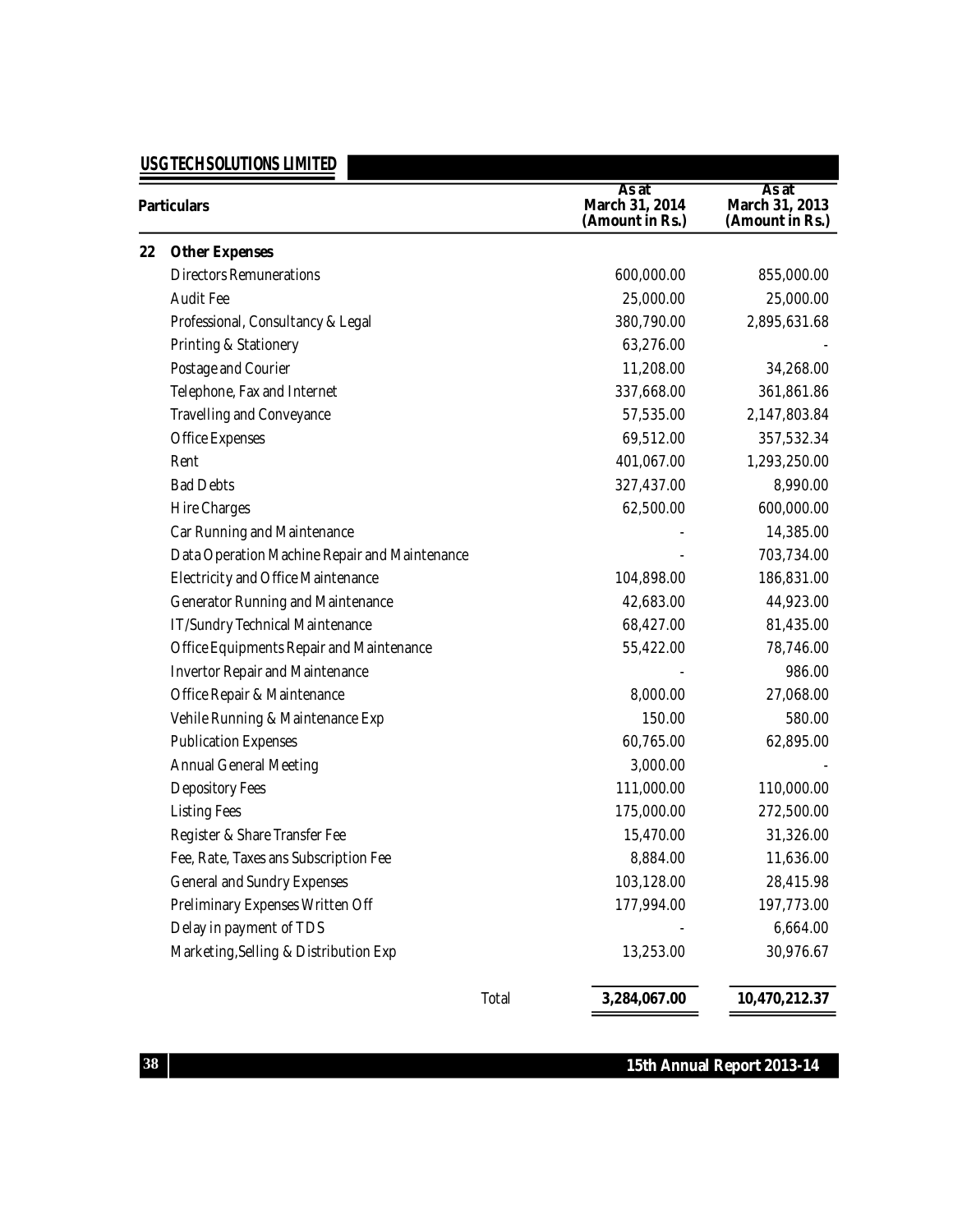#### **Notes on Financial Statement forming part of Balance Sheet as at 31st March 2014**

#### **23 Payment to Managing Director/Directors**

|        | <b>Particulars</b> |                                                                                  | <b>Current Year</b><br>2013-14 | <b>Previous Year</b><br>2012-13 |  |
|--------|--------------------|----------------------------------------------------------------------------------|--------------------------------|---------------------------------|--|
| Salary |                    |                                                                                  | Rs.600000/-                    | Rs.855000/-                     |  |
|        |                    | 24 Payment to Auditors                                                           |                                |                                 |  |
|        |                    | <b>Statutory Audit Fee</b>                                                       | Rs.25000/-                     | Rs.25000/-                      |  |
|        |                    | <b>Certifications Fee</b>                                                        | Rs. 5000/-                     | Rs. 5000/-                      |  |
| 25     |                    | <b>Deferred Tax Liabilities / Assets</b>                                         |                                |                                 |  |
|        |                    | The major components in determination of Deferred Tax Liabilities are as under:- |                                |                                 |  |
|        |                    | Difference of depreciation between the Financial Statement and Income Tax Act    |                                | Rs.451182/-                     |  |
|        | Total              |                                                                                  |                                | Rs.451182/-                     |  |
|        |                    | Due to calculation of depreciation as per Income Tax Act.                        |                                |                                 |  |
| 26     |                    | <b>Expenditure in Foreign Currency</b>                                           |                                |                                 |  |
|        |                    | The company has not incurred expenses in foreign currency.                       |                                |                                 |  |
| 27     |                    | <b>Earning in Foreign Currency</b>                                               |                                |                                 |  |
|        |                    | During the year, the company has not raised any invoice for offshore services    |                                |                                 |  |
| 28     |                    | List of key personnel and related parties with relations during the year         |                                |                                 |  |
|        | a)                 | <b>Key Management Personnel</b>                                                  |                                |                                 |  |
|        | i)                 | Sh. Servesh Gupta, Director                                                      |                                |                                 |  |
|        | ii)                | Sh. Satish Kumar Gupta, Director                                                 |                                |                                 |  |
|        | iii)               | Sh. Umesh Bhatt, Director                                                        |                                |                                 |  |
|        | iv)                | Sh. Umesh Sharma, Director                                                       |                                |                                 |  |
|        | V)                 | Sh. Anil Kumar Gupta, Director                                                   |                                |                                 |  |
|        | vi)                | Ms. Mala Sharma, Company Secretary                                               |                                |                                 |  |

#### **b) Enterprises over which key management persons or their relative exercise significant influence**

i) USG Solutions Private Limited

#### **29 Transaction during the year with related parties**

| Nature of Transaction     |              | <b>Key Management Personnel</b>                        | Enterprises over which key management persons<br>or their relative exercise significant influence<br><b>Current Reporting</b> |                                             |  |
|---------------------------|--------------|--------------------------------------------------------|-------------------------------------------------------------------------------------------------------------------------------|---------------------------------------------|--|
|                           | Year 2013-14 | Current Reporting Previous Reporting Year<br>2012-2013 |                                                                                                                               | <b>Previous Reporting Year</b><br>2012-2013 |  |
| Salary                    | Rs.600000/-  | Rs.855000/-                                            |                                                                                                                               |                                             |  |
| <b>Security Deposited</b> | N.A.         | N.A.                                                   |                                                                                                                               | Rs.48000000/-                               |  |
| Rent & Hire Charges       | N.A          | N.A                                                    | Rs. 200312/-                                                                                                                  | Rs.600000/-                                 |  |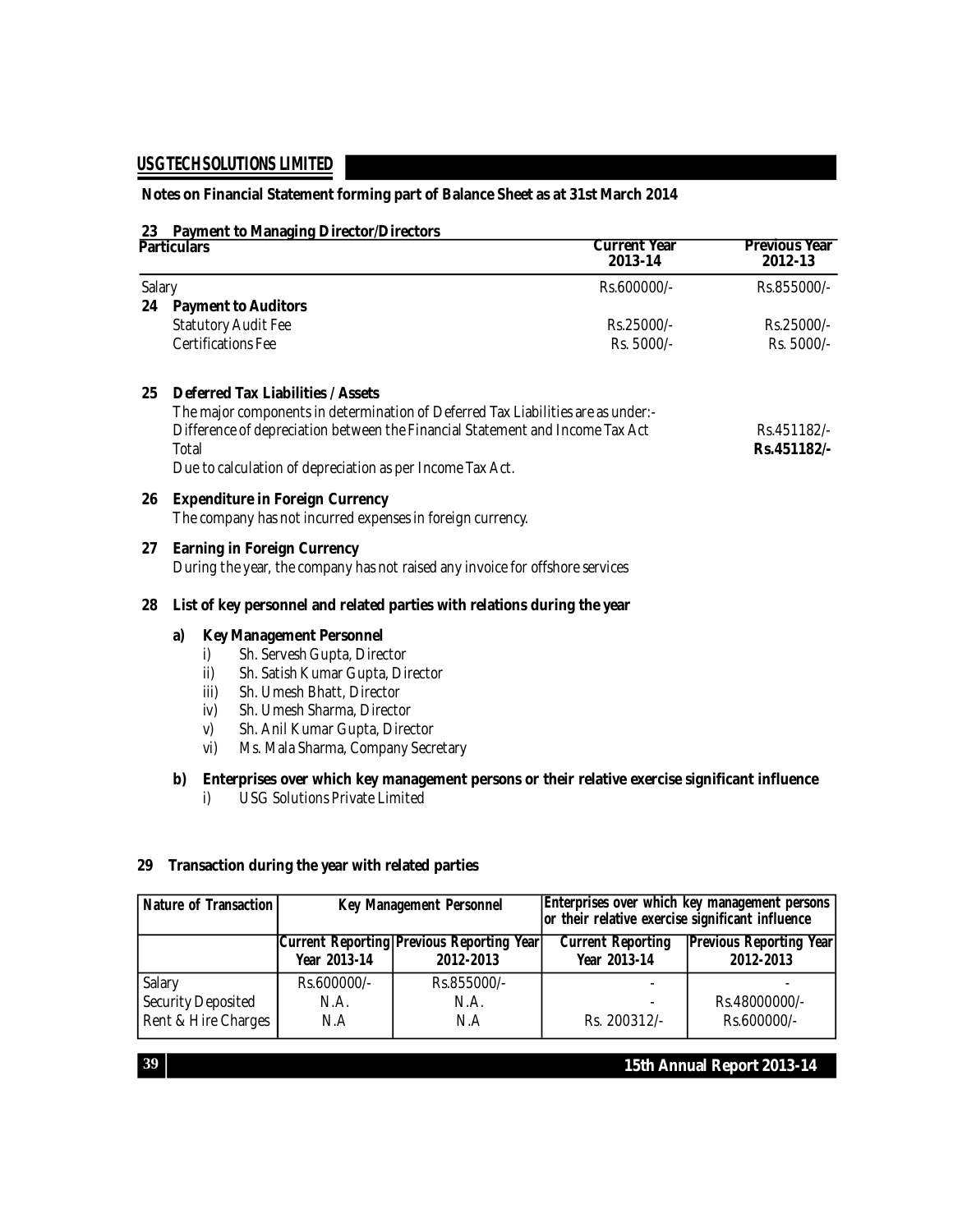- 30 Additional information's pursuant to the provision of paragraph 4C & 4D of part II of schedule VI of **the Companies Act, 1956 as per figures prepared and certified by the management are as under:-**
- **a) Particulars in respect of trading products purchased**

| l S.No.          | <b>Item</b>                                        |                            | Quantity                          | Value                             |                                   |
|------------------|----------------------------------------------------|----------------------------|-----------------------------------|-----------------------------------|-----------------------------------|
|                  |                                                    | Year<br>Current<br>2013-14 | <b>Previous Year</b><br>2012-2013 | Year<br><b>Current</b><br>2013-14 | <b>Previous Year</b><br>2012-2013 |
|                  | Scientific & Technical Books<br>and other activity | Assorted books             | Assorted books                    | NIL                               | NIL                               |
| $\overline{2}$ . | Computer Hardware and<br>Acessories                | 4325                       | 4995                              | Rs.24451768/-                     | Rs.43114680/-                     |

#### **b) Particulars in respect of trading products sold**

| S.No.            | <b>Item</b>                                        | Quantity                   |                                   | Value                             |                                   |
|------------------|----------------------------------------------------|----------------------------|-----------------------------------|-----------------------------------|-----------------------------------|
|                  |                                                    | Year<br>Current<br>2013-14 | <b>Previous Year</b><br>2012-2013 | Year<br><b>Current</b><br>2013-14 | <b>Previous Year</b><br>2012-2013 |
|                  | Scientific & Technical Books<br>and other activity | Assorted books             | Assorted books                    |                                   | Rs.762810/-                       |
| $\overline{2}$ . | Computer Hardware and<br>Acessories                | 4025                       | 4585                              | Rs.24086477/-                     | Rs.39389357/-                     |

| 31 | <b>Earnings Per Share(EPS)</b>                                 | Current Year | Previous Year |
|----|----------------------------------------------------------------|--------------|---------------|
|    | Net Profit as per Profit and Loss Account (Amount in Rs)       | 40273        | 336039        |
|    | Number of Equity Share for calculating Basic Value Per Share   | 39414210     | 33964210      |
|    | Number of Equity Share for calculating Diluted Value Per Share | 39414210     | 33964210      |
|    | Face Value of Equity Share (Amount in Rs.)                     | $10/-$       | $10/-$        |
|    | Basic Earnings Per Share (Amount in Rs.)                       | 0.01         | 0.01          |
|    | Diluted Earnings Per Share (Amount in Rs.)                     |              |               |

#### **32 Employees Benefits**

The company has not created any fund or trust for meeting its future liability for leave encashment or any other dues to employees. The liability will be met out of from its own fund whenever it may arise in future.

#### **33 Impairment Assets**

There was no impairment of assets during the year.

## **For PVR-N & Co.**

For and on behalf of the Board of Directors

Sd/- Sd/- Sd/- **Pradeep Jindal** Satish Gupta Satish Gupta Servesh Gupta<br>
Partner Servesh Gupta Servesh Gupta Servesh Gupta Servesh Gupta Servesh Gupta Servesh Gupta Servesh Gupta Servesh Partner Director Director Director Director Director Director Director Director M.No. 82646 FRN 004062N Place :-Noida Date :-31th May, 2014

**40 15th Annual Report 2013-14**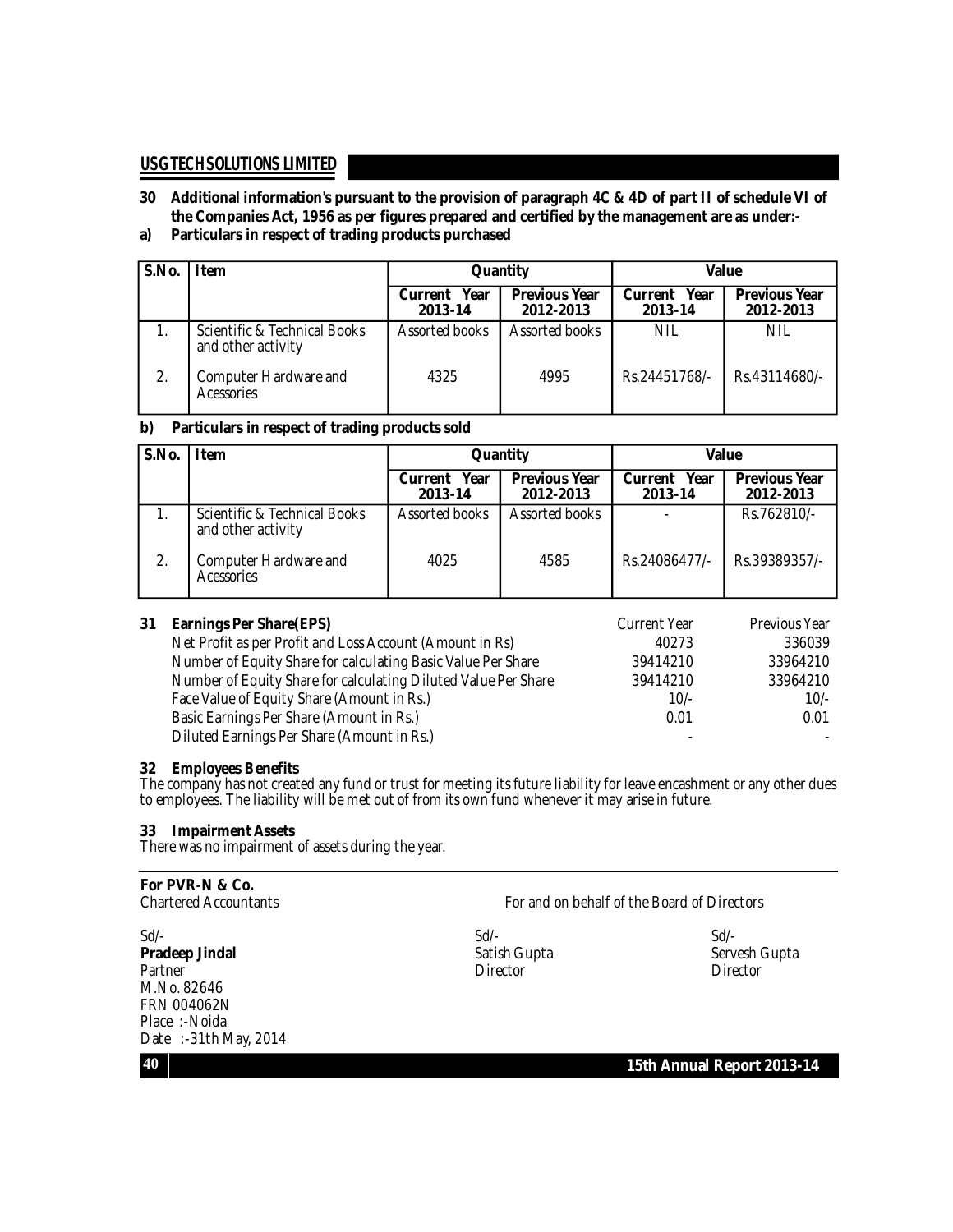#### **USG TECH SOLUTIONS LIMITED**

**CIN**: L72200TG1999PLC032129

**Regd. Off**.: H.No. 1/95/1/5-6, 2nd Floor, Guttala Begumpet near Kavuri Hills, Phase 2, Madhapur, Hyderabad – 500081

#### **PROXY FORM**

[Pursuant to section 105(6) of the Companies Act, 2013 and rule 19(3) of the Companies (Management and Administration) Rules, 2014]

| ___________________or failing him/her |
|---------------------------------------|

as my/our proxy to attend and vote (on a poll) for me/us and on my/our behalf at the 15 th Annual general meeting of the company, to be held on the Monday, the 29th September, 2014 at 16:00 Hrs at Hyderabad and at any adjournment thereof in respect of such resolutions as are indicated below :

| <b>Resolution</b><br>number | <b>Resolution</b>                                                                                                            |                                  |  |
|-----------------------------|------------------------------------------------------------------------------------------------------------------------------|----------------------------------|--|
| <b>Ordinary Business</b>    |                                                                                                                              |                                  |  |
|                             | Adoption of Annual Accounts of the Company as on March, 31 2014                                                              |                                  |  |
| $\overline{c}$              | To appoint a Director in place of retiring Director                                                                          |                                  |  |
| 3                           | Appoint auditors and authorize Board of Directors to fix their remuneration.                                                 |                                  |  |
| <b>Special Business</b>     |                                                                                                                              |                                  |  |
|                             | Alteration in Object Clause in Memorandum of Association of the Company                                                      |                                  |  |
| 4<br>5                      | Shifting of Registered Office of the Company from the state of Telangana to National<br>Capital Territory of Delhi & Haryana |                                  |  |
| Signed thisday of 2014      |                                                                                                                              | <b>Affixed</b><br><b>Revenue</b> |  |
| Signature of shareholder    | Signature of Proxy holder(s)                                                                                                 | <b>Stamp</b>                     |  |

Note: This form of proxy in order to be effective should be duly completed and deposited at the Registered **Office of the Company, not less than 48 hours before the commencement of the Meeting.**

**15th Annual Report 2013-14**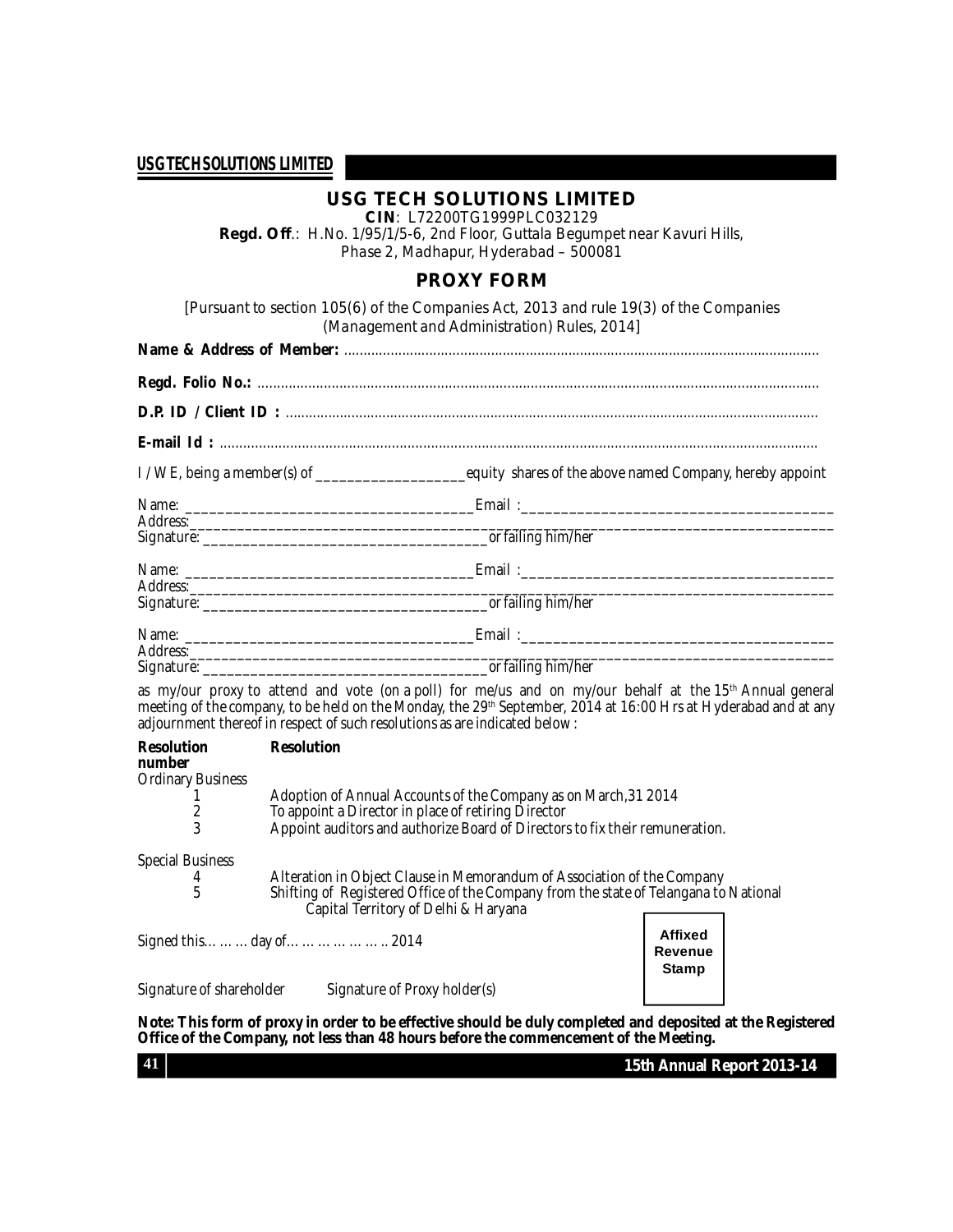#### **USG TECH SOLUTIONS LIMITED**

**CIN**: L72200TG1999PLC032129

**Regd. Off**.: H.No. 1/95/1/5-6, 2nd Floor, Guttala Begumpet near Kavuri Hills, Phase 2, Madhapur, Hyderabad – 500081

#### **Attendance Slip For Attending Annual General Meeting**

Regd. Folio No………………………… No. of Shares held …………………………

DP. ID. No. …………………………… Client ID. No. ……………………………

I certify that I am a member / proxy for the member(s) of the Company.

I hereby record my presence at the 15<sup>th</sup> Annual General Meeting of the Company at H. No. 1/95/1/5-6, 2<sup>nd</sup> Floor, Guttala Begumpet, Near Kavuri Hills, Phase-2, Madhapur, Hyderabad-500081, at 16:00 hrs on Monday, 29th September, 2014.

……………………….................................... …………………………………… Member's / Proxy's Name in Block Letters Signature of Member/ Proxy

Note: Please fill up this attendance slip and hand over at the entrance of the meeting hall.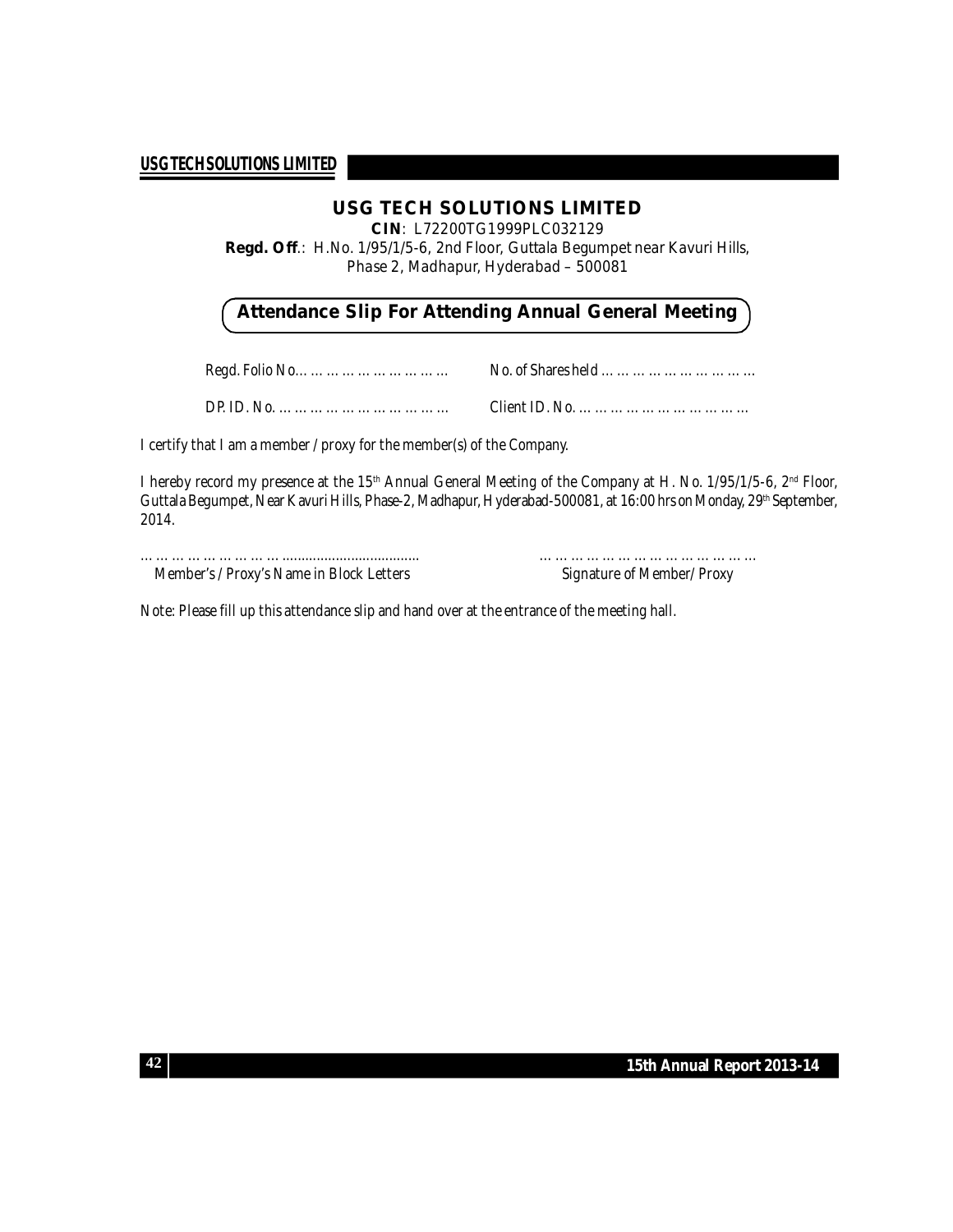**BOOK POST**

USG TECH SOLUTIONS LIMITED **USG TECH SOLUTIONS LIMITED** If undelivered, pleasee turn to: If undelivered, please rum to:

H.No. 1/951/5-6 2nd Floor, Guttala Begumpet, Near Kavuri Hills Phase 2 H.No. 1/951/5-6 2nd Floor, Guttala Begumpet, Near Kavuri Hills Phase 2 Madhapur, Hyderabad - 500081. Madhapur, Hyderabad - 500081.